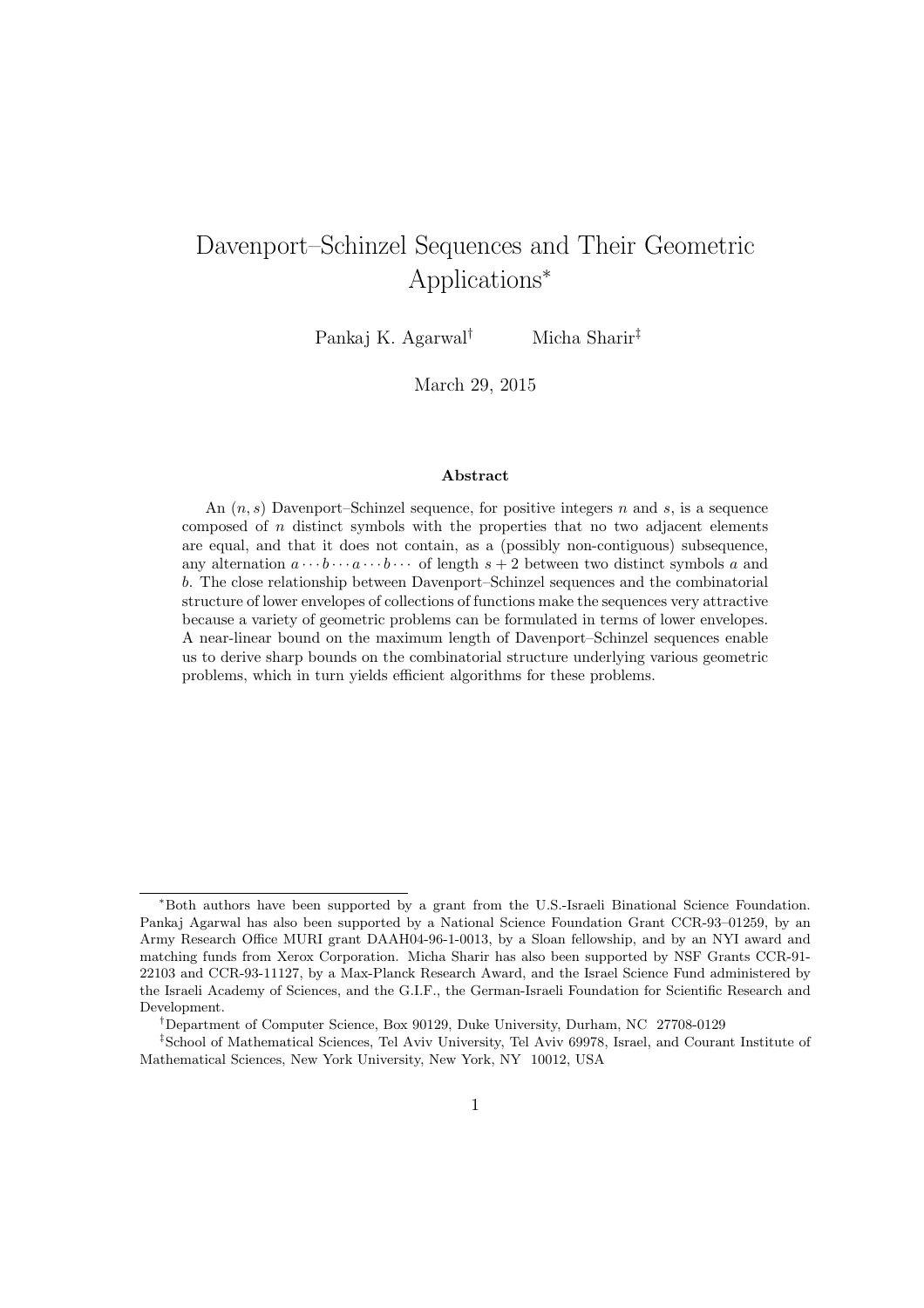# 1 Introduction

Davenport–Schinzel sequences, introduced by H. Davenport and A. Schinzel in the 1960s, are interesting and powerful combinatorial structures that arise in the analysis and construction of the lower (or upper) envelope of collections of univariate functions, and therefore have applications in a variety of geometric problems that can be reduced to computing such an envelope. In addition, Davenport–Schinzel sequences play a central role in many related geometric problems involving arrangements of curves and surfaces. For these reasons, they have become one of the major tools in the analysis of combinatorial and algorithmic problems in geometry.

**Definition 1.1** Let n and s be two positive integers. A sequence  $U = \langle u_1, \ldots, u_m \rangle$ of integers is an  $(n, s)$  Davenport–Schinzel sequence (a  $DS(n, s)$ -sequence for short) if it satisfies the following conditions:

- (i)  $1 \leq u_i \leq n$  for each  $i \leq m$ ,
- (ii)  $u_i \neq u_{i+1}$  for each  $i < m$ , and
- (iii) there do not exist  $s + 2$  indices  $1 \leq i_1 < i_2 < \cdots < i_{s+2} \leq m$  such that

 $u_{i_1} = u_{i_3} = u_{i_5} = \cdots = a, \quad u_{i_2} = u_{i_4} = u_{i_6} = \cdots = b,$ 

and  $a \neq b$ .

In other words, the third condition forbids the presence of long alternations of any pair of distinct symbols in a Davenport–Schinzel sequence. We refer to s as the *order* of  $U$ , to n as the number of symbols composing U, and to  $|U| = m$  as the length of the sequence U. Define

 $\lambda_s(n) = \max \{ |U| | U \text{ is a } DS(n, s) \text{-sequence } \}.$ 

Curiously, the original papers by Davenport and Schinzel [47, 48] were entitled On a combinatorial problem connected with differential equations, because they were motivated by a particular application that involved the pointwise maximum of a collection of independent solutions of a linear differential equation. This, however, is only a special case of more general lower or upper envelopes. Davenport and Schinzel did establish in [47, 48] the connection between envelopes and these sequences, and obtained several non-trivial bounds on the length of the sequences, which were later strengthened by Szemerédi  $[146]$ . The potential of DS-sequences to geometric problems, however, remained unnoticed until Atallah rediscovered and applied them to several problems in dynamic computational geometry [21]. It is easy to show that  $\lambda_1(n) = n$  and  $\lambda_2(n) = 2n-1$  (see Theorem 3.1). Hart and Sharir [77] proved that  $\lambda_3(n) = \Theta(n\alpha(n))$ , where  $\alpha(n)$  is the inverse Ackermann function (see below for details), and later Agarwal et al. [10] (see also Sharir [134, 135]) proved sharp bounds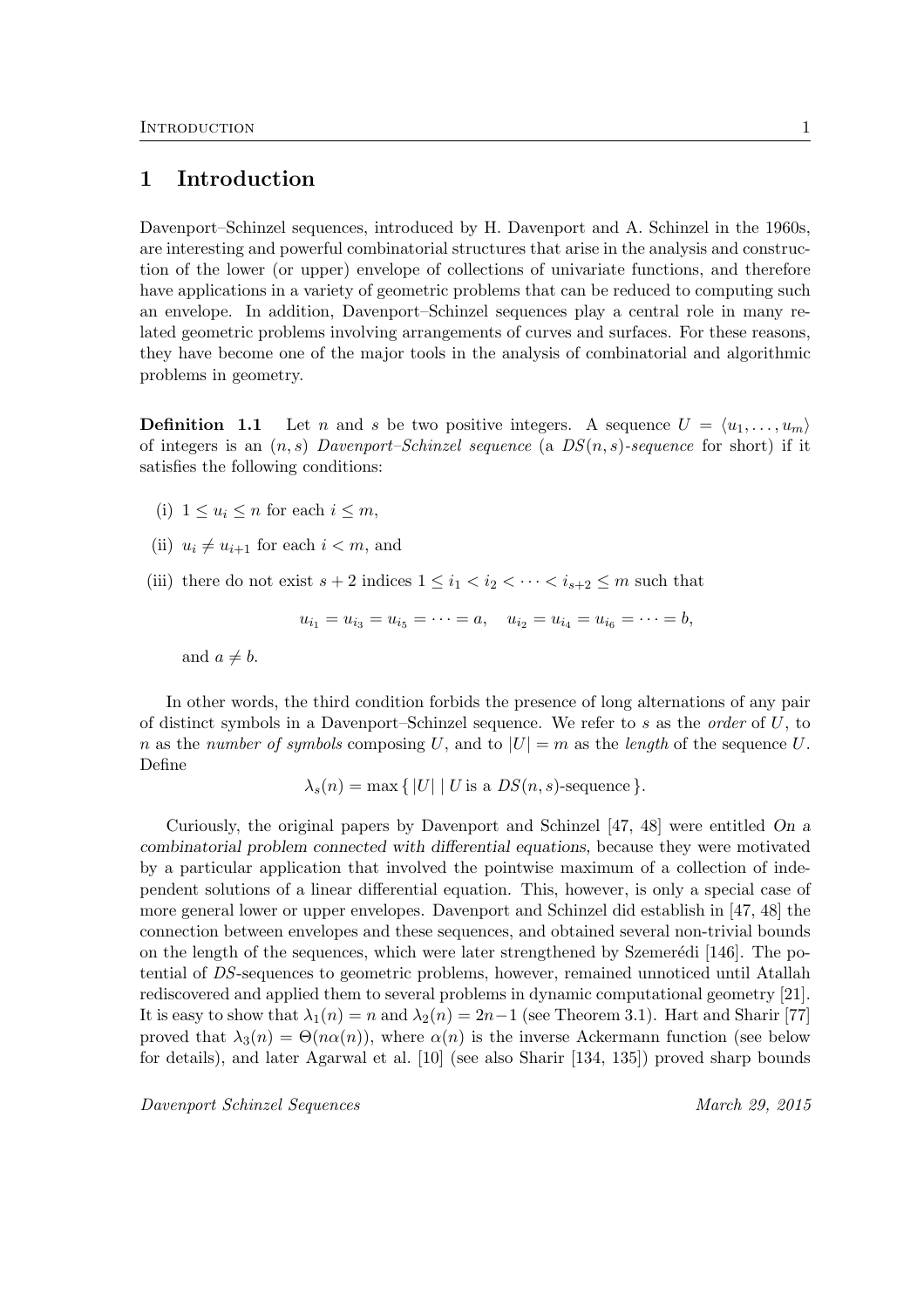on  $\lambda_s(n)$  for  $s > 3$ . These somewhat surprising bounds show that  $\lambda_s(n)$  is nearly linear in n for any fixed s. Davenport–Schinzel sequences have become a useful and powerful tool for solving numerous problems in discrete and computational geometry, usually by showing that the geometric structure being analyzed has smaller combinatorial complexity than what more naive methods would have implied. Many such geometric applications have been obtained in the past decade, and we review some of these applications below. The recent book by the authors [139] gives a more detailed description of the theory of DS-sequences and of their geometric applications.

As noted above, and will be shown in more detail below, Davenport–Schinzel sequences provide a complete combinatorial characterization of the lower envelope of a collection of univariate functions. In many geometric problems, though, one faces the more difficult problem of calculating or analyzing the envelope of a collection of multivariate functions. Even for bivariate functions this problem appears to be considerably harder than the univariate case. Nevertheless, recent progress has been made on the multivariate case, leading to almost-tight bounds on the complexity of envelopes in higher dimensions [74, 138]. Higherdimensional lower envelopes and related combinatorial structures will be reviewed by the authors in Chapter ?? on arrangements.

The material reviewed in this chapter is a mixture of the basic combinatorial analysis of Davenport–Schinzel sequences and of their geometric applications, both combinatorial and algorithmic. Section 2 shows the connection between DS-sequences and lower envelopes. Sections 3–5 discuss the analysis of the maximum length of  $(n, s)$  Davenport–Schinzel sequences. Section 6 presents basic combinatorial geometric applications of Davenport– Schinzel sequences to two-dimensional arrangements of lines, segments, and arcs, and studies the role that these sequences play in various structures in such arrangements, including envelopes, individual faces, zones, and levels. Finally, Section 7 surveys a miscellany of other geometric applications of Davenport–Schinzel sequences. The material given in this survey is, to a large extent, an abridged version of the material presented in the recent book [139], and we refer the reader to that book for more details.

# 2 Davenport–Schinzel Sequences and Lower Envelopes

#### 2.1 Lower envelopes of totally defined functions

Let  $\mathcal{F} = \{f_1, \ldots, f_n\}$  be a collection of n real-valued, continuous totally defined functions so that the graphs of every pair of distinct functions intersect in at most s points (this is the case for polynomials of fixed degree, Chebychev systems, etc). The lower envelope of  $F$  is defined as

$$
E_{\mathcal{F}}(x) = \min_{1 \le i \le n} f_i(x),
$$

i.e.,  $E_{\mathcal{F}}$  is the *pointwise minimum* of the functions  $f_i$ ; see Figure 1. Let  $I_1, \ldots, I_m$  be the maximal connected intervals on the x-axis so that they cover the entire  $x$ -axis and, for each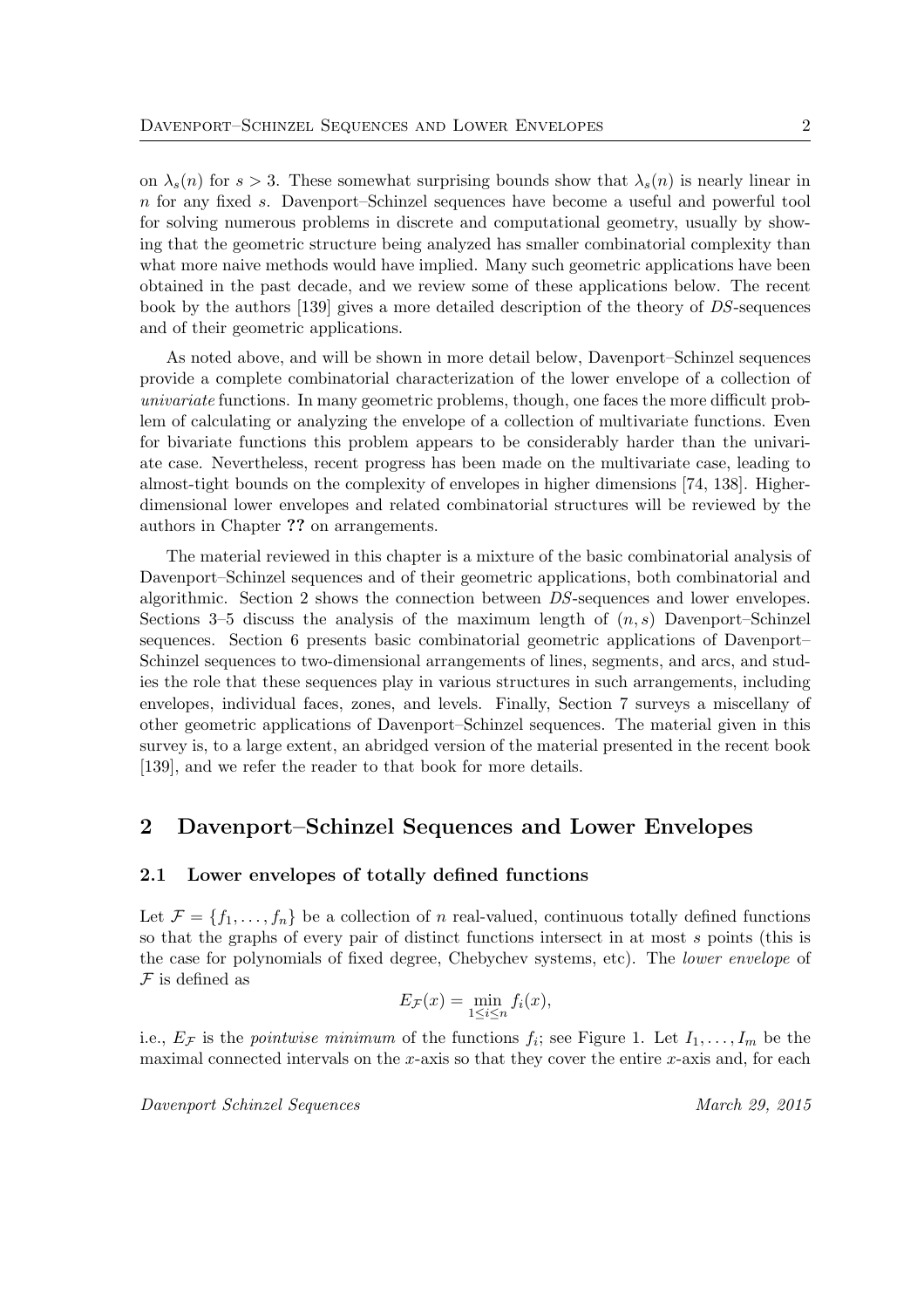$k \leq m$ , the same function  $f_{u_k}$  appears on  $E_{\mathcal{F}}$  for all points in  $I_k$  (i.e.,  $E_{\mathcal{F}}(x) = f_{u_k}(x)$  for all  $x \in I_k$ ). In other words, m is the number of (maximal) connected portions of the graphs of the  $f_i$ 's that constitute the graph of  $E_{\mathcal{F}}$ . The endpoints of the intervals  $I_k$  are called the breakpoints of  $E_{\mathcal{F}}$ . Assuming that  $I_1, \ldots, I_m$  are sorted from left to right, put

$$
U(\mathcal{F})=\langle u_1,\ldots,u_m\rangle.
$$

 $U(F)$  is called the *lower-envelope sequence* of F; see Figure 1. The minimization diagram of F, denoted by  $M_{\mathcal{F}}$ , is the partition of the x-axis induced by the intervals  $I_1, \ldots, I_m$ . The endpoints of these intervals are called the *breakpoints* of  $M<sub>F</sub>$ . For convenience, we add  $-\infty, +\infty$  as the breakpoints of  $M_{\mathcal{F}}$ .



FIGURE 1. A lower-envelope sequence.

The *upper envelope* of  $\mathcal F$  is defined, in a fully symmetric manner, to be

$$
E_{\mathcal{F}}^*(x) = \max_{1 \le i \le n} f_i(x),
$$

and the maximization digram  $M^*$  is defined as the corresponding partition of the real line, as in the case of lower envelopes. In this chapter we mostly consider lower envelopes. This choice is arbitrary, and all the results, of course, apply equally well to upper envelopes.

**Theorem 2.1** ([21, 48])  $U(F)$  is a  $DS(n, s)$ -sequence. Conversely, for any given  $DS(n, s)$ sequence U, one can construct a set  $\mathcal{F} = \{f_1, \ldots, f_n\}$  of continuous, totally defined, univariate functions, each pair of whose graphs intersect in at most s points, such that  $U(\mathcal{F}) = U$ .

**Proof (Sketch):** For the first part, note that, by definition, the lower-envelope sequence  $U = U(\mathcal{F})$  does not contain a pair of adjacent equal elements. For simplicity, assume that the graphs of functions in  $\mathcal F$  intersect transversally at each intersection point. The proof can easily be extended to the case when the graphs of two functions touch each other. Suppose  $U$ contains  $s+2$  indices  $i_1 < i_2 < \cdots < i_{s+2}$  so that  $u_{i_1} = u_{i_3} = \cdots = a$  and  $u_{i_2} = u_{i_4} = \cdots = b$ for  $a \neq b$ . By definition of the lower-envelope sequence, we must have  $f_a(x) < f_b(x)$  for  $x \in (int(I_{i_1}) \cup int(I_{i_3}) \cup \cdots)$  and  $f_a(x) > f_b(x)$  for  $x \in (int(I_{i_2}) \cup int(I_{i_4}) \cup \cdots)$ , where  $int(J)$  denotes the interior of the interval J. Since  $f_a$  and  $f_b$  are continuous, there must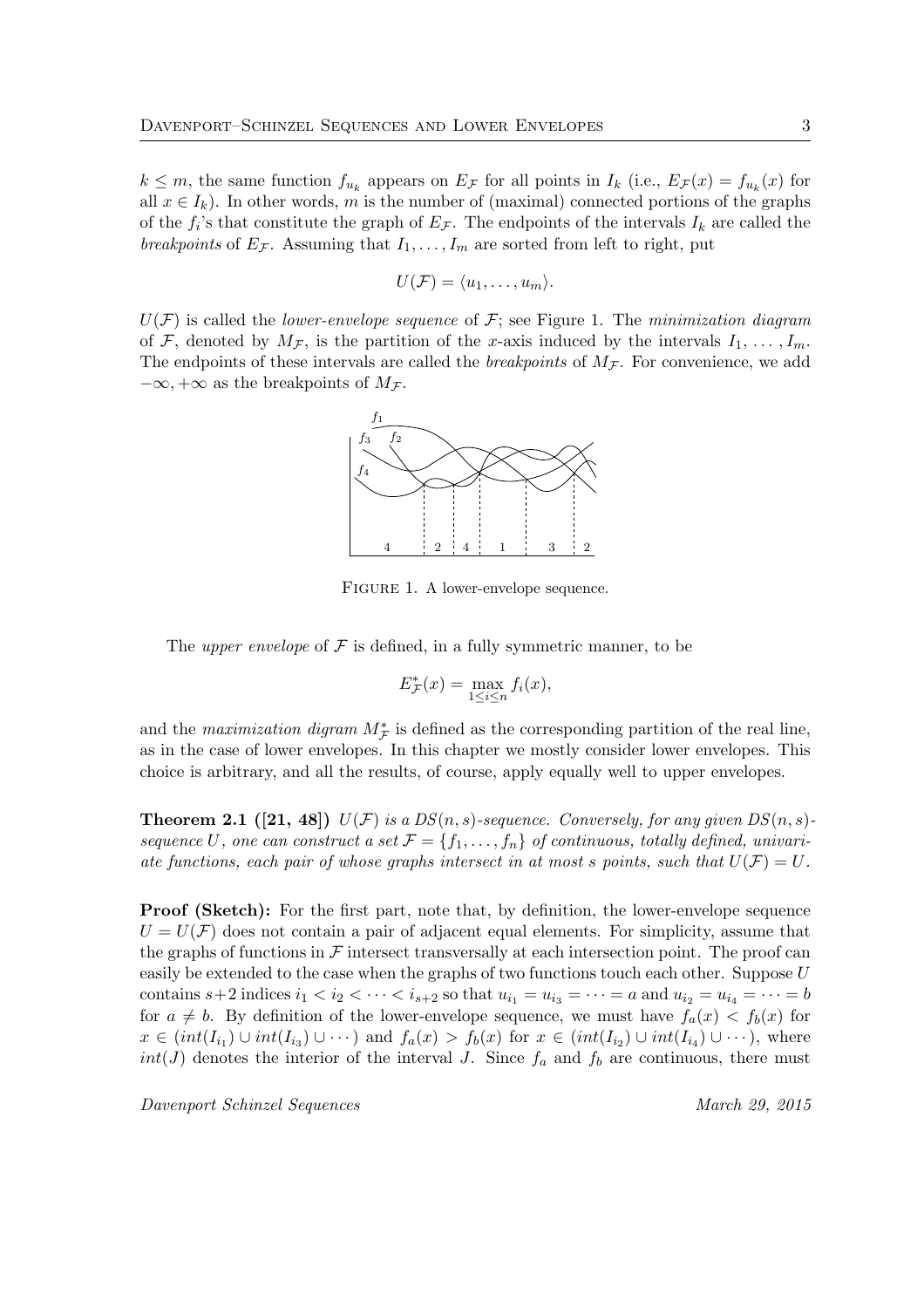exist  $s+1$  distinct points  $x_1, \ldots, x_{s+1}$  so that  $x_r$  lies between the intervals  $I_{i_r}$  and  $I_{i_{r+1}}$  and  $f_a(x_r) = f_b(x_r)$ , for  $r = 1, \ldots, s+1$ . This, however, contradicts the fact that the graphs of  $f_a$  and  $f_b$  intersect in at most s points.

For the converse statement, let  $U = \langle u_1, \ldots, u_m \rangle$  be a given  $DS(n, s)$ -sequence. Without loss of generality, suppose the symbols  $1, 2, \ldots, n$ , of which U is composed, are ordered so that the leftmost appearance of symbol  $i$  in  $U$  precedes the leftmost appearance of symbol  $j$ in U if and only if  $i < j$ . We now define the required collection of functions  $\mathcal{F} = \{f_1, \ldots, f_n\}$ as follows. We choose  $m-1$  distinct "transition points"  $x_2 < x_3 < \ldots < x_m$  on the x-axis, and  $n + m - 1$  distinct horizontal "levels," say, at  $y = 1, 2, \ldots, n, -1, -2, \ldots, -(m-1)$ . For each symbol  $1 \le a \le n$  the graph of the corresponding function  $f_a$  is always horizontal at one of these levels, except at short intervals near some of the transition points, where it can drop very steeply from one level to a lower one. At each transition point exactly one function changes its level. More specifically:

- (i) Before  $x_2$ , the function  $f_a$  is at the level  $y = a$ , for  $a = 1, \ldots, n$ .
- (ii) At the transition point  $x_i$ , let  $a = u_i$ ; then  $f_a$  drops down from its current level to the highest still "unused" level. See Figure 2 for an illustration.



FIGURE 2. Realization of the  $DS(4, 3)$ -sequence  $\langle 1, 2, 1, 3, 1, 4, 1, 4, 3, 2 \rangle$ .

It is clear from this construction that  $U(\mathcal{F}) = U$ , and it can be shown that each pair of functions intersect in at most s points. This completes the proof of the theorem.  $\Box$ 

**Corollary 2.2** For any collection  $\mathcal{F} = \{f_1, \ldots, f_n\}$  of n continuous, totally defined, univariate functions, each pair of whose graphs intersect in at most s points, the length of the lower-envelope sequence  $U(\mathcal{F})$  is at most  $\lambda_s(n)$ , and this bound can be attained by such a collection F.

**Corollary 2.3** Let  $\mathcal{F} = \{f_1, \ldots, f_n\}$  and  $\mathcal{G} = \{g_1, \ldots, g_n\}$  be two collections of n continuous, totally defined, univariate functions, such that the graphs of any pair of functions of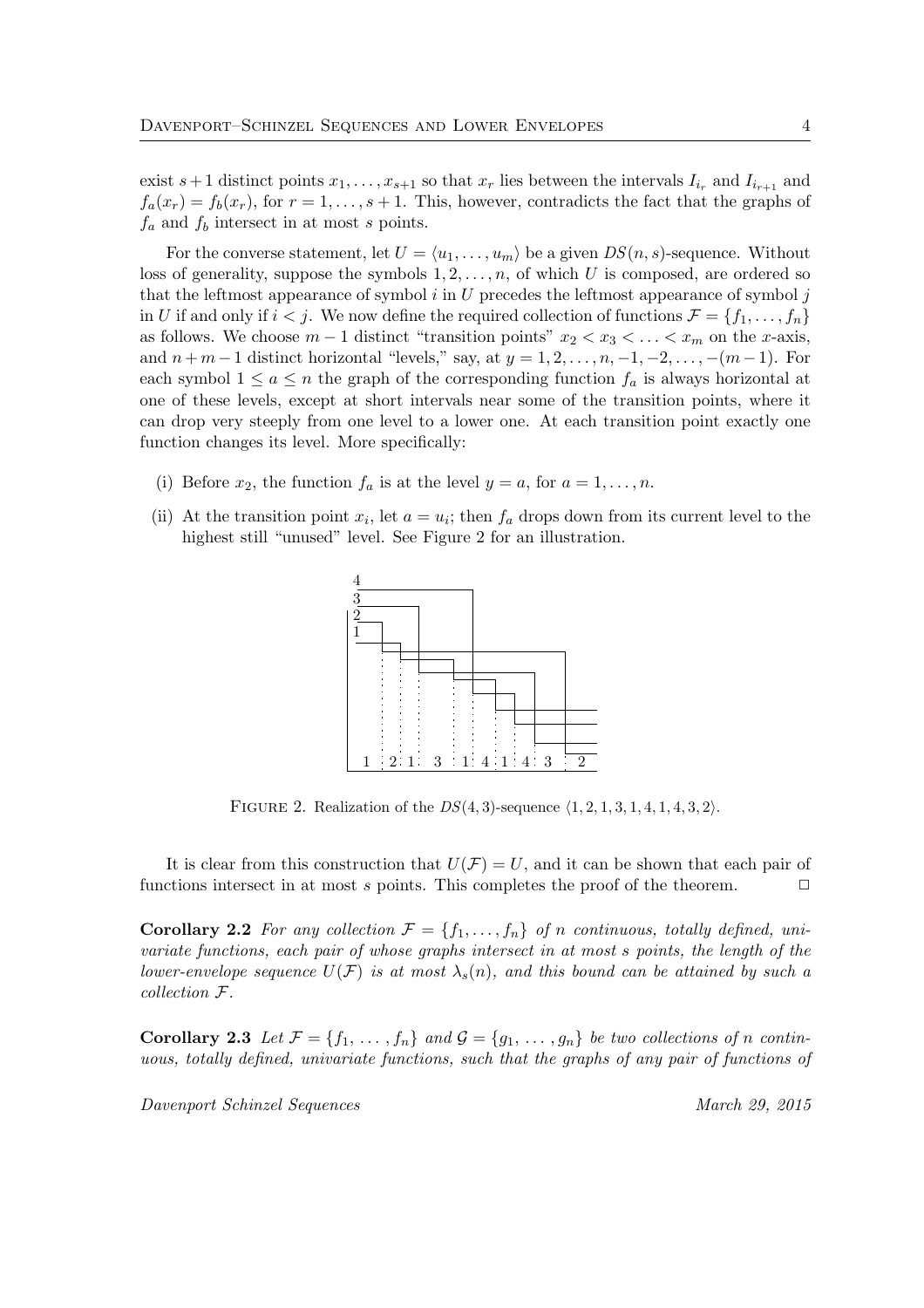$\mathcal F$ , or of any pair of functions of  $\mathcal G$ , intersect in at most s points, and the graphs of any pair of functions in  $\mathcal{F} \times \mathcal{G}$  intersect in a (possibly larger) constant number of points. Then the number of intersection points of graphs of functions in  $\mathcal{F}\cup\mathcal{G}$  that lie on the boundary of the region lying between the upper envelope of G and the lower envelope of  $\mathcal F$  (see Figure 3), i.e., the region

$$
\Pi_{\mathcal{F},\mathcal{G}} = \{(x,y) \mid E^*_{\mathcal{G}}(x) \le y \le E_{\mathcal{F}}(x)\},\
$$

is  $O(\lambda_s(n))$ .



FIGURE 3. The region between  $E^*_{\mathcal{G}}$  and  $E_{\mathcal{F}}$  is shown shaded; the graphs of the functions in  $\mathcal{F}$  (resp. in  $G$ ) are drawn solid (resp. dashed).

**Proof:** Let  $L = (b_1, \ldots, b_t)$  be the sequence of breakpoints of  $M_{\mathcal{F}}$  and  $M_{\mathcal{G}}^*$ , sorted from Left to right. By definition,  $t \leq 2\lambda_s(n)$ . In each interval  $(b_i, b_{i+1})$ , the envelopes  $E_{\mathcal{F}}, E_{\mathcal{G}}^*$  are attained by a unique pair of functions  $f^{(i)} \in \mathcal{F}$ ,  $g^{(i)} \in \mathcal{G}$ . Hence, there are  $O(1)$  intersection points on the boundary of  $\Pi_{\mathcal{F},\mathcal{G}}$  whose x-coordinates lie in  $(b_i, b_{i+1})$ . This completes the  $\Box$  proof of the corollary.  $\Box$ 

#### 2.2 Lower envelopes of partially defined functions

It is useful to note that a similar equivalence exists between Davenport–Schinzel sequences and lower envelopes of *partially defined* functions. Specifically, let  $f_1, \ldots, f_n$  be a collection of partially defined and continuous functions, so that the domain of definition of each function  $f_i$  is an interval  $I_i$ , and suppose further that the graphs of each pair of these functions intersect in at most s points. The lower envelope of  $\mathcal F$  is now defined as

$$
E_{\mathcal{F}}(x) = \min f_i(x),
$$

where the minimum is taken over those functions that are defined at  $x$ . One can then define the minimization diagram  $M_F$  and the lower-envelope sequence  $U(F)$  in much the same way as for totally defined functions; see Figure 4. In this case the following theorem holds.

**Theorem 2.4 ([77])** The lower-envelope sequence  $U(F)$  is a  $DS(n, s + 2)$ -sequence. Conversely, for any  $DS(n, s + 2)$ -sequence U one can construct a collection  $\mathcal{F} = \{f_1, \ldots, f_n\}$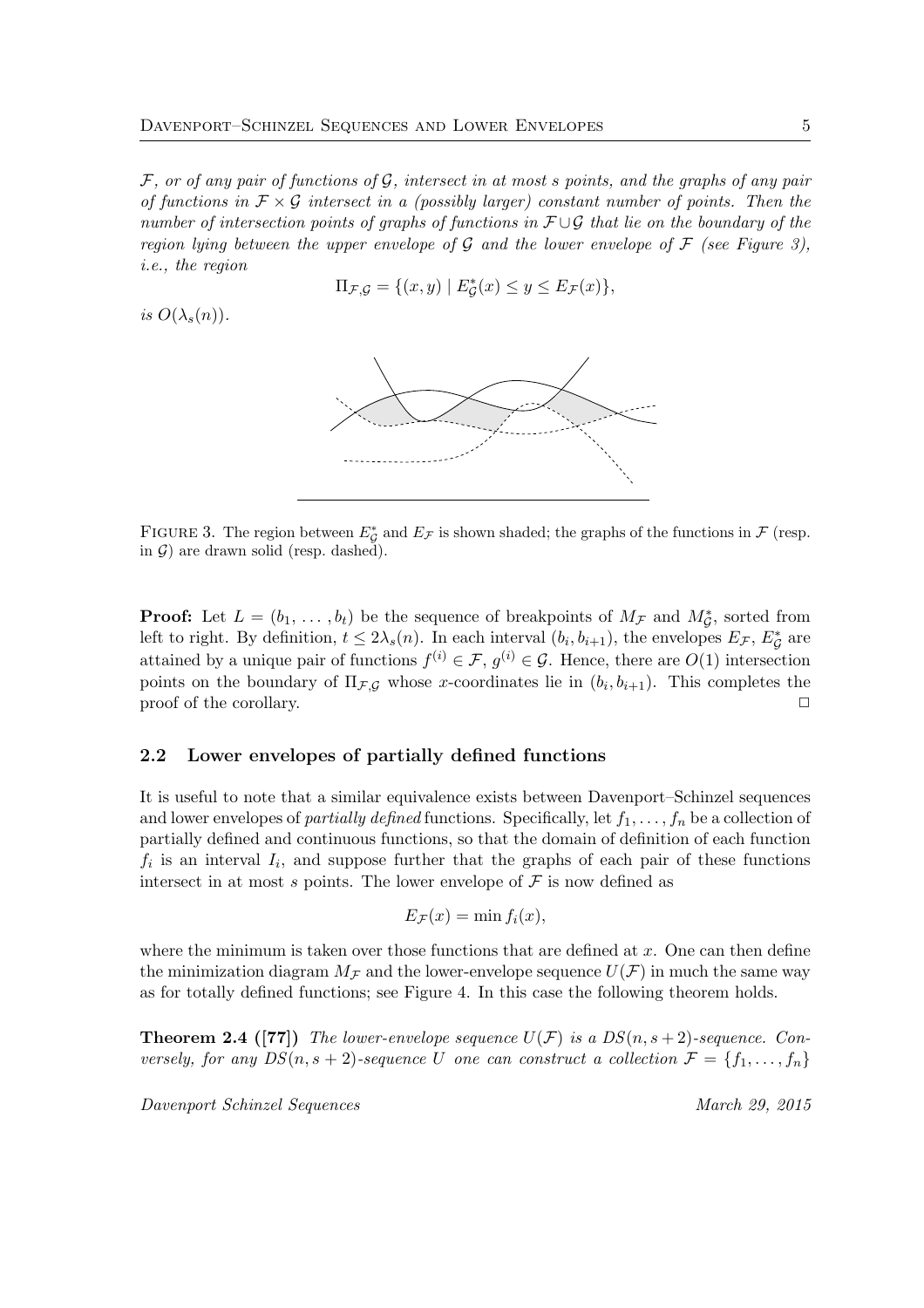

FIGURE 4. The lower envelope of a collection of (nonvertical) segments.

of partially-defined, continuous functions, each defined over an interval, and each pair of which intersect in at most s points, such that  $U(\mathcal{F}) = U$ .

Hence, we can conclude

**Theorem 2.5** ([77]) Let F be a collection of n partially-defined, continuous, univariate functions, with at most s intersection points between the graphs of any pair. Then the length of the lower-envelope sequence  $U(\mathcal{F})$  is at most  $\lambda_{s+2}(n)$ .

The functions constructed in Theorems 2.1 and 2.4, to realize arbitrary  $DS(n, s)$ -sequences, have fairly irregular structure. A problem that arises naturally in this context is whether any  $DS(n, s)$ -sequence can be realized as the lower envelope sequence of a collection of n partial or total functions of some canonical form. For example, can any  $(n, 3)$  Davenport–Schinzel sequence be realized as the lower envelope sequence of a collection of n line segments (see Figure 4)? Some partially affirmative results on geometric relatization of  $DS(n, s)$ -sequences will be mentioned below, although the problem is still wide open.

#### 2.3 Constructing lower envelopes

We conclude this section by presenting a simple, efficient divide-and-conquer algorithm for computing the minimization diagram of a set  $\mathcal F$  of n continuous, totally defined, univariate functions, each pair of whose graphs intersect at most s times, for some constant parameter s. Here we assume a model of computation that allows us to compute the intersections between any pair of functions in  $\mathcal F$  in  $O(1)$  time.

We partition F into two subsets  $\mathcal{F}_1, \mathcal{F}_2$ , each of size at most  $\lceil n/2 \rceil$ , compute the minimization diagrams  $M_{\mathcal{F}_1}, M_{\mathcal{F}_2}$  recursively, and merge the two diagrams to obtain  $M_{\mathcal{F}}$ . We merge the lists of breakpoints of  $M_{\mathcal{F}_1}$  and of  $M_{\mathcal{F}_2}$  into a single list  $V = (v_1 =$  $-\infty, v_2, \ldots, v_t = +\infty$ , sorted from left to right. Notice that, for any  $1 \leq i \leq t$ , there is a unique pair of functions  $f_i^{(1)} \in \mathcal{F}_1$ ,  $f_i^{(2)} \in \mathcal{F}_2$ , that attain the respective envelopes  $E_{\mathcal{F}_1}$ ,  $E_{\mathcal{F}_2}$  over  $(v_i, v_{i+1})$ . We compute the real roots  $r_1, \ldots, r_k$   $(k \leq s)$  of the function  $f_i^{(1)} - f_i^{(2)}$ i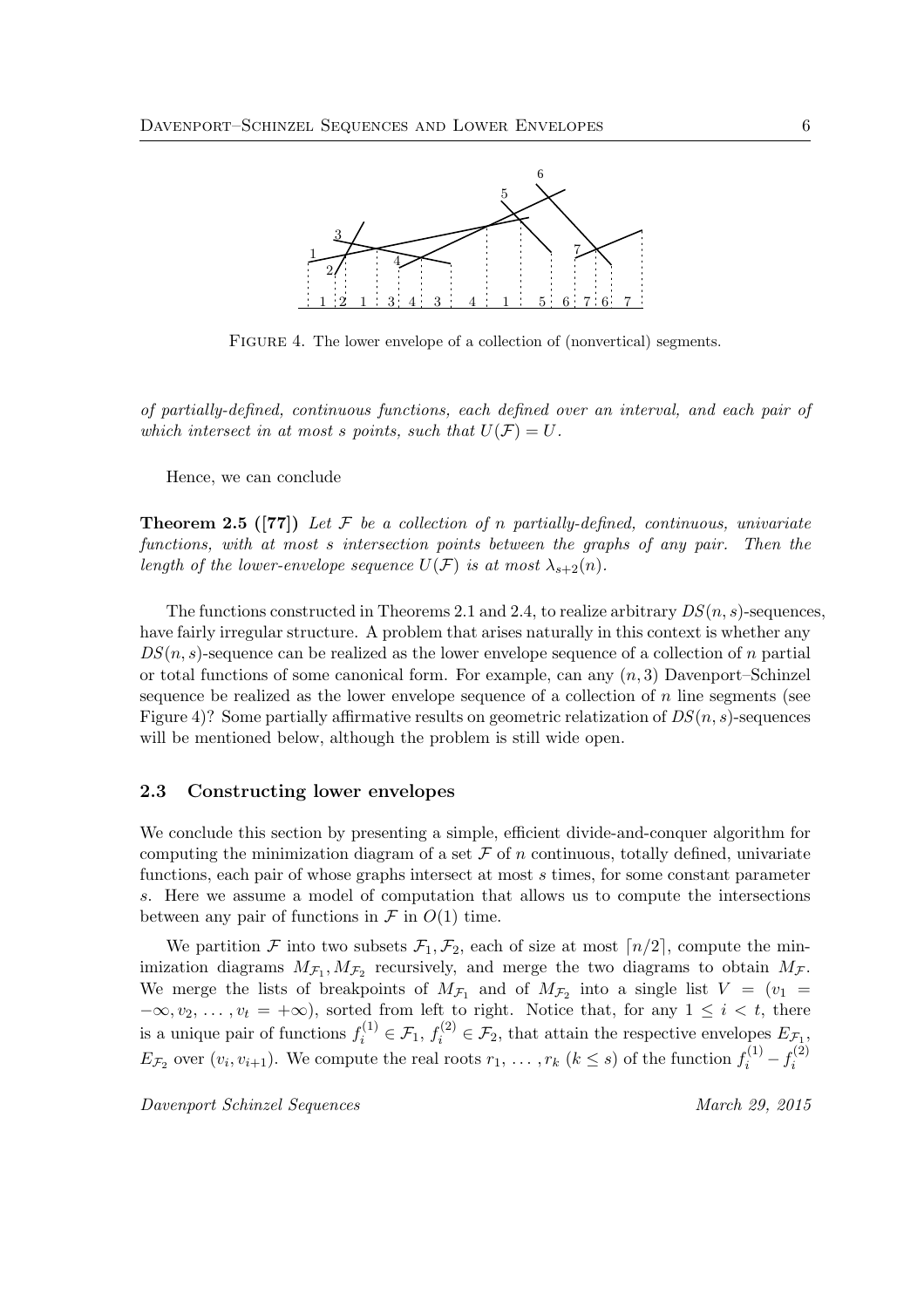that lie in the interval  $(v_i, v_{i+1})$ , and add them to the list V. Let  $V' = (v'_1, \ldots, v'_{t'})$  denote the new list of points. It is clear that, for each i, a unique function  $f_i \in \mathcal{F}$  attains  $E_{\mathcal{F}}$  over the interval  $(v'_i, v'_{i+1})$ . We associate  $f_i$  with this interval. If the same function is associated with two adjacent intervals  $(v'_{i-1}, v'_i)$  and  $(v'_i, v'_{i+1})$ , we delete the breakpoint  $v'_i$  from  $V'$ . The resulting list represents the minimization diagram  $M_{\mathcal{F}}$  of  $\mathcal{F}$ . The total time spent in the merge step is

$$
O(|V'|) = O(|V|) = O(|M_{\mathcal{F}_1}| + |M_{\mathcal{F}_2}|) = O(\lambda_s(n)).
$$

Hence, the overall running time of the algorithm is  $O(\lambda_s(n) \log n)$ .

If the functions in  $\mathcal F$  are partially defined, an easy modification of the above algorithm constructs  $M_{\mathcal{F}}$  in time  $O(\lambda_{s+2}(n) \log n)$ . In this case, however,  $M_{\mathcal{F}}$  can be computed in time  $O(\lambda_{s+1}(n) \log n)$ , using a more clever algorithm due to Hershberger [78].

**Theorem 2.6** ([21, 78]) The lower envelope of a set  $\mathcal F$  of n continuous, totally defined, univariate functions, each pair of whose graphs intersect in at most s points, can be constructed, in an appropriate model of computation, in  $O(\lambda_s(n) \log n)$  time. If the functions in F are partially defined, then  $E_{\mathcal{F}}$  can be computed in  $O(\lambda_{s+1}(n) \log n)$  time. In particular, the lower envelope of a set of n segments in the plane can be computed in optimal  $O(n \log n)$ time.

## 3 Simple Bounds and Variants

One of the main goals in the analysis of DS-sequences is to estimate the value of  $\lambda_s(n)$ . In this section we review some of the earlier results that established nontrivial bounds on  $\lambda_s(n)$ . These bounds are somewhat weaker than the best known bounds, but have simpler proofs. We begin our analysis by disposing of the two simple cases  $s = 1$  and  $s = 2$ .

**Theorem 3.1** ([48]) (a)  $\lambda_1(n) = n$ . (b)  $\lambda_2(n) = 2n - 1$ .

**Proof (Sketch):** (a) Let U be a  $DS(n, 1)$ -sequence. U cannot contain any subsequence of the form  $\langle a \cdots b \cdots a \rangle$ , for  $a \neq b$ , and any two adjacent elements of U are distinct, therefore all elements of U are distinct, which implies that  $|U| \leq n$ . The bound is tight, because  $U = \langle 1 2 3 \cdots n \rangle$  is a  $DS(n, 1)$ -sequence.

(b) The proof proceeds by induction on n. The case  $n = 1$  is obvious. Suppose the claim holds for  $n-1$ , and let U be any  $DS(n, 2)$ -sequence. Without loss of generality, we can assume that the leftmost occurrence of  $i$  in  $U$  is before the leftmost occurrence of  $j$  if and only if  $i < j$ . It can then be shown that there is only one occurrence of n in U, or else a forbidden subsequence of the form  $\langle x \cdots n \cdots x \cdots n \rangle$  would arise. Remove this single appearance of n from U, and if the two symbols adjacent to n are equal, remove also one of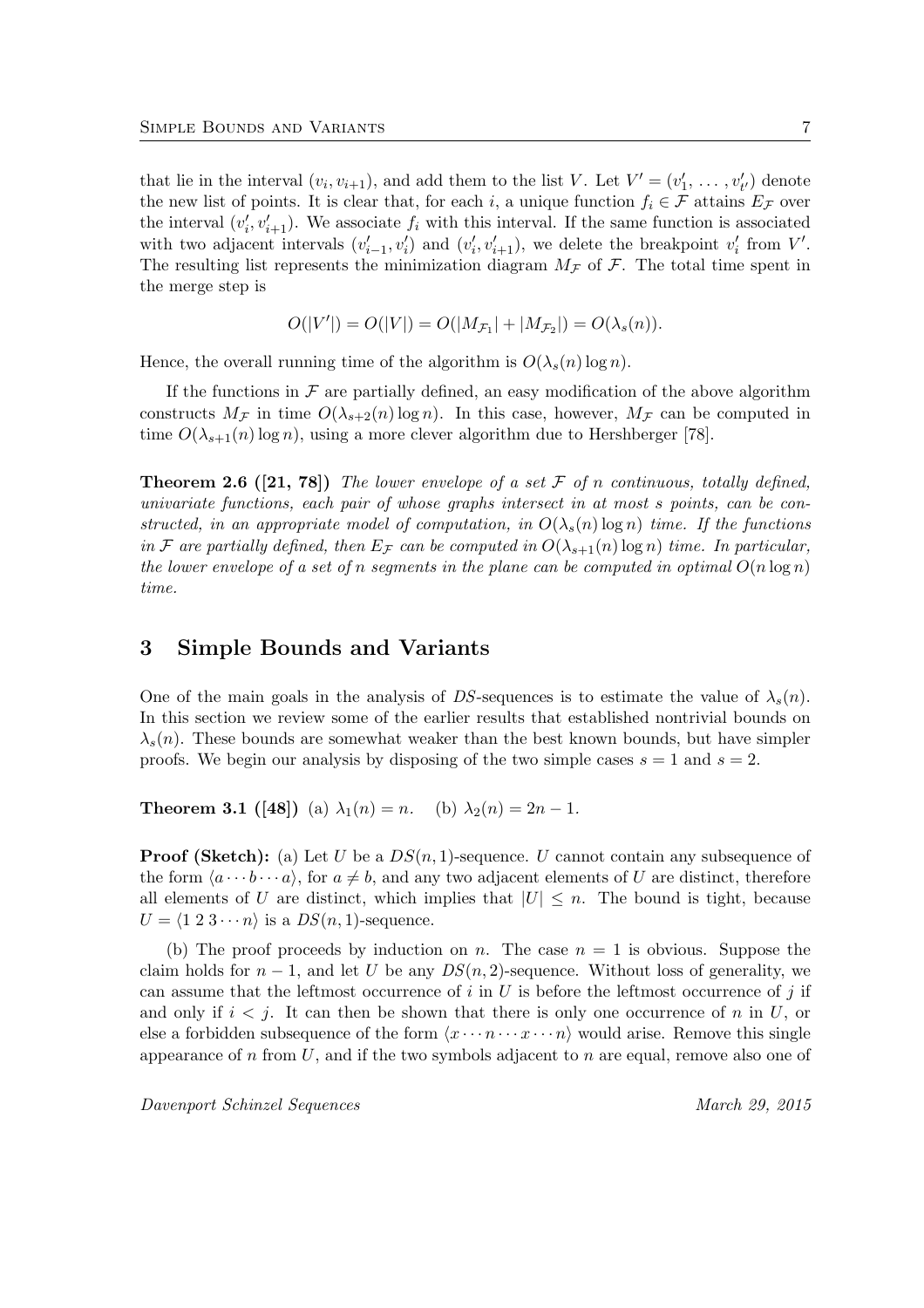them from U. The resulting sequence is clearly a  $DS(n-1, 2)$ -sequence, and is one or two elements shorter than U. The induction hypothesis then implies  $|U| \leq 2n - 3 + 2 = 2n - 1$ . Since the sequence  $\langle 1 \ 2 \ 3 \cdots n - 1 \ n \ n - 1 \cdots 3 \ 2 \ 1 \rangle$  is clearly a  $DS(n, 2)$ -sequence of length  $2n-1$ , the bound is tight.  $\Box$ 

A cyclic sequence U is called a  $DS(n, 2)$ -cycle if no two adjacent symbols are equal and if U does not contain a subcycle of the form  $\langle a \cdots b \cdots a \cdots b \rangle$ , for any  $a \neq b$ . Notice that the maximum length of a  $DS(2, 2)$ -cycle is 2. The same argument as in Theorem 3.1(b) can be used to prove the following.

Corollary 3.2 The maximum length of a  $DS(n, 2)$ -cycle consisting of n symbols is  $2n-2$ .

As we will see later, obtaining a sharp bounds on the maximum length of a  $DS(n, s)$ sequence, for  $s \geq 3$ , is not as simple. Let us first give a simple proof of the following bound:

**Theorem 3.3** ([48])  $\lambda_3(n) = O(n \log n)$ .

**Proof (Sketch):** Let U be a  $DS(n, 3)$ -sequence of length  $\lambda_3(n)$ . There must exist a symbol x that appears in U at most  $\lambda_3(n)/n$  times. For any appearance of x which is neither the leftmost nor the rightmost, the symbols immediately preceding and succeeding x must be different, or else we would have obtained a forbidden subsequence of the form  $\langle x \cdots yxy \cdots x \rangle$ . Hence, if we erase from U all appearances of x, and, if necessary, at most two other elements, near the first and last appearances of x, we obtain a  $DS(n-1,3)$ sequence, so this analysis implies the recurrence

$$
\lambda_3(n) \leq \lambda_3(n-1) + \frac{\lambda_3(n)}{n} + 2 ,
$$

or

$$
\frac{\lambda_3(n)}{n} \le \frac{\lambda_3(n-1)}{n-1} + \frac{2}{n-1} ,
$$

from which the claim follows easily.  $\Box$ 

This bound was later improved by Davenport [47] to  $O(n \log n / \log \log n)$ . For any given n and s, a trivial upper bound on  $\lambda_s(n)$  is  $sn(n-1)/2+1$  (use Corollary 2.2 and the observation that the total number of intersections between the functions in  $\mathcal F$  is at most  $s\binom{n}{2}$  $\binom{n}{2}$ ). Roselle and Stanton [128] proved that, for  $s > n$ , one has

$$
\lambda_s(n) \ge sn(n-1)/2 - cn^3,
$$

where  $c < 1$  is a constant. Davenport and Schinzel [48] proved that, for any fixed s, there is a constant  $C_s$  depending on s, such that  $\lambda_s(n) \leq n \cdot 2^{C_s \sqrt{\log n}}$ . The problem was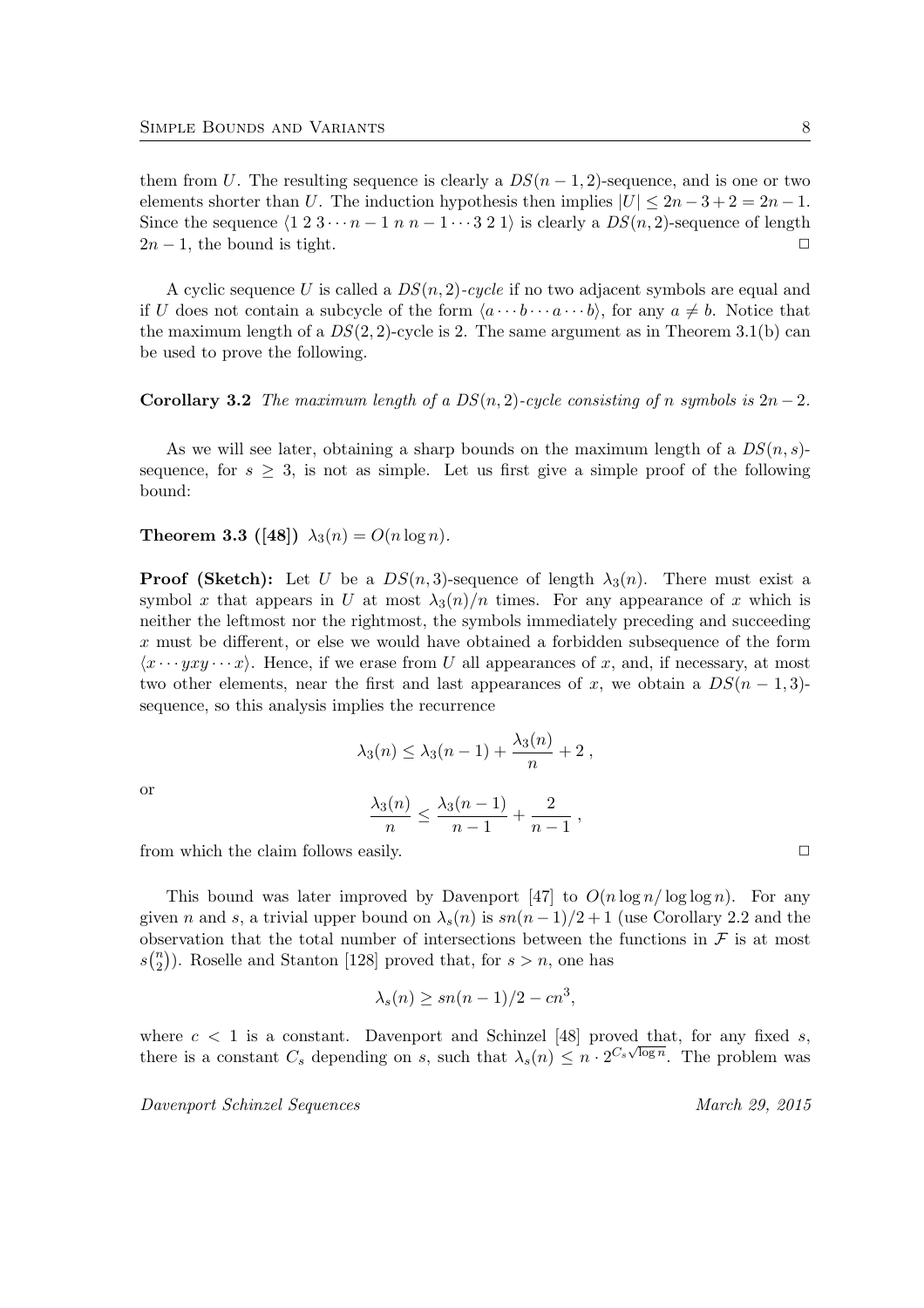also studied in several early papers [51, 105, 109, 119, 127, 129, 144, 145], but the next significant improvement on the bound of  $\lambda_s(n)$  was made by Szemerédi [146], who proved that  $\lambda_s(n) \leq A_s n \log^* n$ , for each  $s \geq 3$  and for appropriate positive constants  $A_s$  (doubly exponential in s). The currently best known bounds on  $\lambda_s(n)$  for  $s \geq 3$ , stated below, are by Hart and Sharir [77] and Agarwal et al. [10].

$$
\lambda_3(n) = \Theta(n\alpha(n)),
$$
  
\n
$$
\lambda_4(n) = \Theta(n \cdot 2^{\alpha(n)}),
$$
  
\n
$$
\lambda_{2s+2}(n) = n \cdot 2^{\Theta(\alpha^s(n))}, \text{ for } s \ge 2,
$$
  
\n
$$
\lambda_{2s+3}(n) = n \cdot 2^{O(\alpha^s(n) \log \alpha(n))}, \text{ for } s \ge 1;
$$

more precise forms of these bounds are given in Theorems 4.3, 4.5, 5.1, and 5.2 below.

We conclude this section by mentioning some generalizations of  $DS(n, s)$ -sequences. Let  $U = \langle u_1, u_2, \ldots, u_m \rangle$  be a  $DS(n, s)$ -sequence. For  $1 \leq j \leq m$ , let  $\mu(j)$  denote the number of symbols whose leftmost occurrences in U occur at an index  $\leq j$  and whose rightmost occurrences occur at an index  $> j$ . We define the *depth* of U to be the maximum value of  $\mu(j)$ , for  $j \leq m$ . Define a  $DS(n, s, t)$ -sequence to be a  $DS(n, s)$ -sequence whose depth is at most t, and let  $\lambda_{s,t}(n)$  denote the maximum length of a  $DS(n, s, t)$ -sequence. Huttenlocher et al. [80] proved that  $\lambda_{s,t}(n) \leq [n/t] \lambda_s(2t)$  (see also Har-Peled [75]). This result has the following interesting consequence:

Corollary 3.4 ([80]) Let  $\mathcal{F} = \{f_1, \ldots, f_t\}$  be a collection of t continuous, real-valued, piecewise-linear functions (i.e., the graph of each  $f_i$  is an x-monotone polygonal chain). Let n be the total number of edges in the graphs of the functions of  $F$ . Then the lower envelope of F has at most  $\lambda_{3,t}(n) \leq [n/t] \lambda_3(2t) = O(n\alpha(t))$  breakpoints.

Adamec et al. [2] have studied some generalizations of Davenport–Schinzel sequences. In particular, they bound the length of sequences not containing more general forbidden subsequences, for example, subsequences consisting of more than two symbols. They also showed that the maximum length of a sequence not containing any forbidden subsequence  $\langle a^{i_1}b^{i_2}a^{i_3}b^{i_4}\rangle$ , where  $i_1, i_2, i_3, i_4$  are some fixed positive constants, is linear. See also [92, 93, 94, 95, 96] for related results.

# 4 Sharp Upper Bounds on  $\lambda_s(n)$

In the previous section we mentioned some weak upper bounds on  $\lambda_s(n)$ . The problem of bounding  $\lambda_s(n)$  lay dormant for about 10 years after Szemerédi's result [146], until Hart and Sharir [77] proved a tight bound of  $\Theta(n\alpha(n))$  on  $\lambda_3(n)$ ; here  $\alpha(n)$  is the inverse Ackermann function, defined below. Later, Sharir [134] extended the analysis of Hart and Sharir to prove that  $\lambda_s(n) = n \cdot \alpha(n)^{O(\alpha(n)^{s-3})}$ , for  $s > 3$ . Applying a more careful analysis, Agarwal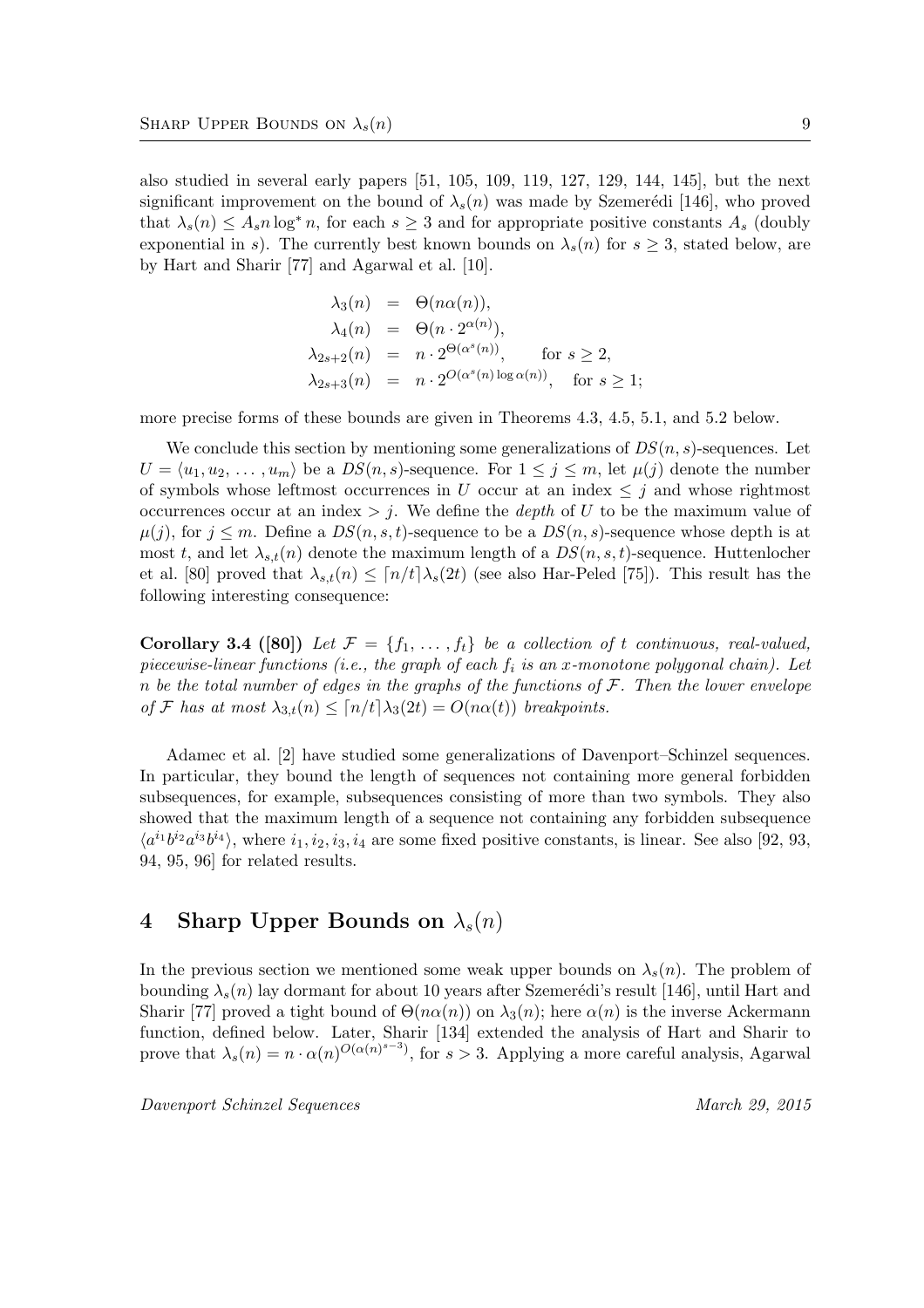et al. [10] improved the bounds further, and obtained sharp, nearly tight bounds on  $\lambda_s(n)$ , for any fixed s. The best known upper bounds on  $\lambda_s(n)$  are summarized in Theorem 4.3 (for  $s = 3$ ) and Theorem 4.5 (for larger values of s). Since the proofs of these theorems are quite technical, we will sketch the proof of Theorem 4.3, and only briefly mention how the proof extends to the case  $s > 3$ .

### 4.1 Ackermann's function—A review

In this subsection we recall the definition of Ackermann's function and its functional inverse, which appears in the upper and lower bounds for  $\lambda_s(n)$ . Ackermann's function (also called "generalized exponentials") is an extremely fast growing function defined over the integers in the following recursive manner [1].

Let  $\mathbb N$  denote the set of positive integers. Given a function g from a set into itself, denote by  $g^{(s)}$  the composition  $g \circ g \circ \ldots \circ g$  of g with itself s times, for  $s \in \mathbb{N}$ . Define inductively a sequence  $\{A_k\}_{k=1}^{\infty}$  of functions from N into itself as follows:

$$
A_1(n) = 2n \t n \ge 1,A_k(1) = 2 \t k \ge 2,A_k(n) = A_{k-1}(A_k(n-1)) \t n \ge 2, k \ge 2.
$$

Finally, define Ackermann's function itself as  $A(n) = A_n(n)$ . The function A grows very quickly; its first few values are:  $A(1) = 2$ ,  $A(2) = 4$ ,  $A(3) = 16$ , and  $A(4)$  is an exponential "tower" of 65536 2s. See [90, 118, 123] for a discussion on Ackermann's and other rapidly growing functions.

Let  $\alpha_k$  and  $\alpha$  denote the functional inverses of  $A_k$  and A, respectively. That is,

$$
\alpha_k(n) = \min\{s \ge 1 \mid A_k(s) \ge n\} \quad \text{and} \quad \alpha(n) = \min\{s \ge 1 \mid A(s) \ge n\}.
$$

The functions  $\alpha_k$  are easily seen to satisfy the following recursive formula:

$$
\alpha_k(n) = \min\{s \ge 1 : \alpha_{k-1}^{(s)}(n) = 1\};\tag{4.1}
$$

that is,  $\alpha_k(n)$  is the number of iterations of  $\alpha_{k-1}$  needed to go from n to 1. In particular,  $(4.1)$  implies that, for  $n \in \mathbb{N}$ ,

$$
\alpha_1(n) = \lceil n/2 \rceil, \quad \alpha_2(n) = \lceil \log n \rceil, \quad \text{and} \quad \alpha_3(n) = \log^* n.
$$

For each k, the function  $\alpha_k$  is nondecreasing and unbounded. The same holds for  $\alpha$  too, which grows more slowly than any of the  $\alpha_k$ . Note that  $\alpha(n) \leq 4$  for all  $n \leq A(4)$ , which is an exponential tower with 65536 2s, thus  $\alpha(n) \leq 4$  for all practical values of n. We will need the following two easily established properties of  $\alpha_k(n)$ :

$$
\alpha_{\alpha(n)}(n) = \alpha(n) \quad \text{and,} \quad \text{for } n > 4, \quad \alpha_{\alpha(n)+1}(n) \le 4. \tag{4.2}
$$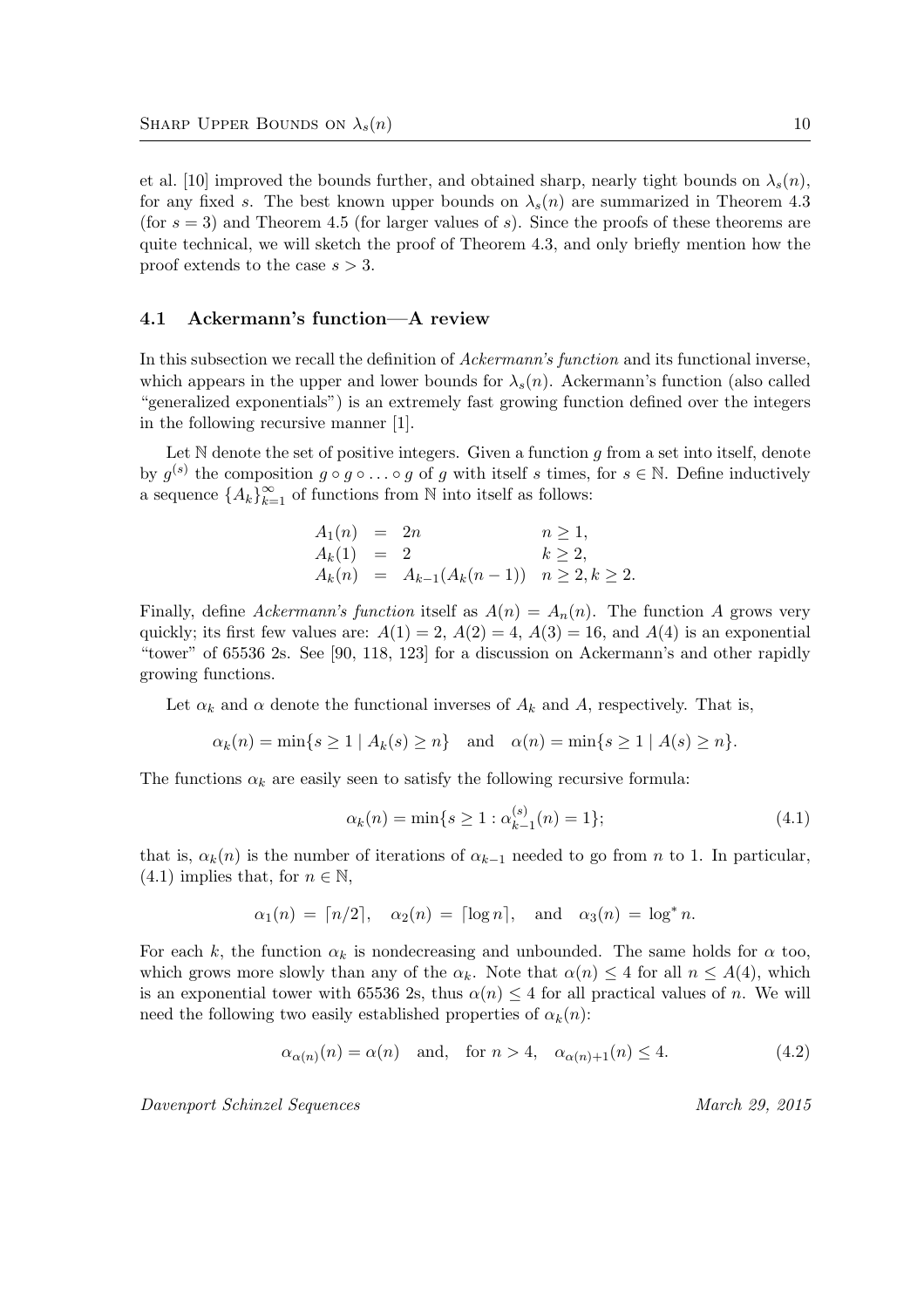#### 4.2 The upper bound for  $\lambda_3(n)$

Let U be a  $DS(n, 3)$ -sequence. A *chain* in U is a contiguous subsequence in which each symbol appears at most once. One can show that any such  $U$  can be decomposed into at most  $2n-1$  pairwise disjoint chains, by splitting U just before the leftmost and rightmost appearances of each symbol. Let  $\Psi(m, n)$  denote the maximum length of a  $DS(n, 3)$ sequence that can be decomposed into at most m chains.

**Lemma 4.1** Let  $m, n \geq 1$ , and let  $b > 1$  be a divisor of m. Then there exist integers  $n^*$ ,  $n_1$ ,  $n_2$ , ...,  $n_b \geq 0$  such that

$$
n^{\star} + \sum_{i=1}^{b} n_i = n,
$$

and

$$
\Psi(m,n) \le 4m + 4n^* + \Psi(b,n^*) + \sum_{i=1}^b \Psi\left(\frac{m}{b}, n_i\right). \tag{4.3}
$$

**Proof:** Let U be a  $DS(n, 3)$ -sequence, consisting of at most m chains  $c_1, \ldots, c_m$ , of length  $\Psi(m, n)$ , and let  $b > 1$  be a divisor of m. Partition the sequence U into b blocks (contiguous subsequences)  $L_1, \ldots, L_b$ , so that the block  $L_i$  consists of  $p = m/b$  chains  $c_{(i-1)p+1}, c_{(i-1)p+2}, \ldots, c_{ip}$ . Call a symbol *a internal* to block  $L_i$  if all the occurrences of *a* in U are within  $L_i$ . A symbol is called *external* if it is not internal to any block. Suppose that there are  $n_i$  internal symbols in block  $L_i$  and  $n^*$  external symbols; thus  $n^* + \sum_{i=1}^{b} n_i = n$ .

We estimate the total number of occurrences in U of symbols that are internal to  $L_i$ , as follows. Erase all external symbols from  $L_i$ . Next scan  $L_i$  from left to right and erase each element that has become equal to the element immediately preceding it. This leaves us with a sequence  $L_i^*$ , which is clearly a  $DS(n_i, 3)$ -sequence consisting of at most  $m/b$  chains, and thus its length is at most  $\Psi(m/b, n_i)$ . Moreover, if two equal internal elements in  $L_i$  have become adjacent after erasing the external symbols, then these two elements must have belonged to two distinct chains, thus the total number of deletions of internal symbols is at most  $(m/b) - 1$ . Hence, summing over all blocks, we conclude that the total contribution of internal symbols to  $|U|$  is at most

$$
m-b+\sum_{i=1}^b\Psi\left(\frac{m}{b},n_i\right).
$$

Next, to estimate the contribution of external symbols to  $|U|$ , we argue as follows. For each  $L_i$ , call an external symbol a a middle symbol if none of its occurrences in  $L_i$  is the first or the last occurrence of  $a$  in  $U$ . Otherwise we call  $a$  a non-middle symbol. We will consider the contribution of middle and non-middle external symbols separately.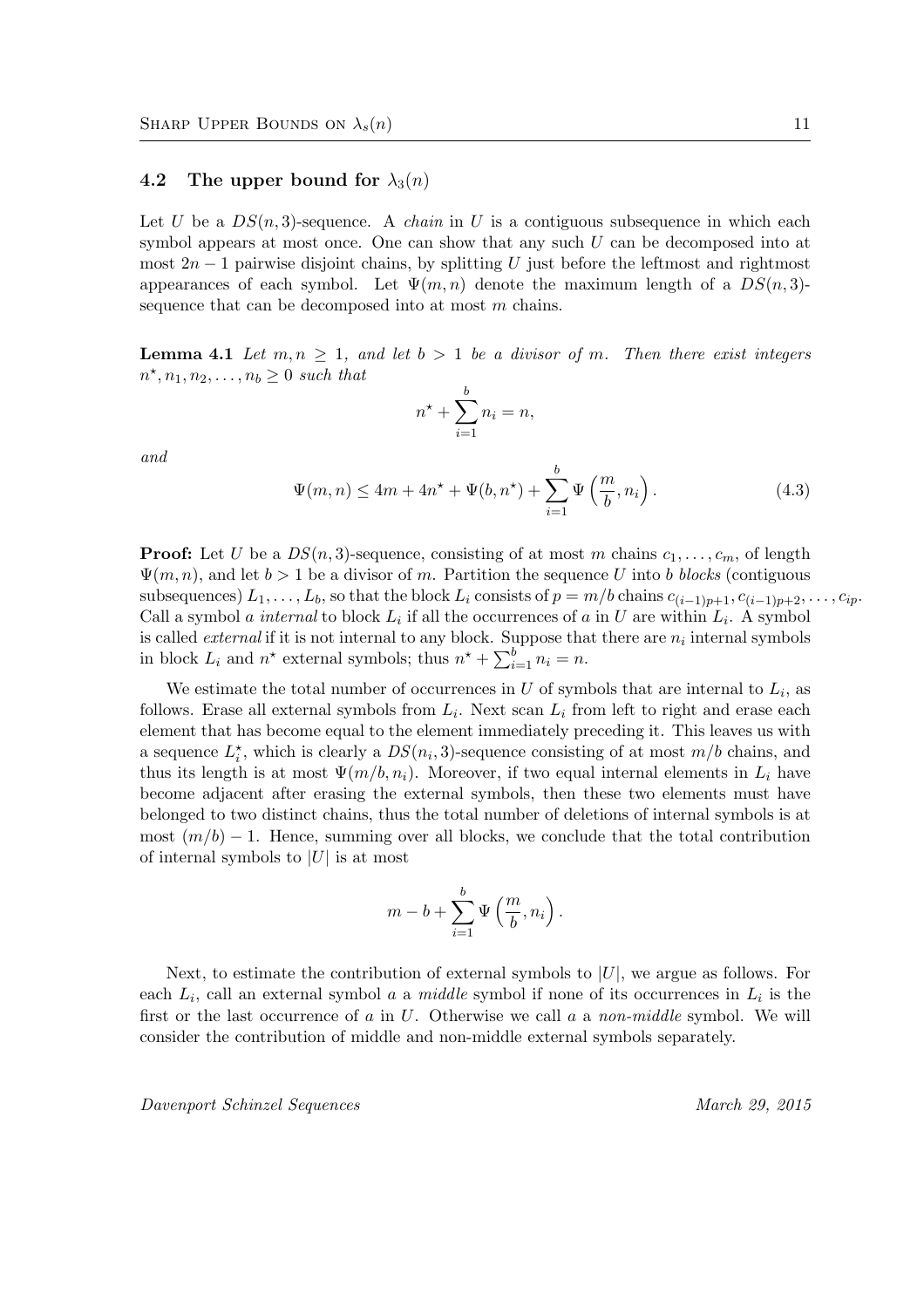Consider first the middle symbols. To estimate their contribution to the length of  $L_i$ , we erase all internal and non-middle symbols from  $L_i$ , and also erase a middle symbol if it has become equal to the symbol immediately preceding it. As above, at most  $(m/b)-1$  deletions of external middle symbols will be performed. Let  $L_i^*$  be the resulting subsequence, and suppose that it is composed of  $p_i$  distinct symbols. It is easily seen that  $L_i^*$  is a  $DS(p_i, 1)$ sequence, so its length is at most  $p_i$ . Hence, summing over all blocks, the total contribution of external middle symbols is at most  $m - b + \sum_{i=1}^{b} p_i$ . But  $\sum_{i=1}^{b} p_i$  is the length of the sequence obtained by concatenating all the subsequences  $L_i^*$ . This concatenation can contain at most b pairs of adjacent equal elements, and if we erase each element that is equal to its predecessor, we obtain a sequence  $U^*$  which is clearly a  $DS(n^*, 3)$ -sequence composed of b chains (namely the subsequences  $L_i^*$ ). The length of  $U^*$  is thus at most  $\Psi(b, n^*)$ . Hence, the contribution of middle external elements to the length of U is at most  $m + \Psi(b, n^*)$ .

Consider next the contribution of non-middle symbols. A symbol is called *starting* (resp. ending) in block  $L_i$  if does not occur in any block before (resp. after)  $L_i$ . To estimate the contribution of starting symbols to the length of  $L_i$  we erase from  $L_i$  all symbols occurring there except for starting symbols, and, if necessary, also erase each occurrence of a starting symbol that has become equal to the element immediately preceding it. As above, at most  $(m/b) - 1$  deletions of external starting symbols will be performed. Let  $L_i^{\#}$  $\frac{\pi}{i}$  be the resulting subsequence, and suppose that it is composed of  $p_i$  distinct symbols.

Note first that each external symbol can appear as a starting symbol in exactly one block, thus  $\sum_{i=1}^{b} p_i = n^*$ . It is easily seen that  $L_i^{\#}$  $i \nightharpoonup i$  is a  $DS(p_i, 2)$ -sequence, so the length of  $L^\#_i$  $i$ <sup> $\pi$ </sup> is at most  $2p_i - 1$ , and, summing over all blocks, we conclude that the contribution of all external starting symbols to the length of  $U$  is at most

$$
m - b + \sum_{i=1}^{b} (2p_i - 1) = m - 2b + 2n^*.
$$

In a completely symmetric manner, the contribution of external ending symbols to the length of U is also at most  $m - 2b + 2n^*$ . Summing up all these contributions we finally obtain the asserted inequality  $(4.3)$ .

Next, we solve the recurrence derived in the previous lemma.

**Lemma 4.2** For all  $m, n \geq 1$ , and for  $k \geq 2$ ,

$$
\Psi(m, n) \le (8k - 8)m\alpha_k(m) + (4k - 2)n.
$$
\n(4.4)

**Proof (Sketch):** For the sake of simplicity, we will only show that for  $n, s \geq 1, k \geq 2$ , and m dividing  $A_k(s)$ ,

$$
\Psi(m, n) \le (4k - 4)ms + (4k - 2)n. \tag{4.5}
$$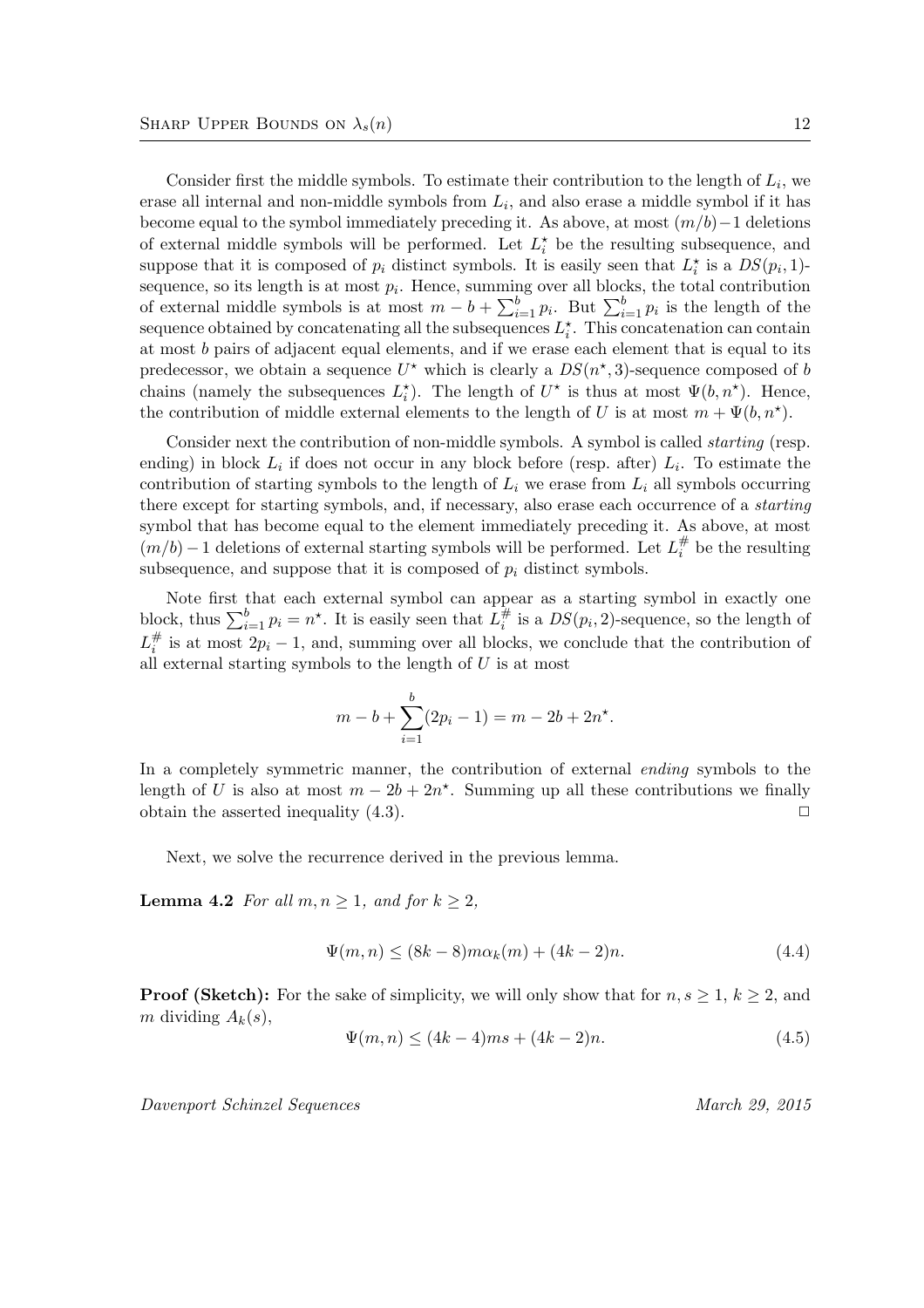If  $m = A_k(s)$ , then  $s = \alpha_k(m)$ , and (4.5) implies the assertion of the lemma for these values of m also. The case of an arbitrary m is then easy to handle; see [77, 139] for details.

We will use  $(4.3)$  repeatedly to obtain the series of upper bounds on  $\Psi$ , stated in  $(4.5)$ for  $k = 2, 3, \ldots$  At each step we choose b in an appropriate manner, and estimate  $\Psi(b, n^*)$ using the bound obtained in the preceding step. This yields a new recurrence relation on Ψ, which we solve to obtain a better upper bound on Ψ.

Specifically, we proceed by double induction on k and s. For  $k = 2$ , m divides  $A_2(s) = 2^s$ , so m is a power of 2. Choose  $b = 2$  in (4.3); it is easily checked that  $\Psi(b, n^*) = \Psi(2, n^*) = 2n^*$ for all  $n^*$ , so  $(4.3)$  becomes

$$
\Psi(m,n) \le 4m + 6n^* + \Psi\left(\frac{m}{2}, n_1\right) + \Psi\left(\frac{m}{2}, n_2\right).
$$

The solution to this recurrence relation, for m a power of 2 and  $n = n^* + n_1 + n_2$  arbitrary, is easily verified to be

$$
\Psi(m, n) \le 4m \log m + 6n.
$$

The case  $k > 2$  and  $s = 1$  is now a consequence of this bound (because m divides  $A_k(1) = 2$ in this case).

Suppose next that  $k > 2$  and  $s > 1$ , and that the induction hypothesis is true for all  $k' < k$  and  $s' \geq 1$ , and for  $k' = k$  and all  $s' < s$ . Let  $m = A_k(s)$ , and  $t = A_k(s - 1)$ , and choose  $b = m/t$ , which is an integer dividing  $m = A_k(s) = A_{k-1}(t)$ . Hence, by the induction hypothesis for  $k - 1$  and t, we have

$$
\Psi(b, n^*) \le (4k - 8)bt + (4k - 6)n^* = (4k - 8)m + (4k - 6)n^*.
$$

Then (4.3) becomes

$$
\Psi(m,n) \le (4k-8)m + (4k-6)n^* + 4m + 4n^* + \sum_{i=1}^b \Psi(t,n_i).
$$

Using the induction hypothesis once more (for k and  $s - 1$ ), we obtain

$$
\Psi(m, n) \le (4k - 4)m + (4k - 2)n^* + \sum_{i=1}^{b} ((4k - 4)t(s - 1) + (4k - 2)n_i)
$$
  
=  $(4k - 4)ms + (4k - 2)n$ ,

because  $n^* + \sum_{i=1}^{b} n_i = n$ .

The case where m only divides  $A_k(s)$  is handled by taking a concatenation of  $p =$  $A_k(s)/m$  copies of a sequence whose length is  $\Psi(m, n)$ , using pairwise-disjoint sets of symbols for the copies. The concatenated sequence is composed of  $pn$  symbols and has at most  $pm$ chains, so

$$
p\Psi(m, n) \leq \Psi(pm, pn) \leq (4k - 4)pms + (4k - 2)pn,
$$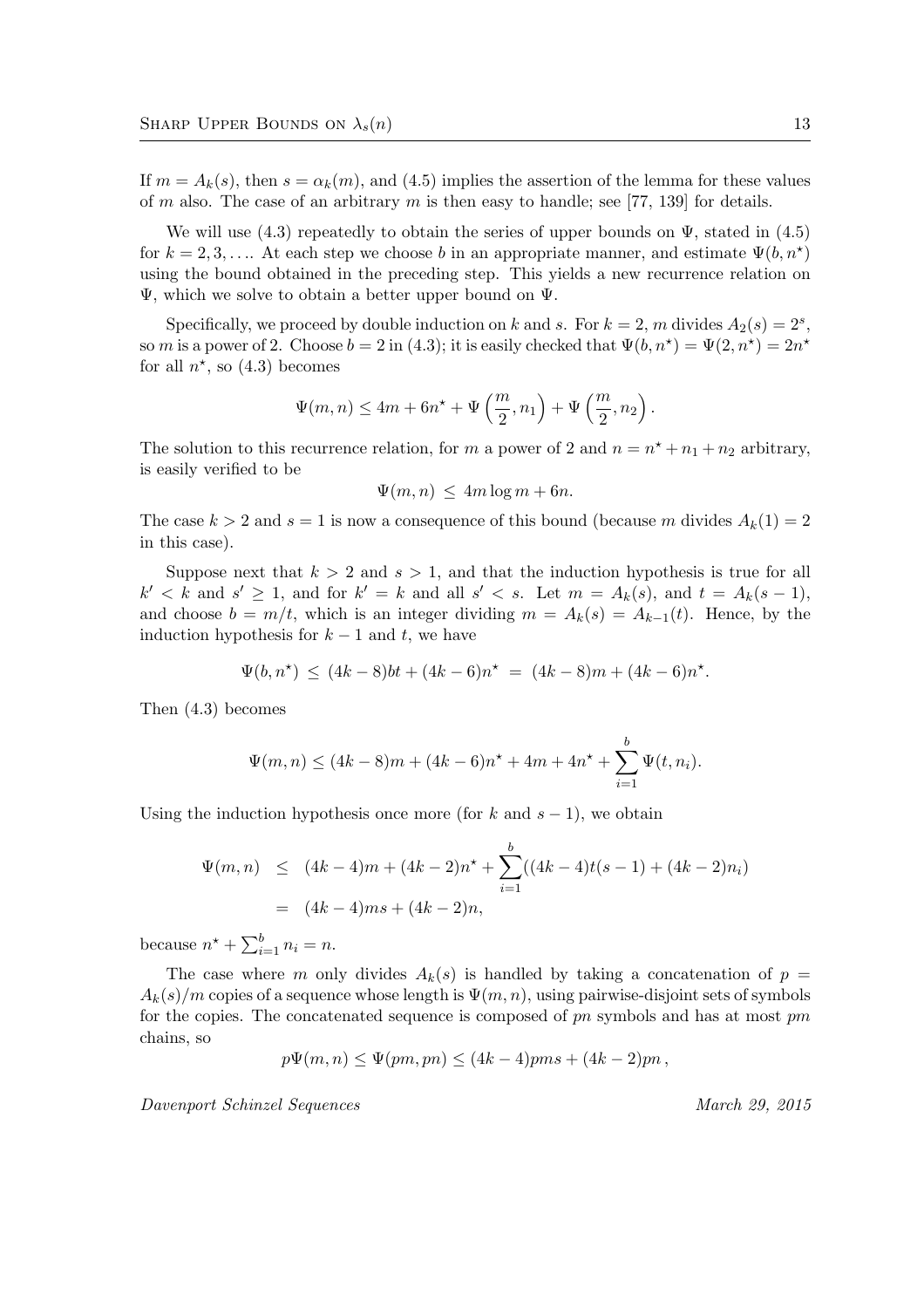from which (4.5) follows.

This completes the proof of the asserted bound.  $\Box$ 

Theorem 4.3 ([77])  $\lambda_3(n) = O(n\alpha(n)).$ 

**Proof:** By putting  $k = \alpha(m) + 1$  in (4.4) and using (4.2), we obtain

$$
\Psi(m,n) \le 32m\alpha(m) + (4\alpha(m) + 2)n.
$$

As noted in the beginning of this subsection,  $\lambda_3(n) \leq \Psi(2n-1, n)$ . Since  $\alpha(2n-1) \leq$  $\alpha(n) + 1$ , the theorem follows.

Applying a more careful analysis, Klazar [95] has shown that

$$
\lambda_3(n) \le 4n\alpha(n) + O(n\sqrt{\alpha(n)}),
$$

provided that  $n$  is sufficiently large.

An immediate corollary of Theorem 4.3 is that the lower envelope of  $n$  segments in the plane has  $O(n\alpha(n))$  breakpoints.

#### 4.3 Upper bounds on  $\lambda_s(n)$

We now briefly mention how the upper bounds on  $\lambda_s(n)$ , for  $s > 3$ , are derived in [10]. Let  $\Psi_s^t(m,n)$  denote the maximum length of a  $DS(n,s)$ -sequence composed of at most m contiguous subsequences, each of which is a  $DS(n, t)$ -sequence. As above, Agarwal et al. [10] obtain a recurrence relation for  $\Psi_s(m,n)$ , the length of a  $DS(n,s)$ -sequences composed of at most m chains, but the recurrence is now written in terms of  $\Psi_s$  and  $\Psi_s^{s-2}$ . Let S be a given  $DS(n, s)$ -sequence composed of at most m chains. The analysis in [10] divides S into b blocks and counts the contributions of internal, middle, and non-middle symbols separately, in a manner similar to that given above. This leads to the following lemma.

**Lemma 4.4** Let  $m, n \ge 1$  and  $1 < b < m$  be integers. For any partitioning  $m = \sum_{i=1}^{b} m_i$ , with  $m_1, \ldots, m_b \geq 1$ , there exist integers  $n^*$ ,  $n_1, n_2, \ldots, n_b \geq 0$  such that

$$
n^{\star} + \sum_{i=1}^{b} n_i = n
$$

and

$$
\Psi_s(m,n) \le \Psi_s^{s-2}(b,n^*) + 2\Psi_{s-1}(m,n^*) + 4m + \sum_{i=1}^b \Psi_s(m_i,n_i). \tag{4.6}
$$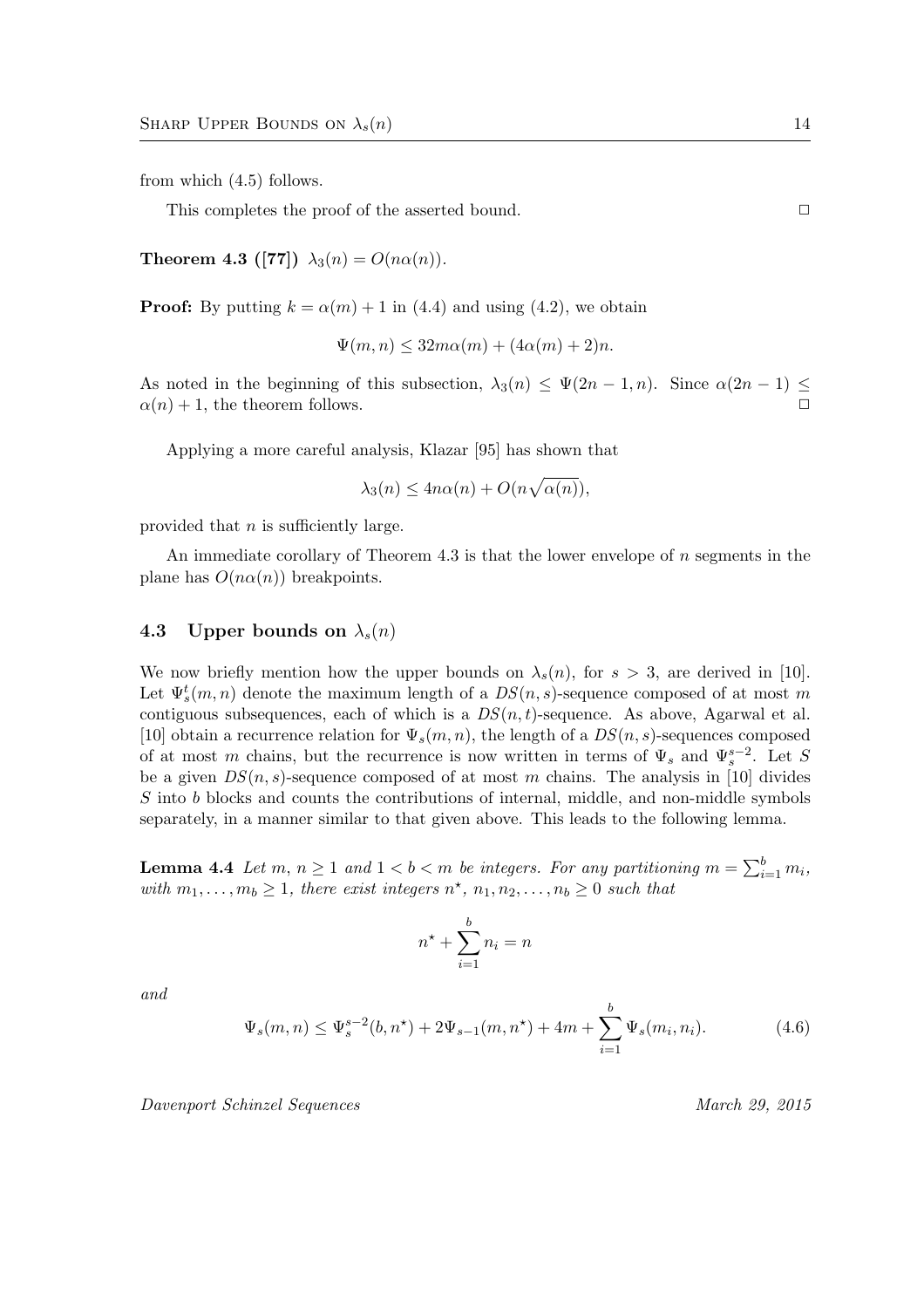If we choose  $b = 2$ , the solution of the recurrence is  $O(n \log^{s-2} n)$ . However, extending the proof of Lemma 4.2, but using a rather involved analysis, one can obtain the following bounds on  $\lambda_s(n)$ .

# **Theorem 4.5** ([10]) (i)  $\lambda_4(n) = O(n \cdot 2^{\alpha(n)})$ .

(ii) For  $s > 1$ , there exists a polynomial  $C_s(q)$  of degree at most  $s - 1$ , such that

 $\lambda_{2s+1}(n) \leq n \cdot 2^{\alpha^{s-1}(n) \log \alpha(n) + C_s(\alpha(n))},$  $\lambda_{2s+2}(n) \leq n \cdot 2^{\alpha^s(n)+C_s(\alpha(n))}.$ 

# 5 Lower Bounds on  $\lambda_s(n)$

An even more surprising result in the theory of Davenport–Schinzel sequences is that the bounds stated in Theorems 4.3 and 4.5 are optimal for  $s = 3$  and 4, and are very close to optimal for  $s > 4$ . The first superlinear bound on  $\lambda_s(n)$  was obtained by Hart and Sharir [77], who proved that  $\lambda_3(n) = \Omega(n\alpha(n))$ . Their original proof transforms  $DS(n, 3)$ sequences into certain path compression schemes on rooted trees. A more direct proof for the lower bound on  $\lambda_3(n)$  was given by Wiernik and Sharir [149] — they describe an explicit recursive scheme for constructing a  $DS(n, 3)$ -sequence of length  $\Omega(n\alpha(n))$ . See also [97] for another proof of the same lower bound. We sketch Wiernik and Sharir's construction, omitting many details, which can be found in [139, 149].

Let  ${C_k(m)}_{k\geq1}$  be a sequence of functions from N to itself, defined by

$$
C_1(m) = 1 \t m \ge 1,C_k(1) = 2C_{k-1}(2) \t k \ge 2,C_k(m) = C_k(m-1) \cdot C_{k-1}(C_k(m-1)) \t k \ge 2, m \ge 2.
$$

It can be shown that, for all  $k \geq 4, m \geq 1$ ,

$$
A_{k-1}(m) \le C_k(m) \le A_k(m+3). \tag{5.1}
$$

In what follows, let  $\mu = C_k(m-1), \nu = C_{k-1}(C_k(m-1)),$  and  $\gamma = \mu \cdot \nu$ .

For each  $k, m \geq 1$ , we construct a sequence  $S_k(m)$  that satisfies the following two properties:

- (P1)  $S_k(m)$  is composed of  $N_k(m) = m \cdot C_k(m)$  distinct symbols. These symbols are named  $(d, l)$ , for  $d = 1, \ldots, m, l = 1, \ldots, \gamma$ , and are ordered in lexicographical order, so that  $(d, l) < (d', l')$  if  $l < l'$  or  $l = l'$  and  $d < d'$ .
- (P2)  $S_k(m)$  contains  $\gamma$  fans of size m, where each fan is a contiguous subsequence of the form  $\langle (1, l) (2, l) \cdots (m, l) \rangle$ , for  $l = 1, \ldots, \gamma$ .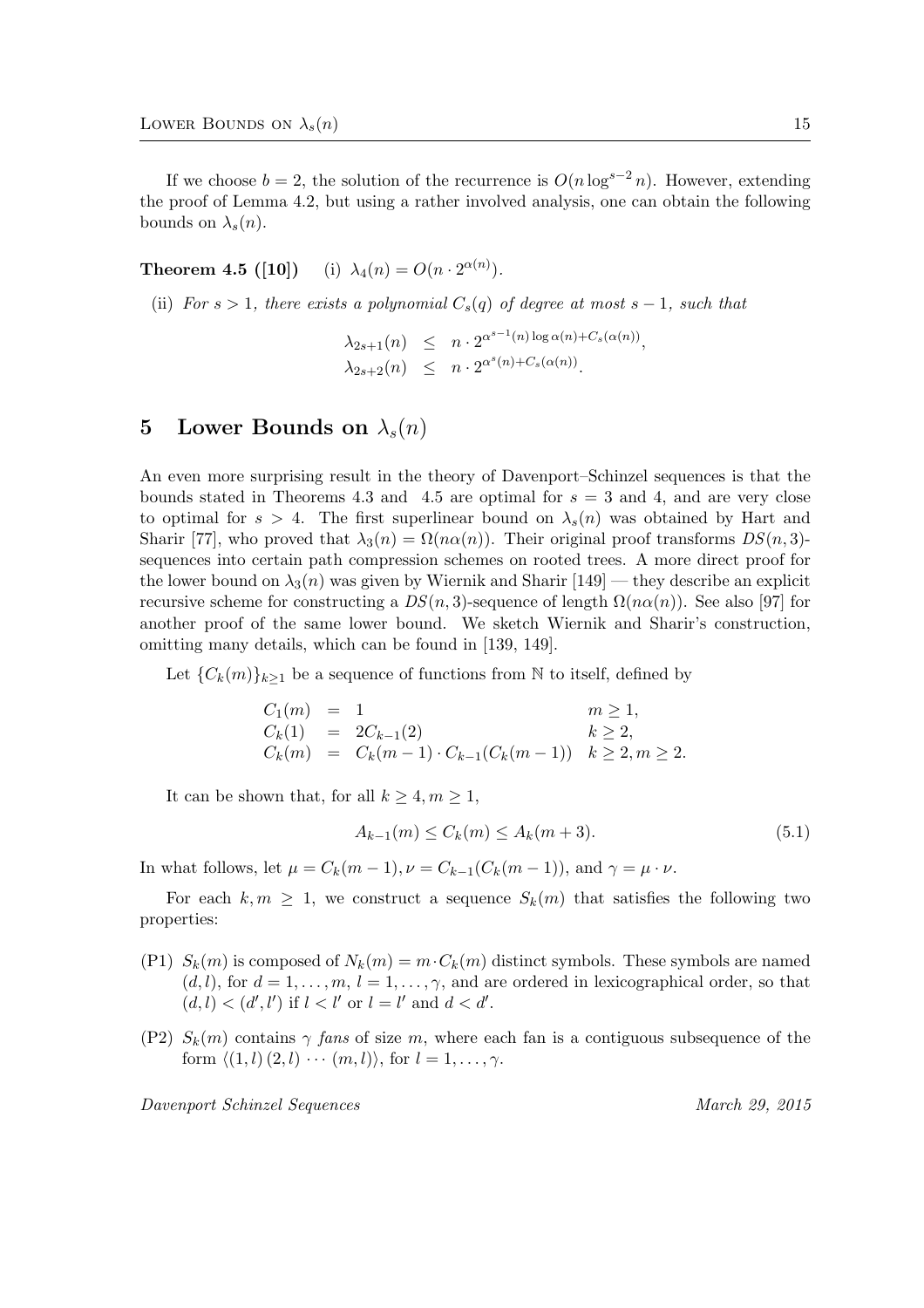Since fans are pairwise disjoint, by definition, the naming scheme of the symbols of  $S_k(m)$  can be interpreted as assigning to each symbol the index l of the fan in which it appears, and its index d within that fan. The construction of  $S_k(m)$  proceeds by double induction on  $k$  and  $m$ , as follows.

- 1.  $k = 1$ : The sequence is a single fan of size m:  $S_1(m) = \langle (1, 1), (2, 1), \dots, (m, 1) \rangle$ . Properties (P1) and (P2) clearly hold here  $(C_1(m) = 1)$ .
- 2.  $k = 2$ : The sequence contains a pair of disjoint fans of size m, with a block of elements following each of these fans. Specifically,

$$
S_2(m) = \langle (1,1) (2,1) \cdots (m-1,1) (m,1) (m-1,1) \cdots (1,1) (1,2) (2,2) \cdots (m-1,2) (m,2) (m-1,2) \cdots (1,2) \rangle.
$$

Indeed,  $S_2(m)$  contains  $C_2(m) = 2$  fans and is composed of 2m dsitinct symbols.

- 3.  $k \geq 3, m = 1$ : The sequence is identical to the sequence for  $k' = k 1$  and  $m' = 2$ , except for renaming of its symbols and fans:  $S_{k-1}(2)$  contains  $C_{k-1}(2) = \frac{1}{2}C_k(1)$  fans, each of which consists of two symbols; the symbol renaming in  $S_k(1)$  causes each of these two elements to become a 1-element fan. Properties (P1) and (P2) clearly hold.
- 4. The general case  $k \geq 3, m > 1$ :
	- (i) Generate inductively the sequence  $S' = S_k(m-1)$ ; by induction, it contains  $\mu$ fans of size  $m-1$  each and is composed of  $(m-1) \cdot \mu$  symbols.
	- (ii) Create  $\nu$  copies of S' whose sets of symbols are pairwise disjoint. For each  $j \leq \nu$ , rename the symbols in the jth copy  $S'_{j}$  of  $S'$  as  $(d, i, j)$  where  $1 \leq d \leq m - 1$  is the index of the symbol in the fan of  $S'_{j}$  containing it, and  $1 \leq i \leq \mu$  is the index of this fan in  $S'_j$ .
	- (iii) Generate inductively the sequence  $S^* = S_{k-1}(\mu)$  whose set of symbols is disjoint from that of any  $S'_{j}$ ; by induction, it contains  $\nu$  fans of size  $\mu$  each. Rename the symbols of  $S^*$  as  $(m, i, j)$  (where i is the index of that symbol within its fan, and j is the index of that fan in  $S^*$ ). Duplicate the last element  $(m, \mu, j)$  in each of the  $\nu$  fans of  $S^*$ .
	- (iv) For each  $1 \leq i \leq \mu$ ,  $1 \leq j \leq \nu$ , extend the *i*th fan of  $S'_{j}$  by duplicating its last element  $(m-1,i,j)$ , and by inserting the corresponding symbol  $(m,i,j)$  of  $S^*$ between these duplicated appearances of  $(m-1, i, j)$ . This process extends the  $(m-1)$ -fans of  $S'_{j}$  into m-fans and adds a new element after each extended fan.
	- (v) Finally construct the desired sequence  $S_k(m)$  by merging the  $\nu$  copies  $S'_j$  of  $S'$ with the sequence  $S^*$ . This is done by replacing, for each  $1 \leq j \leq \nu$ , the j<sup>th</sup> fan of  $S^*$  by the corresponding copy  $S'_j$  of  $S'$ , as modified in (iv) above. Note that the duplicated copy of the last element in each fan of  $S^*$  (formed in step (iii) above) appears now after the copy  $S'_{j}$  that replaces this fan; see Figure 5 for an illustration of this process.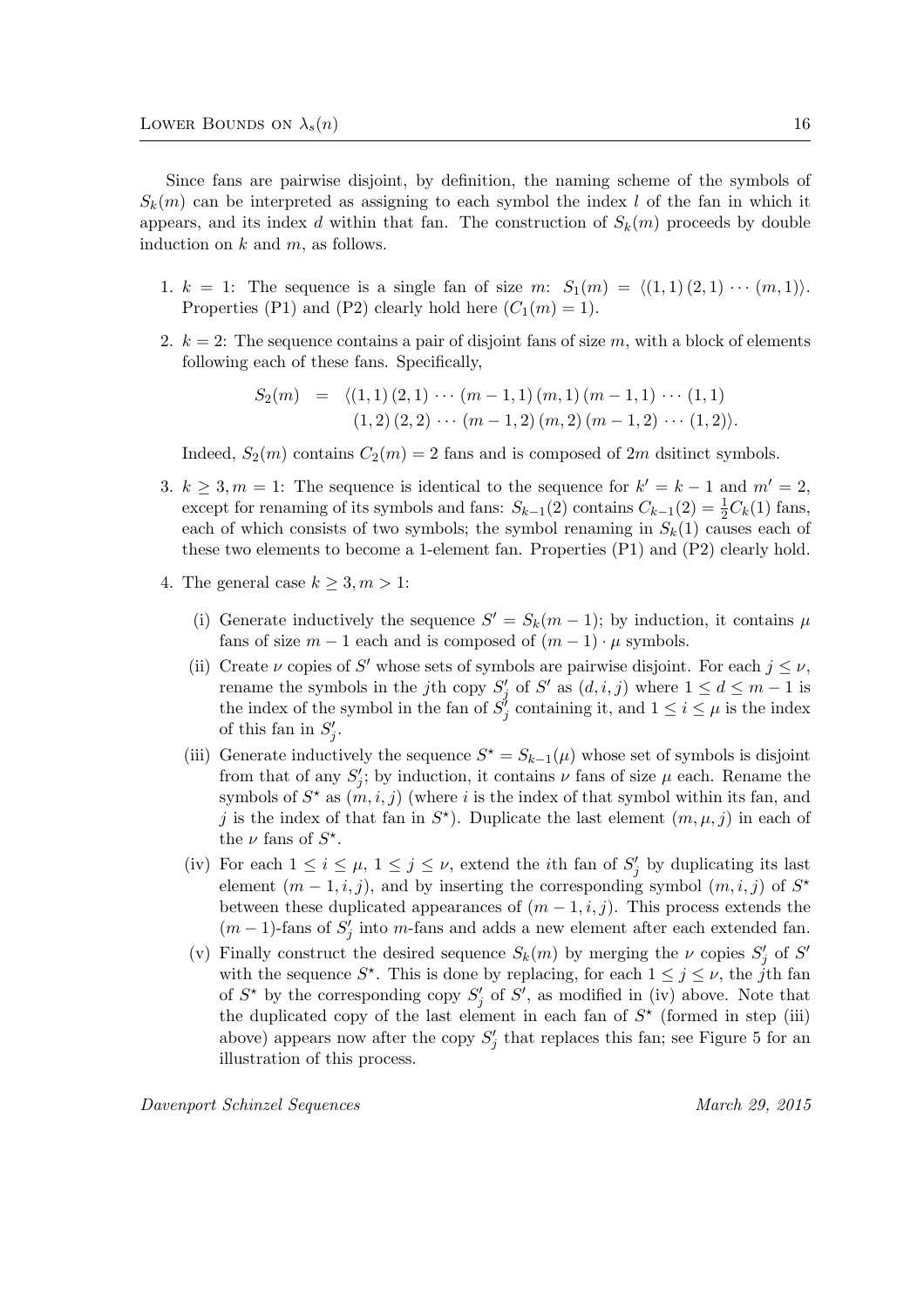

FIGURE 5. Lower bound construction: merging the subsequences.

It is easily checked that  $S_k(m)$  consists of

$$
N_k(m) = \nu(m-1)\mu + \mu C_{k-1}(\mu) = mC_k(m)
$$

symbols, and it can also be shown that  $S_k(m)$  is a  $DS(N_k(m), 3)$ -sequence satisfying properties (P1) and (P2). If we let  $\sigma_k(m)$  denote the length of  $S_k(m)$ , then

$$
\sigma_1(m) = m,
$$
  
\n
$$
\sigma_2(m) = 4m - 2,
$$
  
\n
$$
\sigma_k(1) = \sigma_{k-1}(2),
$$
  
\n
$$
\sigma_k(m) = \nu \sigma_k(m-1) + \sigma_{k-1}(\mu) + \nu(\mu+1).
$$

The third term in the last equation is due to the duplication of the rightmost symbol of each fan of  $S^*$  and of each  $S'_j$  (see Steps 4 (iii)-(iv)). Using a double induction on k and m, one can prove that

$$
\sigma_k(m) > (km - 2)C_k(m) + 1.
$$

Theorem 5.1 ([77, 149])  $\lambda_3(n) = \Omega(n\alpha(n)).$ 

**Proof:** Choose  $m_k = C_{k+1}(k-3)$ . Then

$$
n_k = N_k(m_k) = C_{k+1}(k-2) \le A_{k+1}(k+1)
$$

where the last inequality follows from (5.1). Therefore  $\alpha(n_k) \leq k+1$ , and hence

$$
\lambda_3(n_k) \ge \sigma_k(m_k) \ge kn_k - 2C_k(m_k) \ge (k-2)n_k \ge n_k(\alpha(n_k) - 3).
$$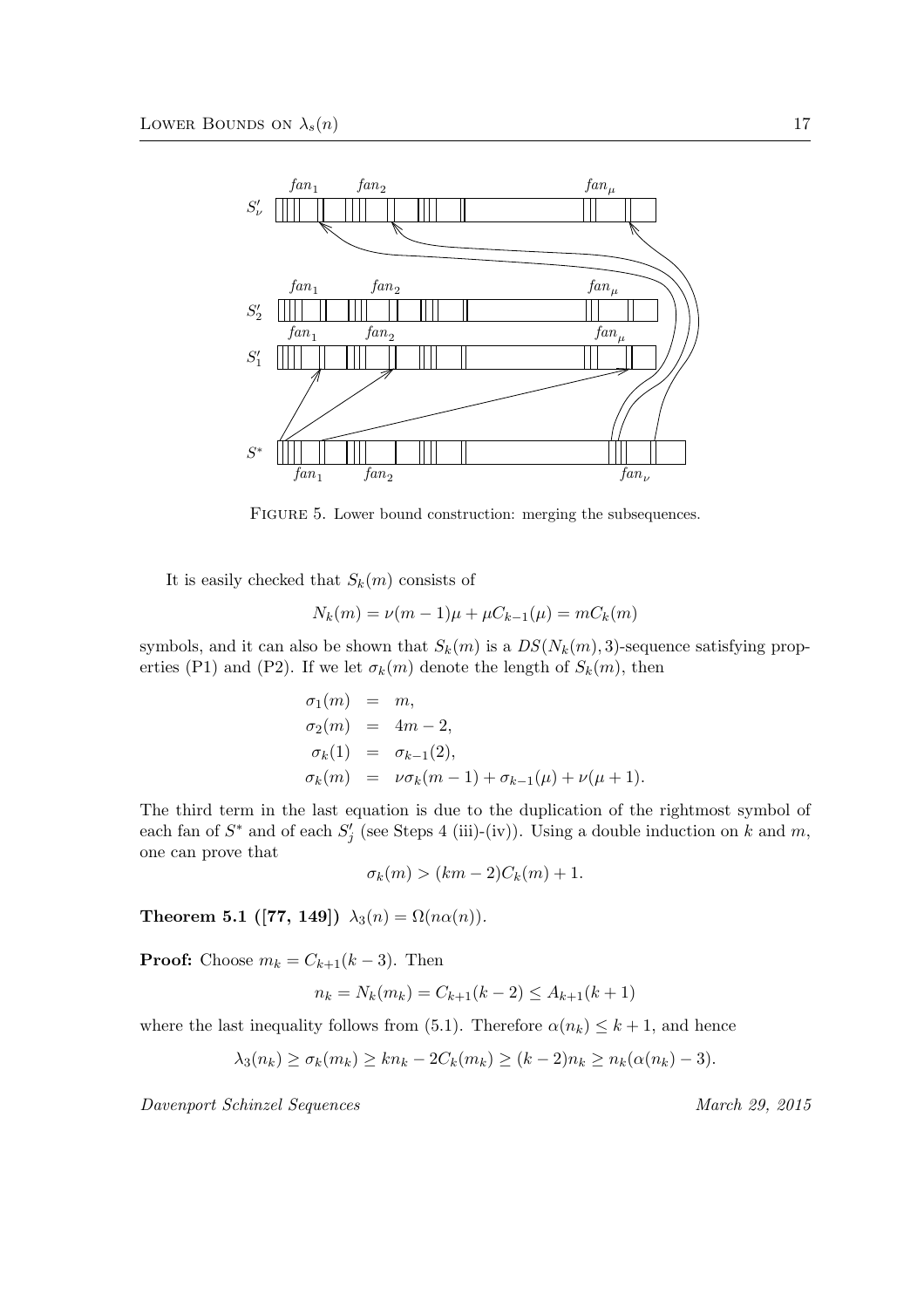As shown in [139], this bound can be extended to any integer n, to prove that  $\lambda_3(n)$  =  $\Omega(n\alpha(n)).$ 

Generalizing the above construction and using induction on  $s$  — basically replacing each chain of the sequence  $S_k(m)$  by a  $DS(n, s-2)$ -sequence, which, in turn, is constructed recursively — Sharir [135] proved that  $\lambda_{2s+1}(n) = \Omega(n\alpha(n)^s)$ . Later Agarwal et al. [10] proved that the upper bounds stated in Theorem 4.5 are almost optimal. In particular, using a rather involved doubly-inductive scheme, they constructed a  $DS(n, 4)$ -sequence of length  $\Omega(n2^{\alpha(n)})$ . Then, by recursing on s, they generalized their construction of  $DS(n, 4)$ sequences to higher-order sequences. The following theorem summarizes their result.

**Theorem 5.2** ([10]) (i)  $\lambda_4(n) = \Omega(n \cdot 2^{\alpha(n)})$ .

(ii) For  $s > 1$ , there exists a polynomial  $Q_s(q)$  of degree at most  $s - 1$ , such that

$$
\lambda_{2s+2}(n) \ge n \cdot 2^{\frac{\alpha^s(n)}{s!} + Q_s(\alpha(n))}.
$$

**Open Problem 1** Obtain tights bounds on  $\lambda_s(n)$  for  $s > 4$ , especially for odd values of s.

Wiernik and Sharir [149] proved that the  $DS(n, 3)$ -sequence  $S_k(m)$  constructed above can be realized as the lower envelope sequence of a set of n segments, which leads to the following fairly surprising result:

**Theorem 5.3 ([149])** The lower envelope of n segments can have  $\Omega(n\alpha(n))$  breakpoints in the worst case.

Shor [142] gave a simpler example of n segments whose lower envelope also has  $\Omega(n\alpha(n))$ breakpoints. These results also yield an  $\Omega(n\alpha(n))$  lower bound on many other unrelated problems, including searching in totally monotone matrices [91] and counting the number of distint edges in the convex hull of a planar point set as the points are being updated dynamically  $[148]$ . Shor has also shown that there exists a set of n degree-4 polynomials whose lower envelope has  $\Omega(n\alpha(n))$  breakpoints [143] (which is somewhat weak, because the upper bound for this quantity is  $\lambda_4(n) = O(n \cdot 2^{\alpha(n)})$ . We conclude this section by mentioning another open problem, which we believe is one of the most challenging and interesting problems related to Davenport–Schinzel sequences.

Open Problem 2 Is there a natural geometric realization of higher order sequences? For example, can the lower envelope of n conic sections have  $\Omega(n2^{\alpha(n)})$  breakpoints?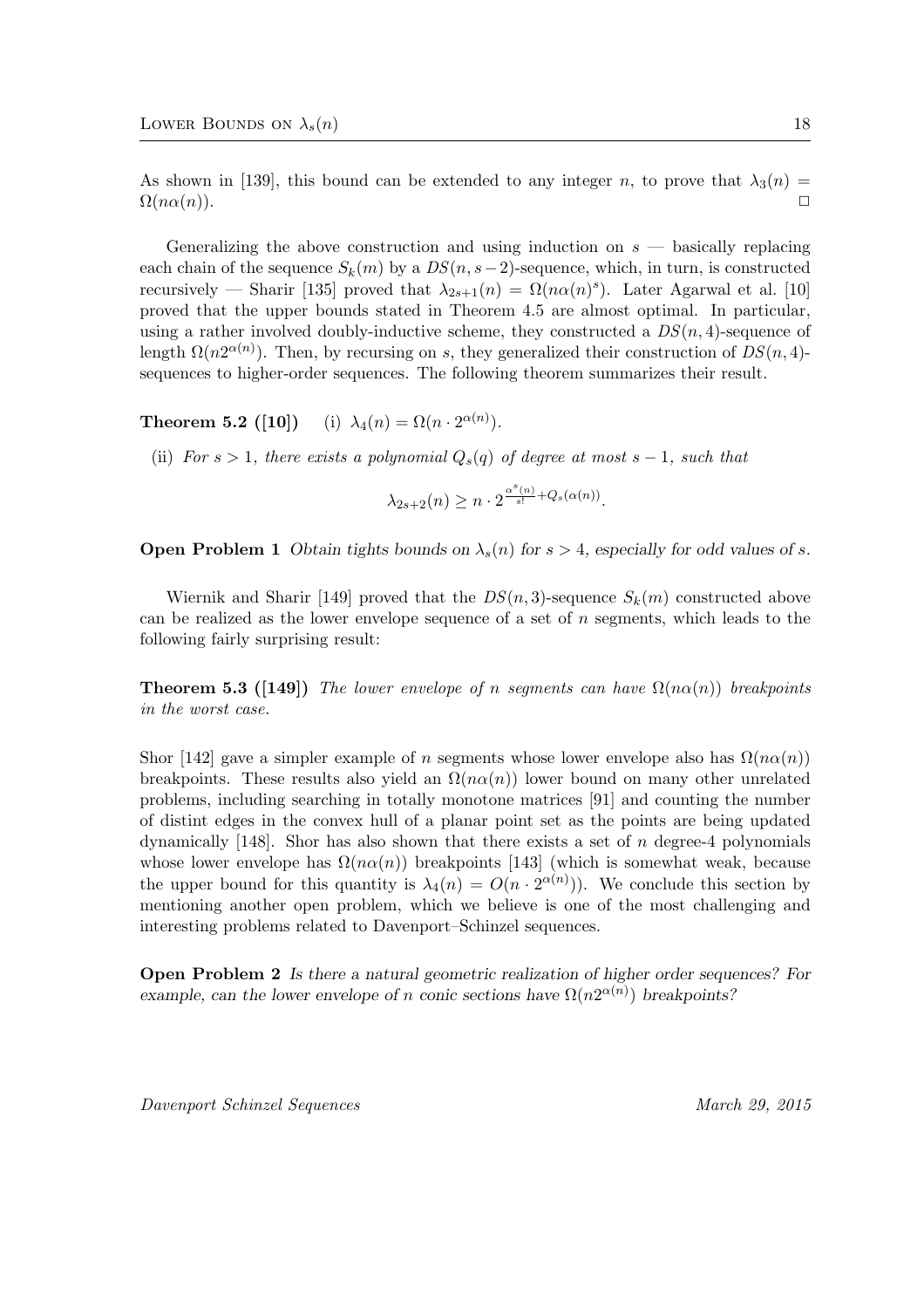# 6 Davenport–Schinzel Sequences and Arrangements

In this section we consider certain geometric and topological structrues induced by a family of arcs in the plane, where Davenport–Schinzel sequences play a major role in their analysis. Specifically, let  $\Gamma = \{\gamma_1, \ldots, \gamma_n\}$  be a collection of n Jordan arcs in the plane, each pair of which intersect in at most  $s$  points, for some fixed constant  $s$ <sup>1</sup>.

**Definition 6.1** The arrangement  $\mathcal{A}(\Gamma)$  of  $\Gamma$  is the planar subdivision induced by the arcs of Γ; that is,  $\mathcal{A}(\Gamma)$  is a planar map whose vertices are the endpoints of the arcs of Γ and their pairwise intersection points, whose edges are maximal (relatively open) connected portions of the  $\gamma_i$ 's that do not contain a vertex, and whose *faces* are the connected components of  $\mathbb{R}^2$  –  $\bigcup \Gamma$ . The *combinatorial complexity* of a face is the number of vertices (or edges) on its boundary, and the *combinatorial complexity* of  $\mathcal{A}(\Gamma)$  is the total complexity of all of its faces.

The maximum combinatorial complexity of  $\mathcal{A}(\Gamma)$  is clearly  $\Theta(sn^2) = \Theta(n^2)$ , and  $\mathcal{A}(\Gamma)$ can be computed in time  $O(n^2 \log n)$ , under an appropriate model of computation, using the sweep-line algorithm of Bentley and Ottmann [28]. A slightly faster algorithm, with running time  $O(n\lambda_{s+2}(n))$ , is mentioned in Section 6.3. Many applications, however, need to compute only a small portion of the arrangement, such as a single face, a few faces, or some other substructures that we will consider shortly. Using DS-sequences, one can show that the combinatorial complexity of these substructures is substantially smaller than that of the entire arrangement. This fact is then exploited in the design of efficient algorithms, whose running time is close to the bound on the complexity of the substructures that these algorithms aim to construct. In this section we review combinatorial and algorithmic results related to these substructures, in which DS-sequences play a crucial role.

### 6.1 Complexity of a single face

It is well known that the complexity of a single face in an arrangement of  $n$  lines is at most  $n$  [121], and a linear bound on the complexity of a face in an arrangement of rays is also known (see Alevizos et al. [13, 14]). The result of Wiernik and Sharir [149] on the lower envelopes of segments implies that the unbounded face in an arrangement of  $n$  line segments has  $\Omega(n\alpha(n))$  vertices in the worst case. A matching upper bound was proved by Pollack et al. [120], which was later extended by Guibas et al. [72] to general Jordan arcs. The case of closed or unbounded Jordan curves was treated in [132].

 $1A$  Jordan arc is an image of the closed unit interval under a continuous bijective mapping. Similarly, a closed Jordan curve is an image of the unit circle under a similar mapping, and an unbounded Jordan curve is an image of the open unit interval (or of the entire real line) that separates the plane.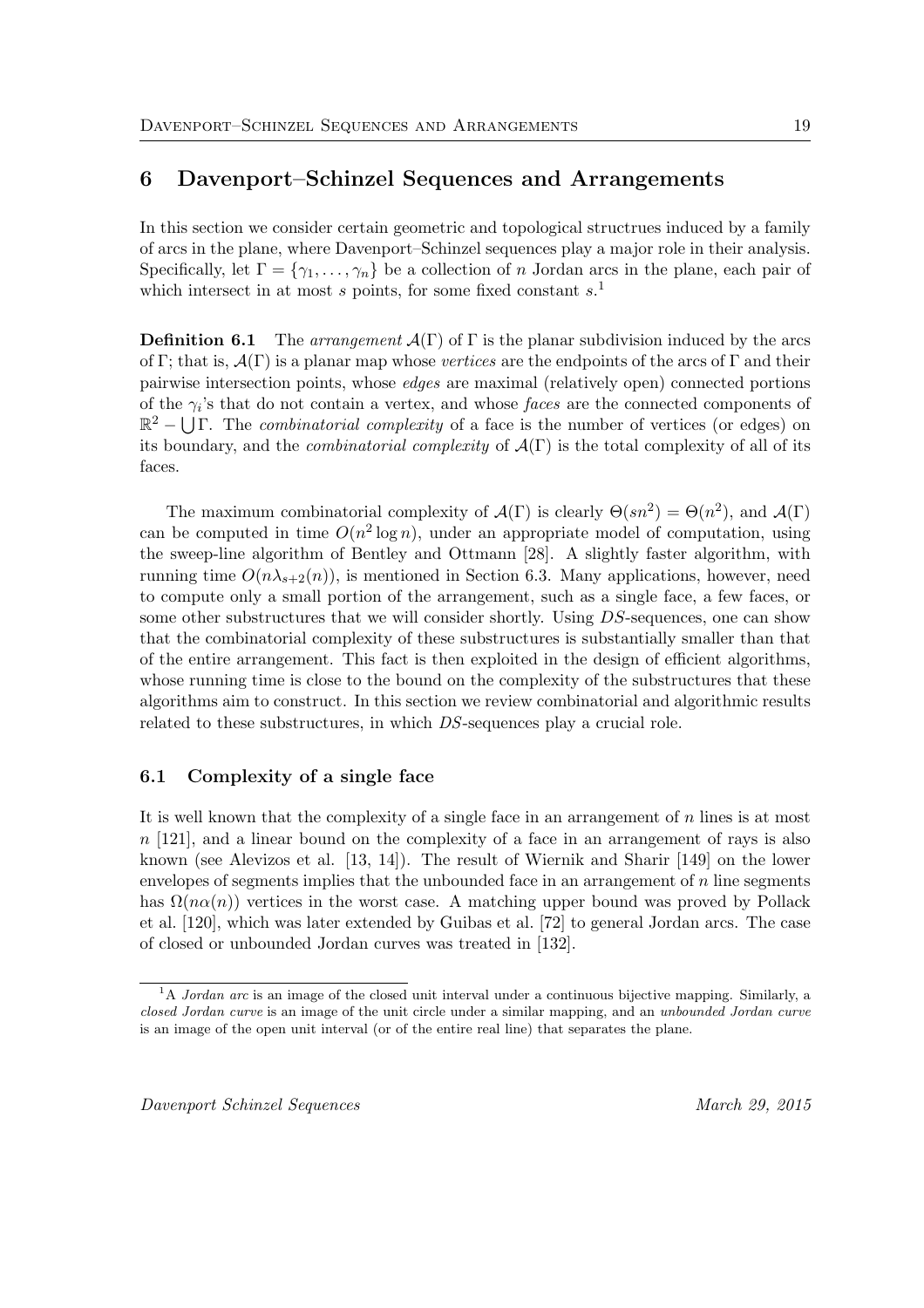**Theorem 6.2** ([72, 132]) Let  $\Gamma$  be a set of n Jordan arcs in the plane, each pair of which intersect in at most s points, for some fixed constant s. Then the combinatorial complexity of any single face in  $\mathcal{A}(\Gamma)$  is  $O(\lambda_{s+2}(n))$ . If each arc in  $\Gamma$  is a Jordan curve (closed or unbounded), then the complexity of a single face is at most  $\lambda_s(n)$ .

**Proof (Sketch):** We only consider the first part of the theorem; the proof of the second part is simpler, and can be found in [132, 139]. Let f be a given face in  $\mathcal{A}(\Gamma)$ , and let C be a connected component of its boundary. We can assume that  $C$  is the only connected component of  $\partial f$ . Otherwise, we repeat the following analysis for each connected component and sum their complexities. Since each arc appears in at most one connected component, the bound follows. For each arc  $\gamma_i$ , let  $u_i$  and  $v_i$  be its endpoints, and let  $\gamma_i^+$  (respectively,  $\gamma_i^-$ ) be the directed arc  $\gamma_i$  oriented from  $u_i$  to  $v_i$  (respectively, from  $v_i$  to  $u_i$ ).



Figure 6. A single face and its associated boundary sequence; all arcs are positively oriented from left to right.

Without loss of generality, assume that  $C$  is the exterior boundary component of  $f$ . Traverse C in counterclockwise direction (so that f lies to our left) and let  $S = \langle s_1, s_2, \ldots, s_t \rangle$ be the circular sequence of oriented arcs in  $\Gamma$  in the order in which they appear along C (if  $C$  is unbounded,  $S$  is a linear, rather than circular, sequence). More precisely, if during our traversal of C we encounter an arc  $\gamma_i$  and follow it in the direction from  $u_i$  to  $v_i$  (respectively, from  $v_i$  to  $u_i$ ) then we add  $\gamma_i^+$  (respectively,  $\gamma_i^-$ ) to S. See Figure 6 for an illustration. Note that in this example *both* sides of an arc  $\gamma_i$  belong to the outer connected component.

Let  $\xi_1,\ldots,\xi_{2n}$  denote the oriented arcs of  $\Gamma$ . For each  $\xi_i$  we denote by  $|\xi_i|$  the nonoriented arc  $\gamma_j$  coinciding with  $\xi_i$ . For the purpose of the proof, we transform each arc  $\gamma_i$  into a very thin closed Jordan curve  $\gamma_i^*$  by taking two nonintersecting copies of  $\gamma_i$  lying very close to one another, and by joining them at their endpoints. This will perturb the face  $f$  slightly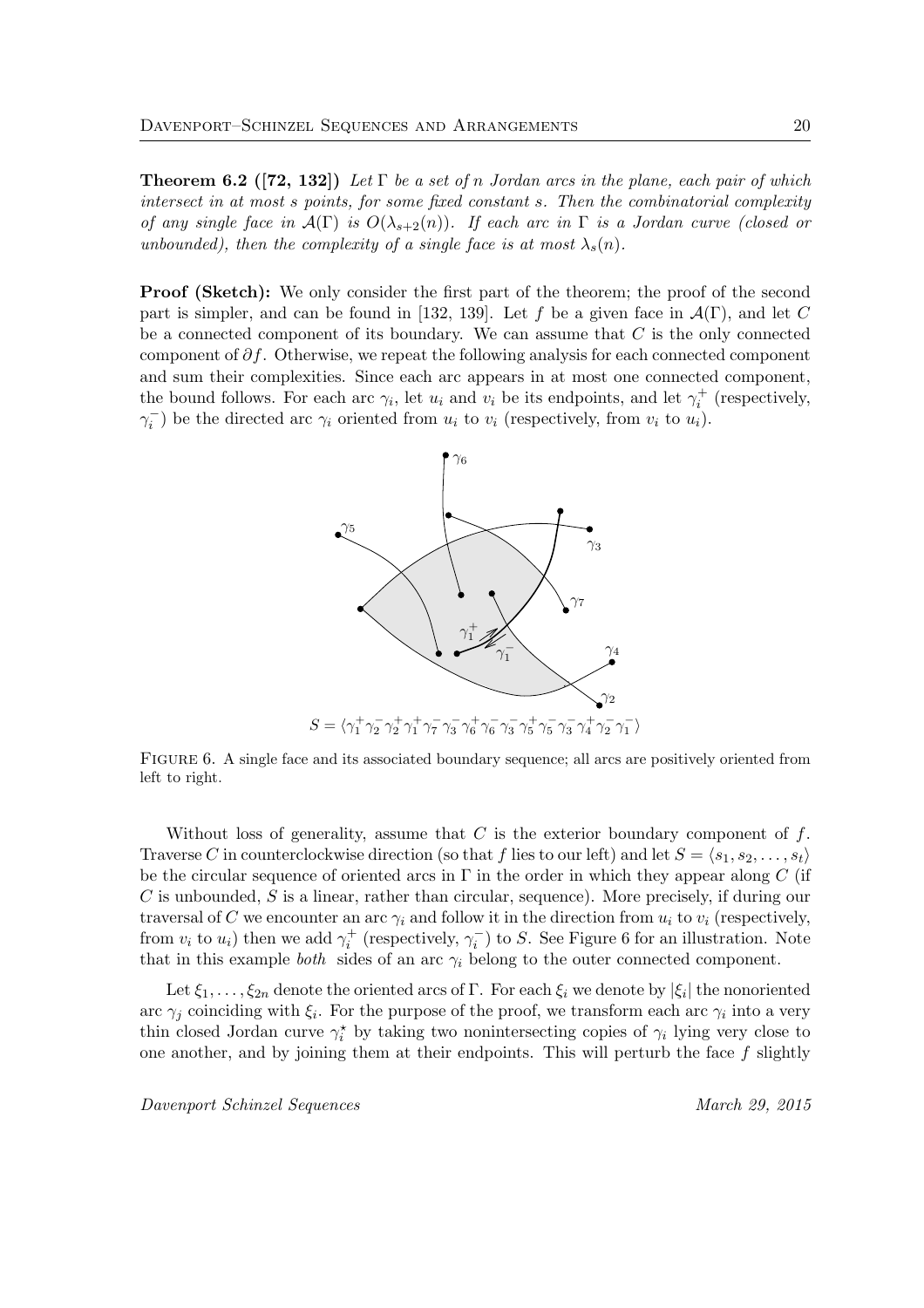but can always be done in such a way that the combinatorial complexity of C does not decrease. Note that this transformation allows a natural identification of one of the two sides of  $\gamma_i^*$  with  $\gamma_i^+$  and the other side with  $\gamma_i^-$ .

It can be shown (see [72, 139]) that the portions of each arc  $\xi_i$  appear in S in a circular order that is consistent with their order along the oriented  $\xi_i$ . In particular, there exists a starting point in S (which depends on  $\xi_i$ ) so that if we read S in circular order starting from that point, we encounter these portions of  $\xi_i$  in their order along  $\xi_i$ . For each directed arc  $\xi_i$ , consider the linear sequence  $V_i$  of all appearances of  $\xi_i$  in S, arranged in the order they appear along  $\xi_i$ . Let  $\mu_i$  and  $\nu_i$  denote respectively the index in S of the first and of the last element of  $V_i$ . Consider  $S = \langle s_1, \ldots, s_t \rangle$  as a linear, rather than a circular, sequence (this change is not needed if C is unbounded). For each arc  $\xi_i$ , if  $\mu_i > \nu_i$  we split the symbol  $\xi_i$ into two distinct symbols  $\xi_{i1}$ ,  $\xi_{i2}$ , and replace all appearances of  $\xi_i$  in S between the places  $\mu_i$  and t (respectively, between 1 and  $\nu_i$ ) by  $\xi_{i1}$  (respectively, by  $\xi_{i2}$ ). Note that the above claim implies that we can actually split the arc  $\xi_i$  into two connected subarcs, so that all appearances of  $\xi_{i1}$  in the resulting sequence represent portions of the first subarc, whereas all appearances of  $\xi_{i2}$  represent portions of the second subarc. This splitting produces a sequence  $S^*$ , of the same length as  $S$ , composed of at most 4n symbols.

With all these modifications, one can then prove that  $S^*$  is a  $DS(4n, s + 2)$ -sequence. This is done by showing that each quadruple of the form  $\langle a \cdots b \cdots a \cdots b \rangle$  in  $S^*$  corresponds, in a unique manner, to an intersection point between the two arcs of  $\Gamma$  that a and b represent. See [72, 139] for more details. This completes the proof of the first part of the theorem.  $\Box$ 

Theorem 6.2 has the following interesting consequence. Let  $\Gamma = \{\gamma_1, \ldots, \gamma_n\}$  be a set of n closed Jordan curves, each pair of which intersects in at most s points. Let  $K = conv(\Gamma)$ be the convex hull of the curves in Γ. Divide the boundary of K into a minimum number of subarcs,  $\alpha_1, \alpha_2, \ldots, \alpha_m$ , such that the relative interior of each  $\alpha_i$  has a nonempty intersection with exactly one of the curves  $\gamma_j$ . Then the number m of such arcs is at most  $\lambda_s(n)$ ; see [132] for a proof.

Recently, Arkin et al. [19] showed that the complexity of a single face in an arrangement of line segments with h distinct endpoints is only  $O(h \log h)$  (even though the number of segments can be  $\Theta(h^2)$ ). A matching lower bound is proved is by Matoušek and Valtr [103]. The upper bound by Arkin et al. does not extend to general arcs. Har-Peled [75] has also obtained improved bounds on the complexity of a single face in many special cases.

#### 6.2 Computing a single face

Let  $\Gamma$  be a collection of n Jordan arcs, as above, and let x be a point that does not lie on any arc of Γ. We wish to compute the face of  $\mathcal{A}(\Gamma)$  that contains x. We assume that each arc in  $\Gamma$  has at most a constant number of points of vertical tangency, so that we can break it into  $O(1)$  x-monotone Jordan arcs.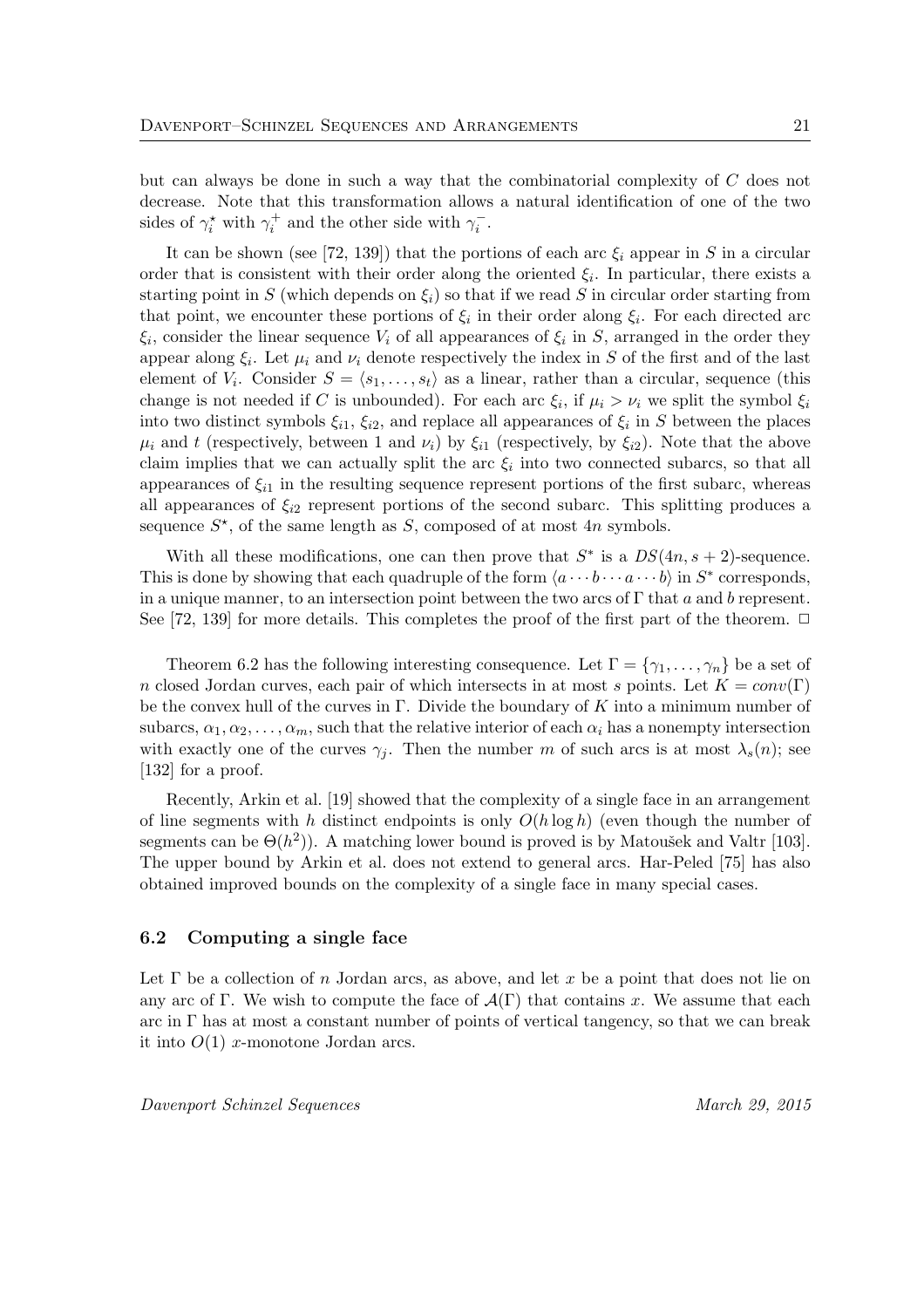We assume a model of computation allowing infinite-precision real arithmetic, in which certain primitive operations involving one or two arcs (e.g., computing the intersection points of a pair of arcs, the points of vertical tangency of an arc, the intersections of an arc with a vertical line, etc.) are assumed to take constant time.

If  $\Gamma$  is a set of n lines, or a set of n rays, then a single face can be computed in time  $O(n \log n)$ . In the case of lines, this is done by dualizing the lines to points and using any optimal convex hull algorithm [121]; the case of rays is somewhat more involved, and is described in [13, 14]. However, these techniques do not extend to arrangements of more general Jordan arcs. Pollack et al. [120] presented an  $O(n\alpha(n) \log^2 n)$ -time algorithm for computing the unbounded face in certain arrangements of line segments, but the first algorithm that works for general arcs was given by Guibas et al. [72]. Later, several other efficient algorithms—both randomized and deterministic—have been proposed. We first present randomized (Las Vegas) algorithms<sup>2</sup> for computing a single face, and then review the deterministic solution of [72], and mention some other related results. Randomized algorithms have recently been designed for many geometric problems; see, e.g., [44, 112, 133]. They are often much simpler than their deterministic counterparts, and are sometimes more efficient, as the present case will demonstrate. The efficiency of a Las Vegas randomized algorithm will be measured by its expected running time in the worst case, where the expectation is taken with respect to the internal randomizations performed by the algorithm.

Randomized algorithms. The randomized algorithms that we will describe actually compute the so-called vertical decomposition of f. This decomposition, which we denote by  $\tilde{f}^{\parallel}$ , is obtained by drawing a vertical segment from each vertex and from each point of vertical tangency of the boundary of  $f$  in both directions, and extend it until it meets another edge of f, or else all the way to  $\pm\infty$ . The vertical decomposition partitions f into 'pseudo-trapezoidal' cells, each bounded by at most two arcs of Γ and at most two vertical segments. To simplify the presentation, we will refer to these cells simply as trapezoids; see Figure 7 for an illustration.

We first present a rather simple randomized divide-and-conquer algorithm due to Clarkson [41] (see also [139]). The basic idea of the algorithm is as follows: Randomly choose a subset  $\Gamma_1 \subseteq \Gamma$  of  $\lfloor n/2 \rfloor$  arcs. Recursively compute the vertical decompositions  $f_1^{\parallel}$  $\frac{1}{1}, \frac{1}{2}$  of the faces  $f_1$ ,  $f_2$  containing x in  $\mathcal{A}(\Gamma_1)$  and in  $\mathcal{A}(\Gamma \setminus \Gamma_1)$ , respectively. Then merge  $f_1^{\parallel}$  $f_1^{\parallel}$  and  $f_2^{\parallel}$ 2 to compute the vertical decomposition of the face f of  $\mathcal{A}(\Gamma)$  that contains x. The merge step essentially performs a simultaneous depth-first search over the trapezoids of  $f_1^{\parallel}$  $i_1$  and of  $f_2^{||}$  $\mathbb{Z}_2^{\parallel}$ , in which it computes the *intersection cells*  $\Delta_1 \cap \Delta_2$ , for  $\Delta_1 \in f_1^{\parallel}$  $f_1^{\text{||}}, \Delta_2 \in f_2^{\text{||}}$  $x_2^{\prime\prime}$ , that lie in  $f^{\parallel}$ . After having computed all such intersection cells,  $f^{\parallel}$  can be computed in additional  $O(|f<sup>||</sup>|)$  time; see [139] for details. Although the merge step is quite naive, and can take quadratic time in the worst case, one can nevertheless show that the randomization makes

<sup>&</sup>lt;sup>2</sup>A Las Vegas algorithm always terminates with the correct output, but its running time is a random variable (over the internal randomizations it performs).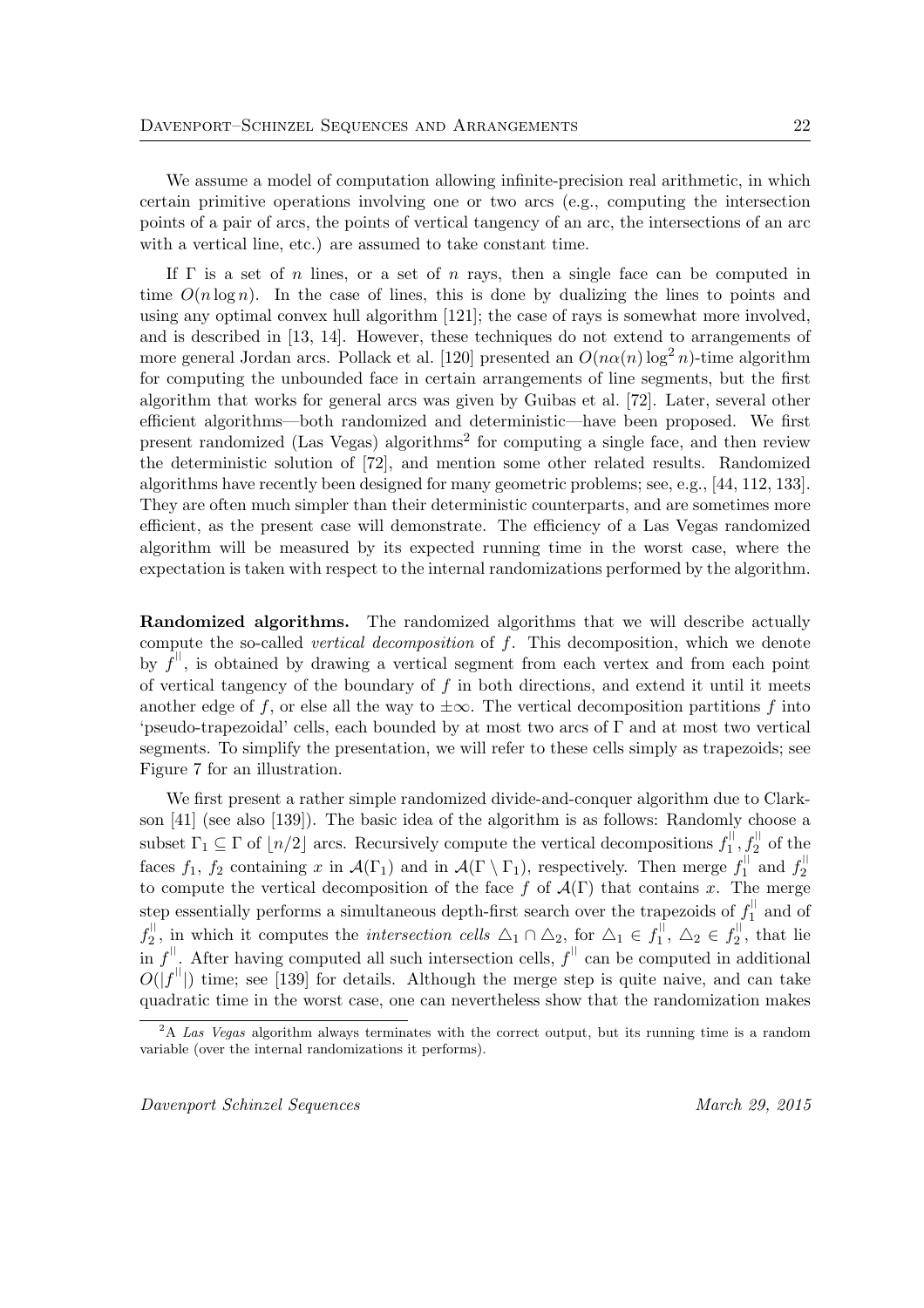

Figure 7. Vertical decomposition of a face in an arrangement of line segments; here each cell is indeed a trapezoid or a triangle.

this step fast—its expected time is only  $O(\lambda_{s+2}(n))$ . Hence, the expected running time of the algorithm is  $O(\lambda_{s+2}(n) \log n)$ .

The second randomized algorithm, due to Chazelle et al. [34], constructs the vertical decomposition  $f^{\parallel}$  of the face containing x incrementally, by adding the arcs of  $\Gamma$  one by one in a random order (the choice of the insertion order is the only randomized step in the algorithm), where each permutation of  $\Gamma$  is chosen with equal probability. While the worst-case running time of this algorithm is also quadratic, the expected running time is only  $O(\lambda_{s+2}(n) \log n)$ , as for the preceding algorithm.

The basic idea of this algorithm is as follows. Let  $\langle \gamma_1, \gamma_2, \ldots, \gamma_n \rangle$  denote the insertion sequence, let  $\Gamma_i = \{ \gamma_1, \ldots, \gamma_i \}$ , and let  $f_i^{\parallel}$  $i$ <sup> $\parallel$ </sup> be the vertical decomposition of the face containing x in  $\mathcal{A}(\Gamma_i)$ , for  $i = 1, \ldots, n$ . When  $\gamma_{i+1}$  is inserted, it may chop off a part of  $f_i$ by separating it from the point x, so some of the trapezoids of  $f_i^{\parallel}$  may not appear in  $f_{i+1}^{\parallel}$ , and some of them, which are crossed by  $\gamma_{i+1}$ , will have to be replaced by new trapezoids that have  $\gamma_{i+1}$  on their boundary. Thus, adding  $\gamma_{i+1}$  requires the following steps: Compute the set of trapezoids in  $f_i^{\parallel}$  $\hat{i}$  that  $\gamma_{i+1}$  intersects; determine the set of new cells that appear in  $f_{i+1}^{\parallel}$ , and find the portion of  $f_i$  that is chopped off by  $\gamma_{i+1}$ , if any; finally, discard the trapezoids of  $f_i^{\parallel}$  $\sum_{i=1}^{\lvert \cdot \rvert}$  that do not appear in  $f_{i+1}^{\lvert \cdot \rvert}$ .

To facilitate the execution of these steps, the algorithm stores  $f_i^{\parallel}$  $i$ <sup> $i$ </sup> as a vertical adjacency graph, whose edges connect pairs of trapezoids sharing a vertical edge (more precisely, having overlapping vertical edges); for each trapezoid in  $f_i^{\parallel}$  $i_i^{\text{th}}$ , we store the list of trapezoids that are its neighbors in the vertical adjacency graph. The algorithm also maintains a directed acyclic graph (dag)  $G$ , referred to as the *history dag*. The nodes of  $G$ , after the *i*th insertion stage, correspond to the trapezoids that appeared in at least one  $f_i^{\parallel}$  $j^{\text{th}}$ , for  $j \leq i$ . The root of the dag corresponds to the entire plane. There is a directed edge from a node  $v$ to a node w if the corresponding trapezoids  $\tau_v$  and  $\tau_w$  intersect and if  $\tau_v$  (resp.  $\tau_w$ ) appeared in  $f_i^{\parallel}$  $j^{\parallel}$  (resp.  $f_k^{\parallel}$  $\binom{||}{k}$  for some  $j < k$ . If  $\tau_v$  is a trapezoid of  $f_i^{||}$  $i^{\text{th}}$ , then v is an *active* leaf (in the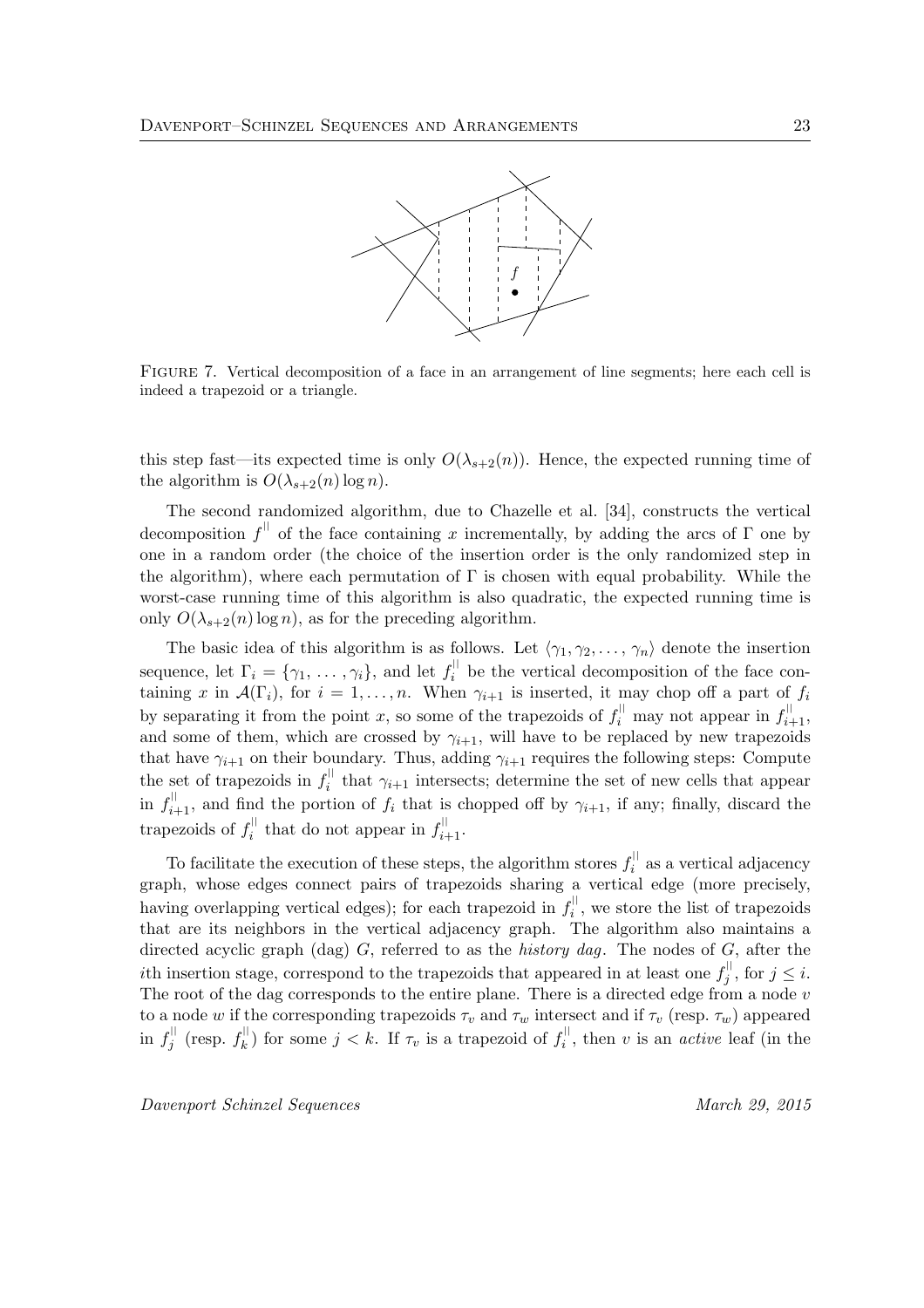version of G after the *i*th insertion), and if  $\tau_v$  was a trapezoid of  $f_{i+1}^{\parallel}$  but is not in  $f_i^{\parallel}$  $i^{\text{th}}$ , and  $\gamma_i$  does not cross  $\tau_v$ , then v is an *inactive* leaf, in the sense that no successor of  $\tau_v$  will ever be created. All other nodes of G are inner nodes, and represent trapezoids that existed in some  $f_i^{\parallel}$  $j^{\text{th}}$ , but were crossed by some arc  $\gamma_k$ , for  $j < k \leq i$ . The purpose of the dag G is to facilitate, through a top-down traversal of it, a simple and efficient technique for finding all active trapezoids that the newly inserted arc intersects.

How exactly the above steps are executed and how the data structures are updated is somewhat involved, and is described in detail in [34, 139]. As mentioned above, the expected running time of the algorithm is  $O(\lambda_{s+2}(n) \log n)$ . Moreover, the expected size and depth of G are  $O(\lambda_{s+2}(n))$  and  $O(\log n)$ , respectively, so we also obtain a point-location data structure that can determine, in  $O(\log n)$  expected time, whether a query point lies in f. A somewhat simpler variant of the randomized incremental algorithm is given in [49].

**Theorem 6.3** ([34, 41, 49]) Given a collection  $\Gamma$  of n Jordan arcs, each pair of which intersect in at most s points, and a point x not lying on any arc, the face of  $\mathcal{A}(\Gamma)$  containing x can be computed by a randomized algorithm in  $O(\lambda_{s+2}(n) \log n)$  expected running time, in an appropriate model of computation.

Deterministic algorithms. We now sketch a deterministic, divide-and-conquer algorithm, due to Guibas et al. [72], for computing f. The high-level description of the algorithm is quite simple, and is similar to the first randomized algorithm described above. We partition Γ into two subsets  $\Gamma_1$ ,  $\Gamma_2$ , of roughly  $n/2$  arcs each, recursively compute the faces,  $f_1, f_2$ , of  $\mathcal{A}(\Gamma_1)$ ,  $\mathcal{A}(\Gamma_2)$ , respectively, that contain x, and then 'merge' these two faces to obtain the desired face f. Note that f is the connected component of  $f_1 \cap f_2$  containing x. However, as already noted, it is generally too expensive to compute this intersection in its entirety, and then select the component containing  $x$ , because the boundaries of  $f_1$ and  $f_2$  might have  $\Omega(n^2)$  points of intersection. We therefore need a more careful way of performing the merge.

The setup for the merge step is as follows. We are given two connected (but not necessarily simply connected) regions in the plane, which we denote, respectively, as the red region R and the blue region B. Both regions contain the point x in their interior, and our task is to calculate the connected component f of  $R \cap B$  that contains x. The boundaries of R and B are composed of (maximal connected) portions of the given curves in  $\Gamma$ , each of which will be denoted in what follows as an arc segment (or 'subarc').

For technical reasons, we extend this task as follows. Let  $P$  be the set of points containing x and all endpoints of the arcs of  $\Gamma$  that lie on the boundary of either R or B. Clearly,  $|P| \leq 2n + 1$ . For each  $w \in P$ , let  $f_w$  denote the connected component of  $R \cap B$  that contains w (these components are not necessarily distinct, and some may be empty). Our task is now to calculate all these components (but produce each distinct component just once, even if it contains several points of  $P$ ). We refer to this task as the *red–blue merge*.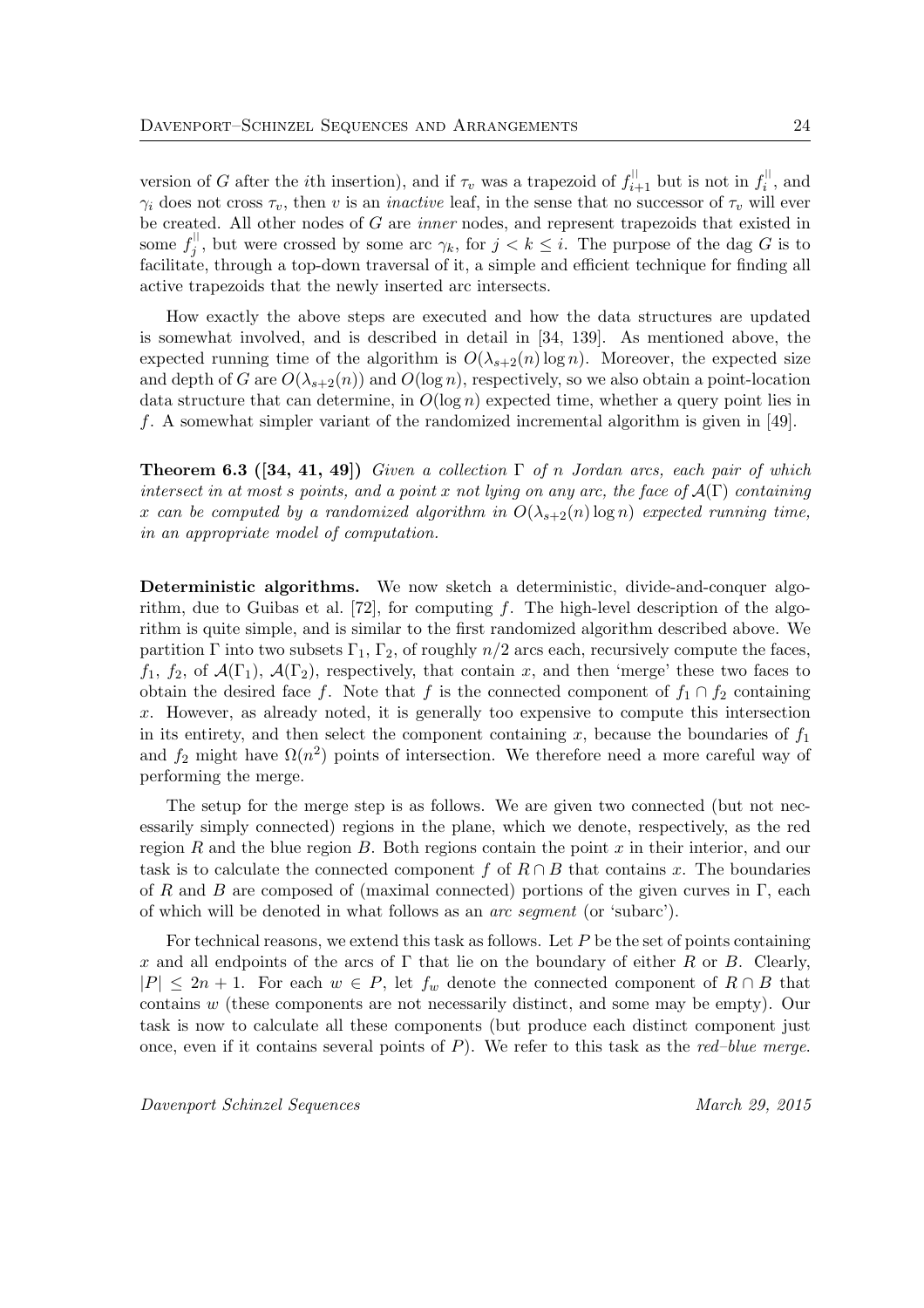We call the resulting components  $f_w$  purple regions, as each of them is covered by both the red and the blue regions. An illustration of this merge is shown below in Figure 8.



Figure 8. The red–blue merge; the solid arcs are the blue arcs, and the dashed arcs are red.

The algorithm relies heavily on the following technical result, called the combination lemma, which is interesting in its own right. We first introduce a few notation. Let  $R_1, \ldots, R_m$  be a collection of distinct faces in an arrangement of a set  $\Gamma_r$  of 'red' Jordan arcs, and let  $B_1, \ldots, B_n$  be a similar collection of faces in an arrangement of a set  $\Gamma_b$ of 'blue' Jordan arcs (where, again, each pair of arcs from  $\Gamma_r \cup \Gamma_b$  are assumed to intersect in at most s points). Let  $P = \{p_1, \ldots, p_k\}$  be a collection of points, so that each  $p_i \in P$ belongs to one red face  $R_{m_i}$  and to one blue face  $B_{n_i}$ . Let  $E_i$  be the connected component of  $R_{m_i} \cap B_{n_i}$  containing  $p_i$  (i.e.,  $E_i$  is the 'purple' face of the combined arrangement  $\mathcal{A}(\Gamma_r \cup \Gamma_b)$ containing  $p_i$ ). Then we have the following result.

Lemma 6.4 (Combination Lemma, [72]) The total combinatorial complexity of all the regions  $E_i$  is at most  $O(r + b + k)$ , where r and b are the total number of arc segments composing the boundaries of the red faces and of the blue faces, respectively.

Remark 6.5 A stronger combination lemma was obtained by Edelsbrunner et al. [56] for the case of line segments. They proved that the total complexity of the purple regions  $E_i$ 's is bounded by  $r+b+O(u+v+k)$ , where u (resp. v) is the total number of connected components of the boundaries of the red (resp. blue) faces. Recently, Har-Peled [75] generalized the combination lemma to the overlay of more than two arrangements.

The combination lemma implies that the complexity of all the 'purple' regions in the overlay of the faces  $f_1$  and  $f_2$  is  $O(r+b) = O(\lambda_{s+2}(n))$ . Exploiting this bound, Guibas et al. [72] describe a somewhat involved sweep-line algorithm that sweeps over  $f_1$  and  $f_2$ , and computes the purple regions in time  $O(\lambda_{s+2}(n) \log n)$ . The main idea behind this sweep is that it is performed separately, but simultaneously, over the red, blue, and purple arrangements, in a manner that processes only a small number of red-blue intersections. See [72, 139] for more details. Hence, the overall running time of the algorithm is  $O(\lambda_{s+2}(n) \log^2 n)$ .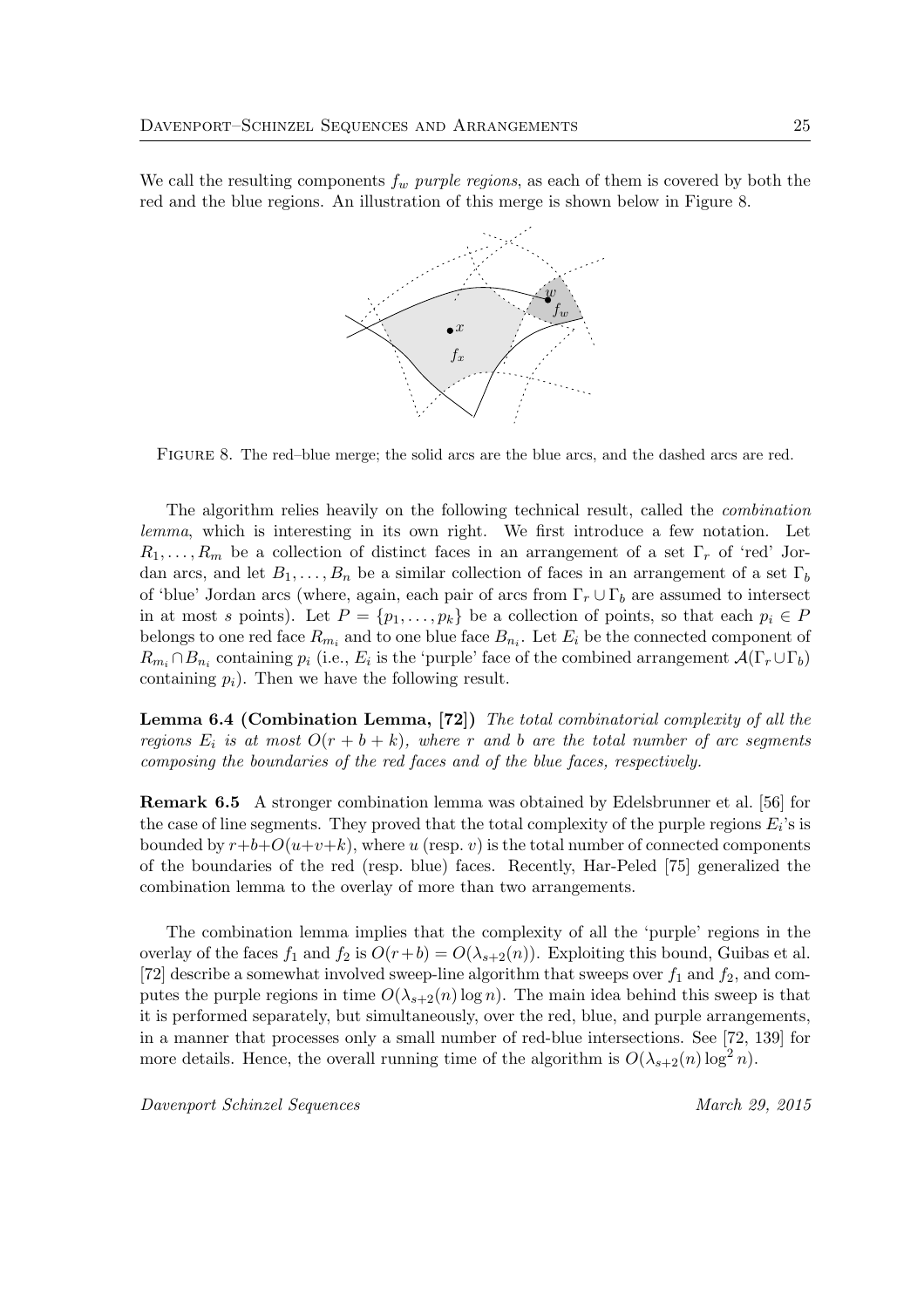Recently, Amato et al. [17] have succeeded in derandomizing the algorithm by Chazelle et al. [34], described above, for a set of segments. The worst-case running time of their algorithm is  $O(n\alpha^2(n)\log n)$ . Hence, we can conclude the following.

**Theorem 6.6** ([17, 72]) Given a collection  $\Gamma$  of n Jordan arcs, each pair of which intersect in at most s points, and a point x not lying on any arc, the face of  $\mathcal{A}(\Gamma)$  containing x can be computed by a deterministic algorithm in time  $O(\lambda_{s+2}(n) \log^2 n)$ , in an appropriate model of computation. The running time improves to  $O(\lambda_s(n) \log^2 n)$  for collections of Jordan curves (closed or unbounded), and to  $O(n\alpha^2(n) \log n)$  for collections of line segments.

We conclude this subsection by mentioning two open problems.

- **Open Problem 3** (i) Given a set  $\Gamma$  of n segments and a point p, can the face in  $\mathcal{A}(\Gamma)$ containing p be computed in time  $O(n \log h)$ , where h is the number of edges in the face?
	- (ii) Given a set  $\Gamma$  of n Jordan arcs, each pair of which intersects in at most s points, and a point p, can the face in  $\mathcal{A}(\Gamma)$  containing p be computed in time  $O(\lambda_{s+2} \log n)$ ?

#### 6.3 Zones

The zone of a curve  $\gamma_0$  in the arrangement  $\mathcal{A}(\Gamma)$  of a collection  $\Gamma$  of n Jordan arcs is the set of all faces of  $\mathcal{A}(\Gamma)$  that  $\gamma_0$  intersects. The complexity of the zone is the sum of the complexities of all the faces in the zone.

Zones were initially studied for arrangements of lines and hyperplanes [52, 58, 59], but they are also easy to analyze in the context of general arcs. The following theorem demonstrates a close relationship between zones and faces in an arrangement.

**Theorem 6.7** ([54]) The complexity of the zone of a curve  $\gamma_0$  in an arrangement  $\mathcal{A}(\Gamma)$  of n Jordan arcs, each pair of which intersect in at most s points, is  $O(\lambda_{s+2}(n))$ , assuming that  $\gamma_0$  intersects every arc of  $\Gamma$  in at most some constant number of points.

**Proof:** Split every arc  $\gamma \in \Gamma$  into two subarcs at each intersection point of  $\gamma$  and  $\gamma_0$ , and leave sufficiently small gaps between these pieces. In this manner all faces in the zone of  $\gamma_0$ are merged into one face, at the cost of increasing the number of arcs from n to  $O(n)$ . Now we can apply Theorem 6.2 to conclude the proof.  $\Box$ 

If  $\Gamma$  is a set of n lines and  $\gamma_0$  is also a line, then after splitting each line of  $\Gamma$  at their intersection points with  $\gamma_0$  we obtain a collection of 2n rays, and therefore the complexity of the unbounded face is  $O(n)$ . In fact, in this case one can show that the edges of the zone form a  $DS(4n, 2)$  sequence, thereby obtaining an upper bound of  $8n - 1$  on the complexity of the zone. Applying a more careful analysis, Bern et al. [30] proved the following theorem.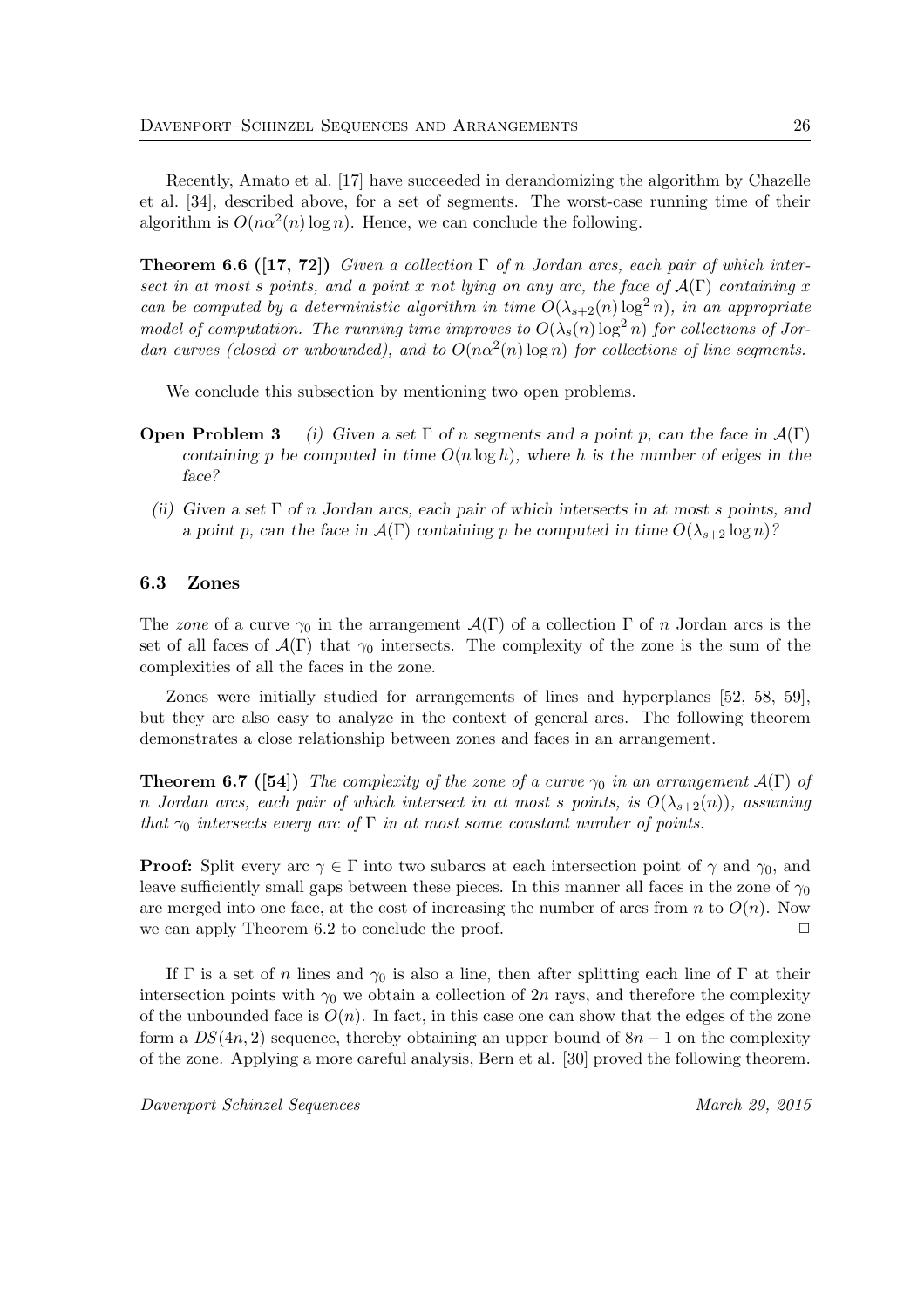**Theorem 6.8** ([30]) The complexity of the zone of a line in an arrangement of n lines is at most 5.5n, and this bound is tight within an additive constant term, in the worst case.

See [13, 30, 36, 54] for other results and applications of zones of arcs.

An immediate consequence of Theorem 6.7 is an efficient algorithm for computing the arrangement  $\mathcal{A}(\Gamma)$ . Suppose we add the arcs of  $\Gamma$  one by one and maintain the arrangement of the arcs added so far. Let  $\Gamma_i$  be the set of arcs added in the first i stages, and let  $\gamma_{i+1}$ be the next arc to be added. Then in the  $(i + 1)$ st stage one has to update only those faces of  $\mathcal{A}(\Gamma_i)$  which lie in the zone of  $\gamma_{i+1}$ , and this can easily be done in time proportional to the complexity of the zone; see Edelsbrunner et al. [54] for details. By Theorem 6.7, the total running time of the algorithm is  $O(n\lambda_{s+2}(n))$ , and, by Theorem 6.8, the arrangement of a set of n lines can be computed in  $O(n^2)$  time. If the arcs of  $\Gamma$  are added in a random order, then the expected running time of the above algorithm is  $O(n \log n + k)$ , where k is the number of vertices in  $\mathcal{A}(\Gamma)$  [34, 45, 112], which is at most quadratic in n. The latter time bound is worst-case optimal.

Theorem 6.7 can also be used to obtain an upper bound on the complexity of any  $m$ faces of  $\mathcal{A}(\Gamma)$ . Specifically, let  $\{f_1, \ldots, f_m\}$  be a subset of m distinct faces in  $\mathcal{A}(\Gamma)$ , and let  $n_f$  denote the number of vertices in a face f of  $\mathcal{A}(\Gamma)$ . Then, using the Cauchy-Schwarz inequality,

$$
\sum_{i=1}^{m} n_{f_i} \leq m^{1/2} \left( \sum_i n_{f_i}^2 \right)^{1/2} \leq m^{1/2} \left( \sum_{f \in \mathcal{A}(\Gamma)} n_f^2 \right)^{1/2}
$$
  
= 
$$
O\left[ m^{1/2} \left( \sum_{f \in \mathcal{A}(\Gamma)} n_f \lambda_{s+2}(k_f) \right)^{1/2} \right]
$$
  
= 
$$
O\left[ m^{1/2} \left( \frac{\lambda_{s+2}(n)}{n} \right)^{1/2} \left( \sum_{f \in \mathcal{A}(\Gamma)} n_f k_f \right)^{1/2} \right],
$$

where  $k_f$  is the number of arcs in  $\Gamma$  that appear along the boundary of f. It is easily verified that

$$
\sum_{f \in \mathcal{A}(\Gamma)} n_f k_f \leq \sum_{\gamma \in \Gamma} \sum_{f \in zone(\gamma, \Gamma \setminus \{\gamma\})} n_f = O(n \lambda_{s+2}(n)).
$$

Hence, we obtain the following result.

**Theorem 6.9** ([54, 75]) Let  $\Gamma$  be a set of n arcs satisfying the conditions stated earlier. The maximum number of edges bounding any m distinct faces of  $\mathcal{A}(\Gamma)$  is  $O(m^{1/2}\lambda_{s+2}(n))$ .

It should be noted that Theorem 6.9 is weaker than the best bounds known for the complexity of m distinct faces in arrangements of several special types of arcs, such as lines, segments, and circles (see [20, 32, 42]), but it applies to arrangements of more general arcs.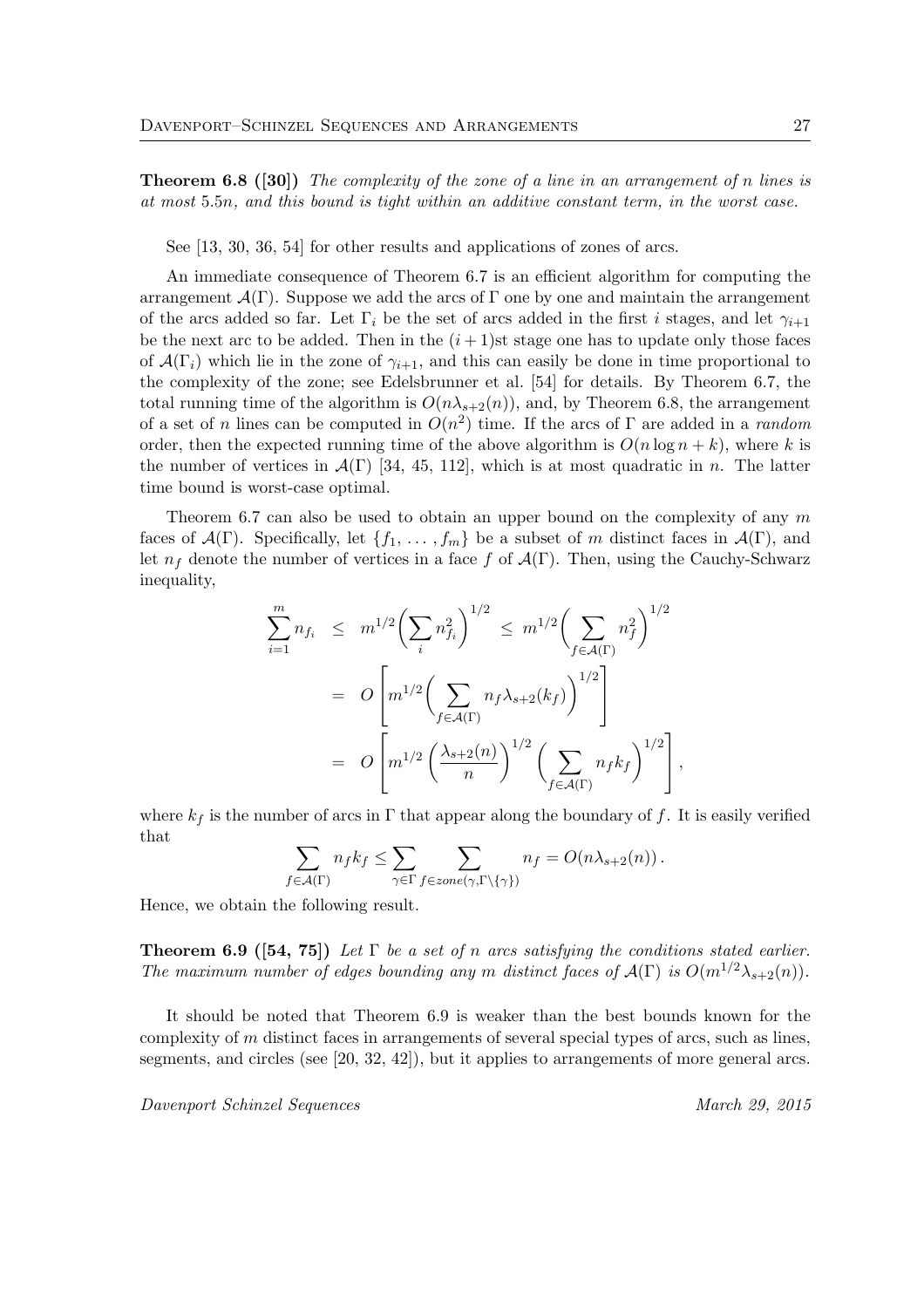#### 6.4 Levels in arrangements

Let  $\Gamma$  be a set of n x-monotone, unbounded Jordan curves, each pair of which intersects in at most s points. The level of a point  $p \in \mathbb{R}^2$  in  $\mathcal{A}(\Gamma)$  is the number of curves of  $\Gamma$  lying strictly below p, and the level of an edge  $e \in \mathcal{A}(\Gamma)$  is the common level of all the points lying in the relative interior of e. For a nonnegative integer  $k < n$ , the k-level (respectively,  $(\leq k)$ -level) of  $\mathcal{A}(\Gamma)$  is (the closure of) the union of all edges in  $\mathcal{A}(\Gamma)$  whose level is k (respectively, at most k). Note that the graph of the lower envelope  $E_{\Gamma}$  is the 0-level, so the complexity of the 0-level is at most  $\lambda_s(n)$ . Very little is known about the complexity of an arbitrary level, even for arrangements of lines, and there is a big gap between the known upper and lower bounds. (The so-called k-set problem, of obtaining sharp bounds on the complexity of an arbitrary level, is one of the most challenging open problems in combinatorial geometry; see [50, 64, 101, 115, 147].) However, tight bounds are known for the complexity of  $(\leq k)$ -levels in arrangements of curves:

**Theorem 6.10** ([45, 137]) Let  $\Gamma$  be a set of n x-monotone curves, each pair intersecting in at most s points, and let  $0 < k < n$  be an integer. The number of edges in  $\mathcal{A}(\Gamma)$  of level at most k is  $O(k^2\lambda_s(\lfloor n/k\rfloor))$ , and this bound is tight in the worst case.

The proof of the theorem is based on an elegant probabilistic analysis technique, due to Clarkson and Shor [45], which has been applied to a variety of other problems as well. An immediate corollary of the above theorem is the following claim.

**Corollary 6.11** ([15]) The number of edges in the  $(\leq k)$ -level of an arrangement of n lines in the plane is  $\Theta(nk)$ .

Corollary 6.11 can be extended to arrangements of hyperplanes in higher dimensions as well, where the number of vertices in  $(\leq k)$ -level is  $\Theta(n^{\lfloor d/2 \rfloor} k^{\lceil d/2 \rceil})$  [45]. Efficient algorithms for computing  $(\leq k)$ -levels in arrangements are given in [5, 65, 111].

Theorem 6.10 can be extended to a more general setting. Let  $\mathcal{K} = \{K_1, \ldots, K_n\}$  be a collection of n regions in  $\mathbb{R}^2$  so that the boundaries of any two them intersect in at most s points. Let  $f(r)$  denote the expected number of vertices on the boundary of the union of a random subset of r regions of K. For example, if the boundary of each  $K_i$  is an x-monotone curve, then  $f(r) = O(\lambda_s(r))$  (see Corollary 2.3). Using the same probabilistic technique of [45], the following theorem can be proved.

**Theorem 6.12** ([137]) Let  $\mathcal{K} = \{K_1, \ldots, K_n\}$  be a collection of n regions in  $\mathbb{R}^2$  so that the boundaries of any two them intersect in at most s points. For any integer  $1 \leq k \leq n-2$ , the number of intersection points of the boundaries of regions in  $K$  that lie in the interior of at most k regions of K is  $O(k^2 f(\lfloor n/k \rfloor))$ . If each  $\partial K_i$  is an x-monotone curve, then the number of such vertices is  $O(k^2 \lambda_s(\lfloor n/k \rfloor)).$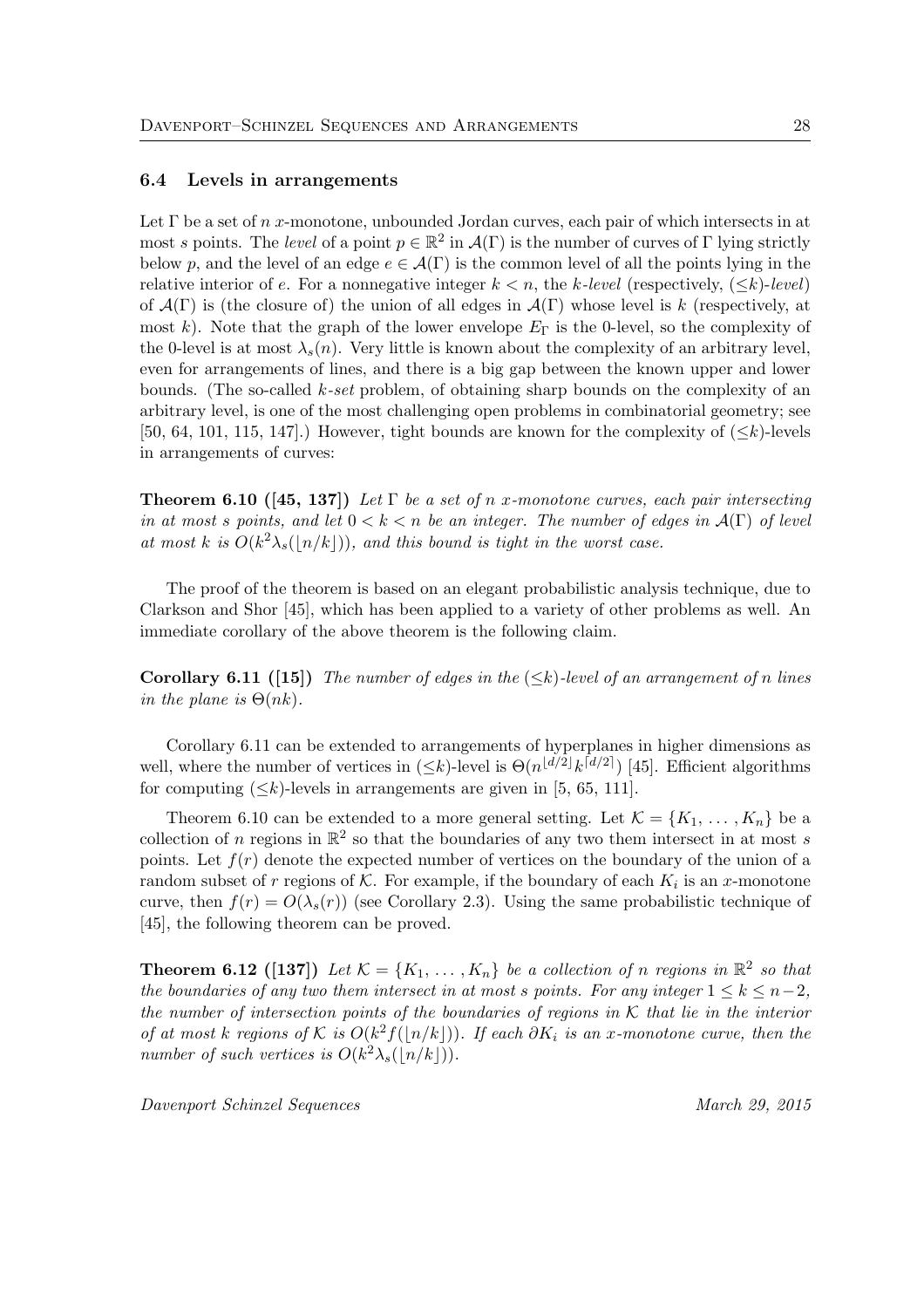Open Problem 4 Obtain a tight bound on the complexity of a single level in an arrangements of lines in the plane.

# 7 Miscellaneous Applications

In the previous section we presented applications of Davenport–Schinzel sequences to planar arrangements, but the scope of geometric applications of these sequences is much wider. It is beyond the scope of this survey chapter to present all these applications in detail, as they are quite diverse and require rather sophisticated and problem-specific geometric machinery. Instead, we briefly review here as many applications as space allows us, and provide more details for a few of them. More details, and additional applications, can be found in [139].

### 7.1 Applications of  $DS(n, 2)$ -sequences

Without having made it explicit, we have already encountered some combinatorial applications of  $DS(n, 2)$ -sequences in the previous sections (e.g., the analysis of the complexity of the zone of a line in an arrangement of lines). Here we present a few additional applications. See also Edelsbrunner and Guibas [55] and Ramos [122] for additional applications of this kind.

**Voronoi diagrams.** Let  $S = \{p_1, \ldots, p_n\}$  be a set of *n* points in the plane. The Voronoi diagram of S, denoted as  $Vor(S)$ , under the Euclidean metric  $\rho$ , is a subdivision of the plane into cells  $V(p_i)$ , for  $p_i \in S$ , where  $V(p_i) = \{x \in \mathbb{R}^2 \mid \rho(x, p_i) \leq \rho(x, p_j)$ , for  $1 \leq j \leq n\}$ . See [23, 99] for comprehensive surveys on Voronoi diagrams. Fortune [66] showed that  $Vor(S)$ can be computed efficiently by sweeping the  $xy$ -plane from bottom to top with a horizontal line  $\ell(t)$ :  $y = t$  (i.e., by varying t from  $-\infty$  to  $+\infty$ ). The basic idea of his algorithm is as follows.

For a point  $p_i = (x_i, y_i) \in S$ , let

$$
C_i = \{ (x, y, z) \mid (x - x_i)^2 + (y - y_i)^2 = z^2; z \ge 0 \};
$$

this is a cone in 3-space. Let  $C = \{C_i \mid 1 \leq i \leq n\}$ . It is easily checked that, by definition,  $Vor(S)$  is the minimization diagram of C (regarding C as a set of graphs of bivariate functions). The algorithm actually sweeps a slanted plane  $h(t)$ :  $y + z = t$ across 3-space, varying t from  $-\infty$  to  $+\infty$ , and maintains the xy-projection  $M(t)$  of the cross section  $h(t) \cap E_{\mathcal{C}}$ , where  $E_{\mathcal{C}}$  is the lower envelope of  $\mathcal{C}$ . The projection  $\pi_i(t)$  of the intersection of  $h(t)$  with the cone  $C_i$  is nonempty if and only if  $t \geq y_i$ , and is then a parabola with directrix  $\ell(t)$  and focus  $p_i$ . Then  $M(t)$  is easily seen to be the lower envelope of the parabolas  $\pi_i$  in the xy-plane. Since any two such parabolas intersect in at most 2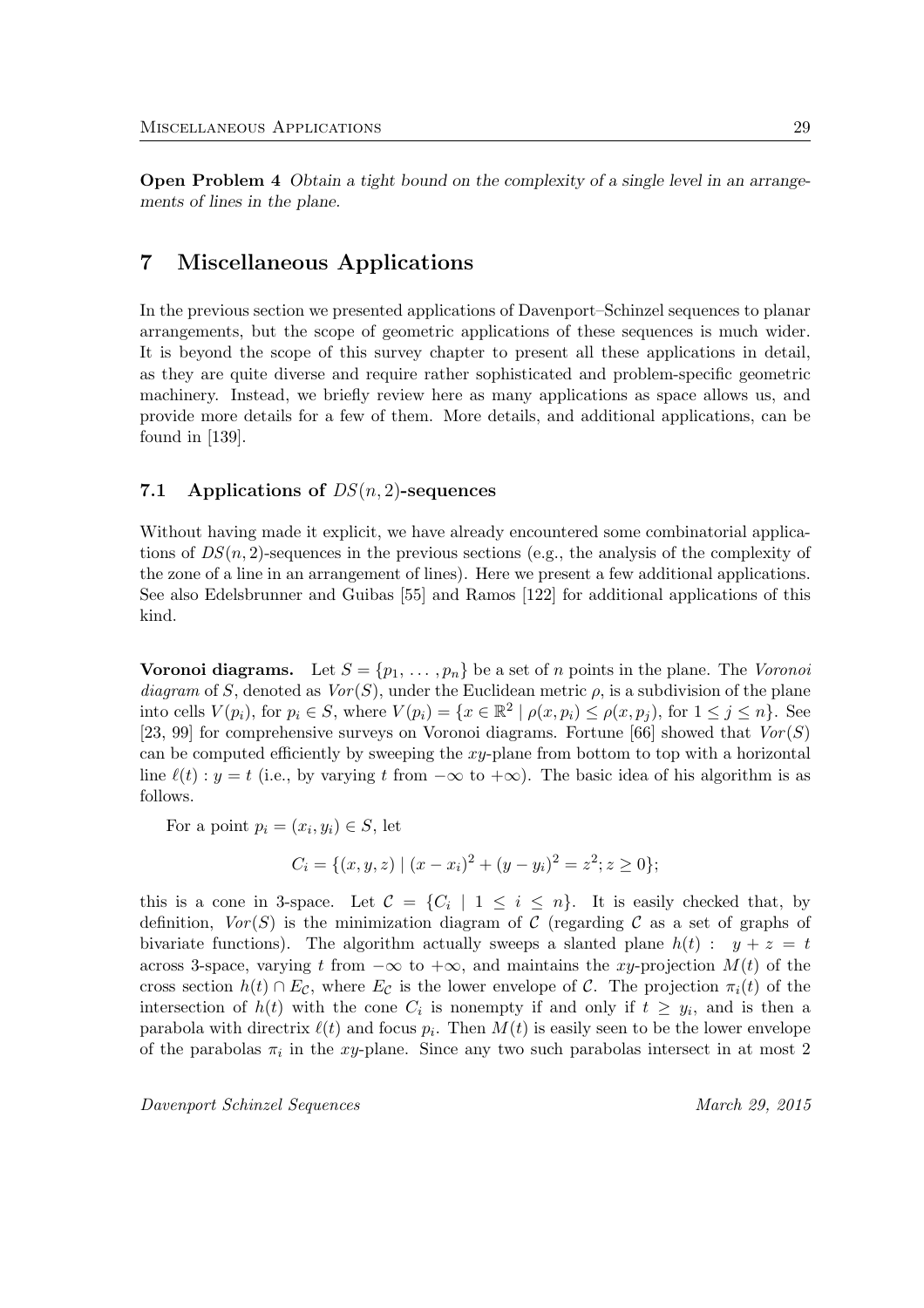points, Theorem 3.1 implies that  $M(t)$  has at most  $2n-1$  breakpoints. Fortune proved that, as the value of t varies, the combinatorial structure of  $M(t)$  changes at  $O(n)$  critical values of t, and that  $M(t)$  can be updated in  $O(\log n)$  time at each critical value of t. Putting all these observations together, he obtained an optimal  $O(n \log n)$ -time algorithm for computing  $Vor(S)$ . See [66, 139] for further details.

**Triangulation of convex polygons.** A  $DS(n, 2)$ -sequence is called *canonical* if its length is  $2n-1$  and if its symbols are numbered so that the leftmost appearance of i precedes the leftmost appearance of j whenever  $i < j$ . Roselle [127] has shown that there exists a close relationship between triangulations of convex polygons and canonical  $DS(n, 2)$ -sequences. A triangulation T of a convex  $(n + 1)$ -gon P, whose vertices are labeled  $1, 2, \ldots, n + 1$ in counterclockwise order, can be represented by the set  $T^*$  consisting of all the diagonals  $(i, j)$ , with  $i < j$ , that form T, and of the sides  $(i, i + 1)$ , for  $1 \le i \le n$ , and  $(1, n + 1)$ , of P. For each vertex i of P, let  $\xi(i)$  be the sequence of all vertices  $\langle j_1, \ldots, j_{k_i} \rangle$ , arranged in decreasing (i.e., clockwise) order, such that  $j_l < i$  and  $(j_l, i) \in T^*$ , for each  $1 \leq l \leq k_i$ . Let  $\varphi(T)$  denote the sequence

$$
\varphi(T) = \xi(2) \| \xi(3) \| \cdots \| \xi(n+1).
$$

**Theorem 7.1** ([127]) Let T be a triangulation of a convex  $(n+1)$ -gon. Then the sequence  $\varphi(T)$  is a canonical  $DS(n, 2)$ -sequence. Conversely, every canonical  $DS(n, 2)$ -sequence is the image  $\varphi(T)$  of some triangulation T of a convex  $(n + 1)$ -gon.

It is easily verified that a convex  $(n + 1)$ -gon can be triangulated in  $\binom{2n-2}{n-1}$  $\binom{2n-2}{n-1}/n$  different ways, so Theorem 7.1 implies that this is also the number of distinct canonical  $DS(n, 2)$ sequences; see also [109]. There are several other combinatorial structures that are equivalent to canonical  $DS(n, 2)$ -sequences, including certain rooted plane trees and bracketing a formal product [95]. See [69, 95] for other results on enumeration of  $DS(n, 2)$ -sequences.

#### 7.2 Motion planning

In this subsection we describe several applications of Davenport–Schinzel sequences to algorithmic motion planning in robotics. A typical motion-planning problem can be defined as follows: we are given a robot system  $B$  with  $k$  degrees of freedom and an environment filled with obstacles. The *configuration space* of  $B$  is a  $k$ -dimensional parametric space, each point of which represents a possible placement of  $B$  by a  $k$ -tuple of real numbers that gives the values of the parameters controlling the  $k$  degrees of freedom of  $B$ . As an example of such a configuration space, consider the case where  $B$  is a rigid polygon moving (by translations and rotations) in the plane. Here B has three degrees of freedom, and any placement of B can be represented by the triple  $(x, y, \theta)$ , where  $(x, y)$  are the coordinates of some fixed reference point attached to B, and  $\theta$  is the orientation of B. If we allow B only to translate,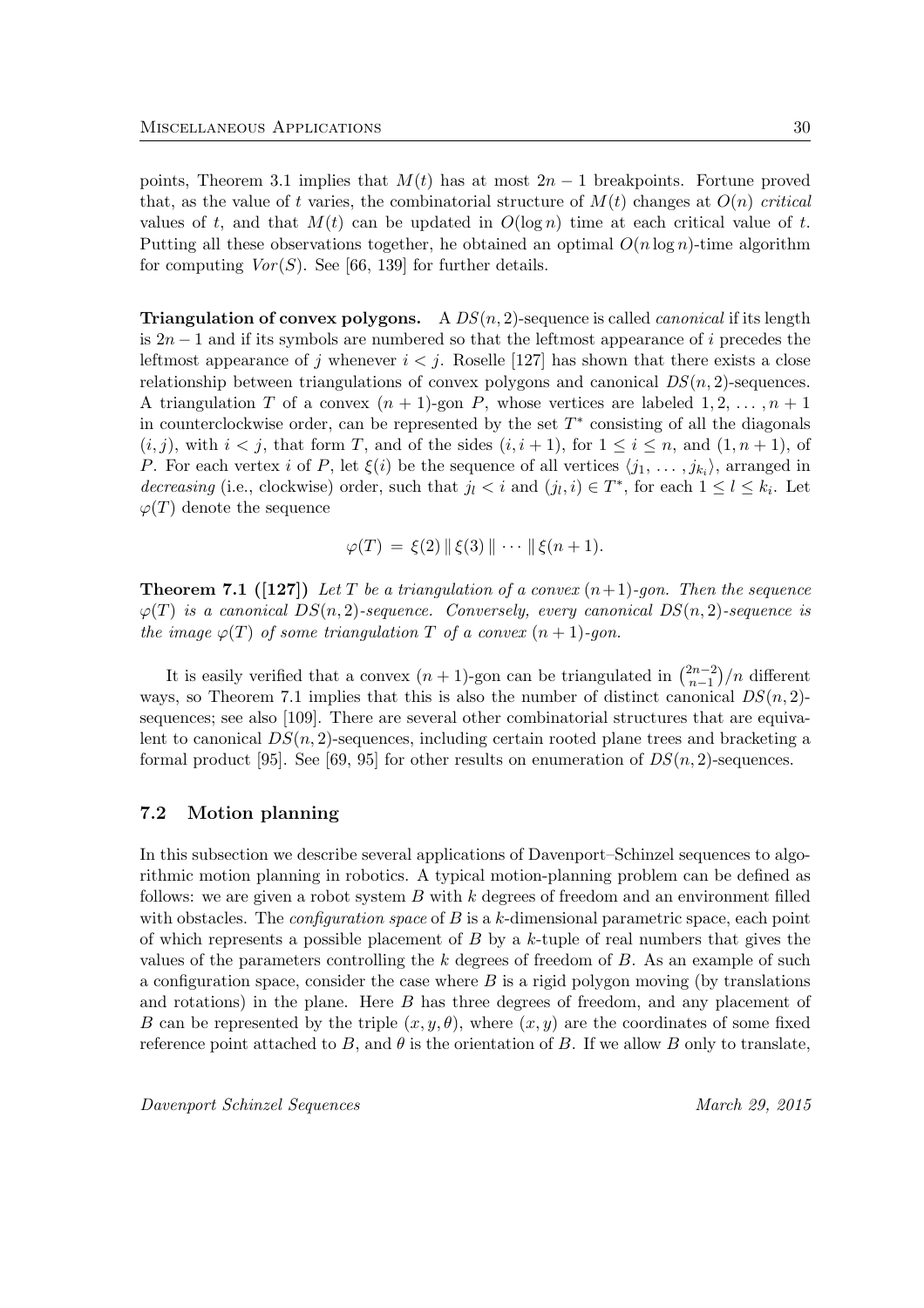it has only two degrees of freedom, and its placements can be represented by the pair  $(x, y)$ of the coordinates of the reference point.

The presence of obstacles in the robot's environment causes portions of the configuration space of  $B$  to be 'forbidden' or non-free. A placement of  $B$  is called free if  $B$  does not intersect any obstacle at that placement; otherwise it is called *non-free*. A non-free placement  $\pi$  is called *semi-free* if B does not intersect the interior of any obstacle at  $\pi$ . Our goal is to compute the *free configuration space* of  $B$ , which we denote by  $FP$ , consisting of all free placements of  $B$ . The boundary of  $FP$  consists of semi-free placements of  $B$ . The motion-planning problem that we consider is to determine, for any given pair of free placements,  $Z_1$ ,  $Z_2$ , of B, whether there exists a continuous obstacle-avoiding motion of B from  $Z_1$  to  $Z_2$ , and, if so, to plan such a motion.

This problem, under reasonable assumptions concerning the geometry of B and of the obstacles, can be re-stated as the problem of computing the connected components of FP, and of representing them in an appropriate discrete combinatorial fashion. This follows from the observation that a collision-free motion of  $B$  is a connected arc in  $FP$ , and such an arc connects  $Z_1$  and  $Z_2$  if and only if they lie in the same (arcwise-) connected component of FP.

The space FP can be defined in terms of an arrangement of surfaces within the configuration space, as follows. For each obstacle feature  $w$  (e.g., an obstacle corner, boundary edge, face, etc.) and each robot feature s, let  $\sigma_{w,s}$  denote the locus of all placements of  $B$  at which s makes contact with w. Under reasonable assumptions concerning the shape of the robot and of the obstacles, the possible types of degrees of freedom of  $B$ , and an appropriate choice of the features w, s, we can assume that each locus  $\sigma_{w,s}$  is a (portion of some)  $(k-1)$ -dimensional algebraic surface of bounded degree. Let  $\Sigma$  denote the resulting collection of surface patches  $\sigma_{w,s}$ . We refer to these surfaces as *contact surfaces*, and let n denote their number. Let  $Z \in FP$  be some initial free placement of B. As we move B from Z, it will remain free as long as the corresponding path traced in the configuration space does not reach any contact surface. The free configuration space of  $B$  is therefore a collection of some of the cells of the arrangement  $\mathcal{A}(\Sigma)$  of the contact surfaces. Moreover, if we only want to compute the portion of FP that consists of all free placements reachable from a fixed initial free placement Z of B, then this portion is the cell of  $\mathcal{A}(\Sigma)$  that contains Z.

Hence, the problem has been reduced to the problem of computing a single cell in an arrangement of a collection  $\Sigma$  of n algebraic surface patches, of low bounded degree, in  $\mathbb{R}^k$ . In a companion chapter in this volume, we will return to this problem when we discuss higher-dimensional arrangements. For the time being, let us consider only the case  $k = 2$ , where we regard the configuration space of  $B$  as a planar region, and the problem becomes that of computing a single face in a planar arrangement of n low-degree algebraic arcs. By the results of Section 6 we immediately conclude:

**Theorem 7.2** ([72]) With the above notation, the combinatorial complexity of the space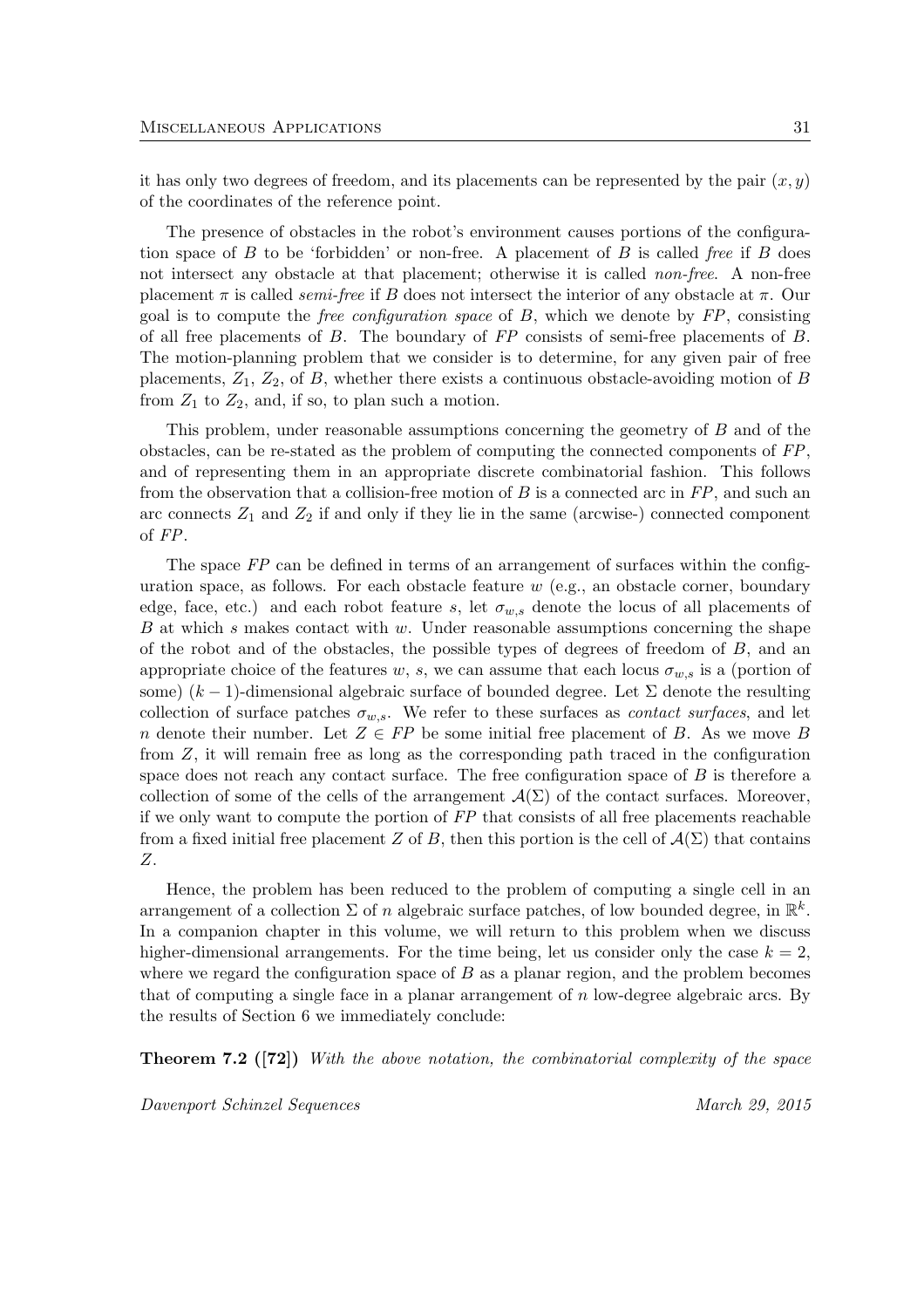C of all free placements of a general robot system B with two degrees of freedom, which are reachable from Z by a collision-free motion, is  $O(\lambda_{s+2}(n))$ , where n is the number of contact arcs and s is the maximum number of intersections between any pair of these arcs. Moreover, C can be constructed, in an appropriate model of computation, in  $O(\lambda_{s+2}(n) \log^2 n)$ deterministic time, or in  $O(\lambda_{s+2}(n) \log n)$  randomized expected time.

Note that, once C is available, a path that connects  $Z$  to some desired target placement (that also lies in C) can easily be computed in time  $O(\lambda_{s+2}(n))$ .

Let us also consider a special case of this result, in which  $B$  is an arbitrary rigid polygonal object with  $p$  edges, translating (but not rotating) in a polygonal environment  $Q$  whose boundary consists of  $q$  edges. As noted above, any placement of  $B$  can be represented by the position  $(x, y)$  of some fixed reference point P attached to B. For each obstacle edge w and each vertex v of B, let  $\gamma_{w,v}$  denote the locus of all placements of B at which v touches w; clearly, this is a line segment obtained by an appropriate translation of  $w$ . Similarly, for each obstacle corner c and each side e of B, let  $\gamma_{c,e}$  denote the locus of all placements of B at which  $e$  touches  $c$ ; this is also an appropriately translated copy of  $e$ . Hence, in this simple instance, the contact loci are  $O(pq)$  straight segments in the plane, and the set of all free placements reachable from a given initial free placement  $Z$  of  $B$  is the face containing  $Z$  in the arrangement formed by these  $O(pq)$  contact segments. The analysis of Section 6 thus immediately implies that the combinatorial complexity of the space  $C$  of all free placements of B that are reachable from Z by a collision-free translational motion is  $O(pq\alpha(pq))$ . This bound was recently improved by Har-Peled et al. [76] to  $O(pq\alpha(p))$ . Hence, we obtain the following result.

Theorem 7.3 ([76]) With the above notations, the combinatorial complexity of the space C of all free placements of the translating convex polygon B that are reachable from Z by a collision-free translational motion is  $O(pq\alpha(p))$ . Moreover, C can be constructed in  $O(pq\alpha^2(p) \log pq)$  deterministic time, or in  $O(pq\alpha(p) \log pq)$  randomized expected time.

Note that the above analysis holds for any arbitrary polygonal region  $B$ . In fact,  $B$  does not even have to be connected, and may consist of several disjoint pieces, all translating rigidly together. However, if  $B$  is a single *convex* polygon, better results can be obtained, which we mention here, for the sake of completeness. Suppose that in this case the obstacles consist of m convex polygons with pairwise-disjoint interiors (non-convex obstacles are assumed to be cut into convex pieces). For each convex obstacle O, let  $\gamma_O$  denote the locus of all placements of B at which it touches O (but their interiors remain disjoint). As is well known (see, e.g., [87]),  $\gamma_O$  is (the boundary of) a closed convex polygon, which is the Minkowski sum  $O \oplus (-B_0) = \{x - y \mid x \in O, y \in B_0\}$ , where  $B_0$  is a standard placement of B at which the reference point lies at the origin. As is also well known, the number of edges of  $\gamma_O$  is at most  $k + n_O$ , where  $n_O$  is the number of edges bounding O. It has been shown in [87] that, for any pair of distinct obstacles  $O, O'$  (with pairwise-disjoint interiors), the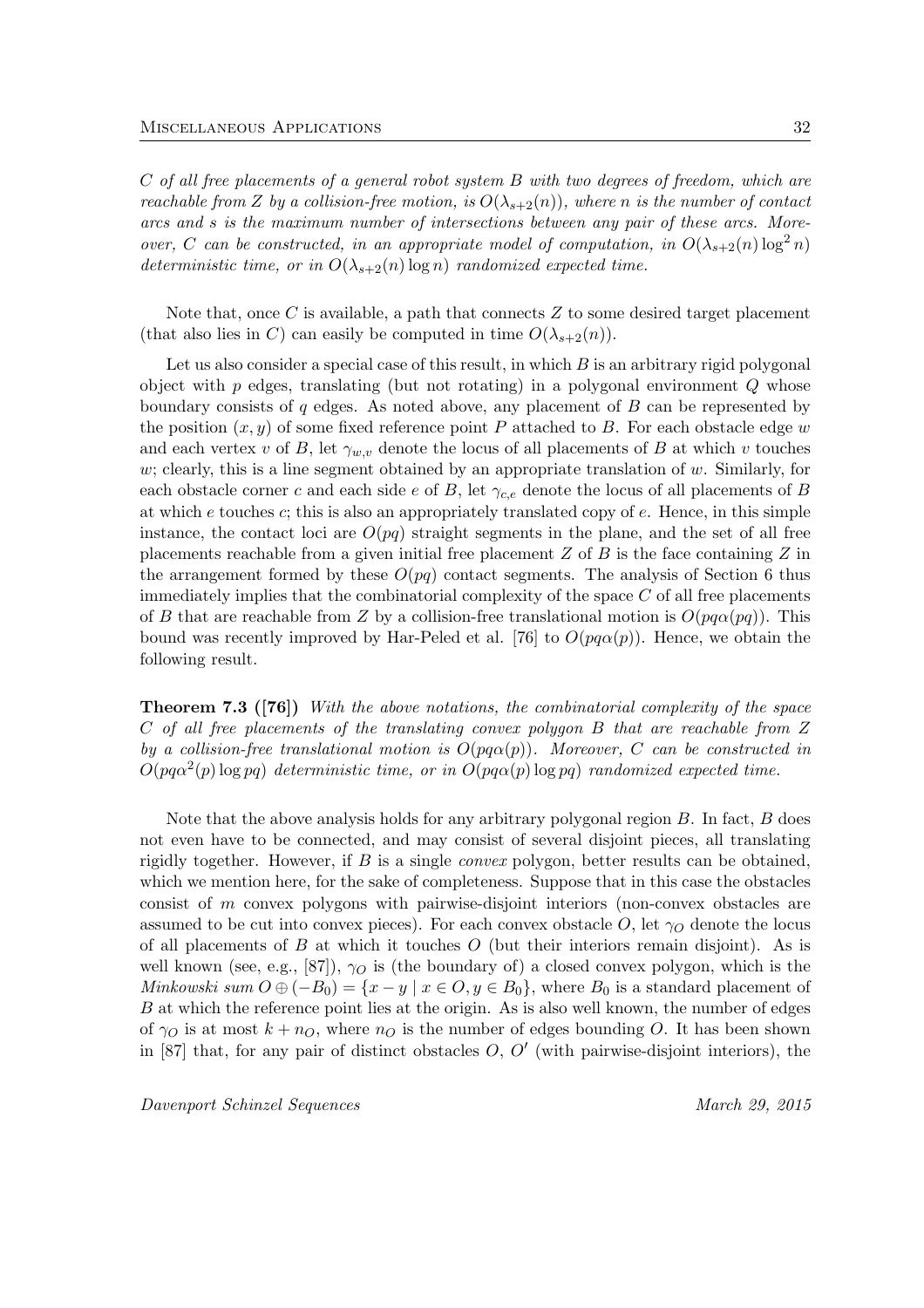polygons  $\gamma_O$ ,  $\gamma_{O'}$  intersect in at most two points, assuming general position of B and of the obstacles. Hence, applying Theorem 3.1 we conclude that the space  $C$  of free placements of B reachable from Z has complexity at most  $\lambda_2(m) = 2m - 1$ . Note, however, that here we measure complexity only in terms of the number of intersections of the loci  $\gamma_O$  that appear along  $\partial C$ ; to this we have to add the total number of vertices of the individual polygons  $\gamma_O$ , which is at most  $\sum_O(k + n_O) = km + n$ . Hence, we conclude that the boundary of the desired free component C contains at most  $km + n$  reflex corners and at most  $2m - 1$ non-reflex (convex) corners. Moreover, as shown in [87], the entire free configuration space of B (which is simply the complement of the union of the polygons  $\gamma_O$ ) has at most  $6m-12$ non-reflex corners (for  $m > 2$ ) and at most  $km + n$  reflex corners (see also Section 7.8).

For systems with more than two degrees of freedom, the situation is more involved (and will be mostly delegated to the companion paper). However, there are certain special motion-planning problems which admit a more direct analysis of their combinatorial and algorithmic properties, in which Davenport–Schinzel sequences are explicitly used.

One such problem is that of planning the motion of a *convex* polygonal robot  $B$  translating and rotating in a planar polygonal environment  $Q$ , as above. Since  $B$  has three degrees of freedom, any vertex of  $FP$  is a 'semi-free' placement of  $B$  at which it makes three simultaneous contacts with obstacles, while otherwise remaining free. We refer to such placements as critical placements of B. Leven and Sharir [100] proved that the number of critical placements of B is  $O(pq\lambda_6(pq))$ . This is done by reducing the problem to the interaction of  $O(pq)$  upper and lower envelopes of collections of univariate partially defined functions of the orientation  $\theta$ , so that each collection consists of  $O(pq)$  functions, and each pair of functions intersect in at most four points; see [88, 100] for more details. This implies that the combinatorial complexity of the *entire* free configuration space of B is also  $O(pq\lambda_6(pq))$ . (To appreciate this bound, we note that if  $B$  is non-convex, its entire free configuration space can be shown to have  $\Omega((pq)^3)$  complexity [139].) This combinatorial bound has led to an efficient algorithm for constructing FP [88, 89], whose running time is  $O(pq\lambda_6(pq)\log pq)$ . Chew and Kedem [39] gave an  $O(p^4q\lambda_3(q)\log q)$ -time algorithm for finding a largest similar copy of B that can be placed inside Q without intersecting the interior of any obstacle, and also to plan a high-clearance motion of B inside Q. Later Sharir and Toledo [141] gave an  $O(p^2q\lambda_6(pq)\log^3 pq\log\log pq)$ -time algorithm for the largest placement problem, using the result of [100] and the so called parametric searching technique.

Some other results on motion-planning and related problems, which exploit the theory of Davenport–Schinzel sequences, can be found in [3, 6, 9, 83].

#### 7.3 Shortest paths

Computing a collision-free shortest path between two points amidst a collection  $\mathcal O$  of polyhedral obstacles in  $\mathbb{R}^3$  is a fundamental problem in robotics (it is a special case of optimal motion planning). Canny and Reif [33] showed that the problem is NP-Hard, which has motivated the study of efficient construction of approximate shortest paths and of developing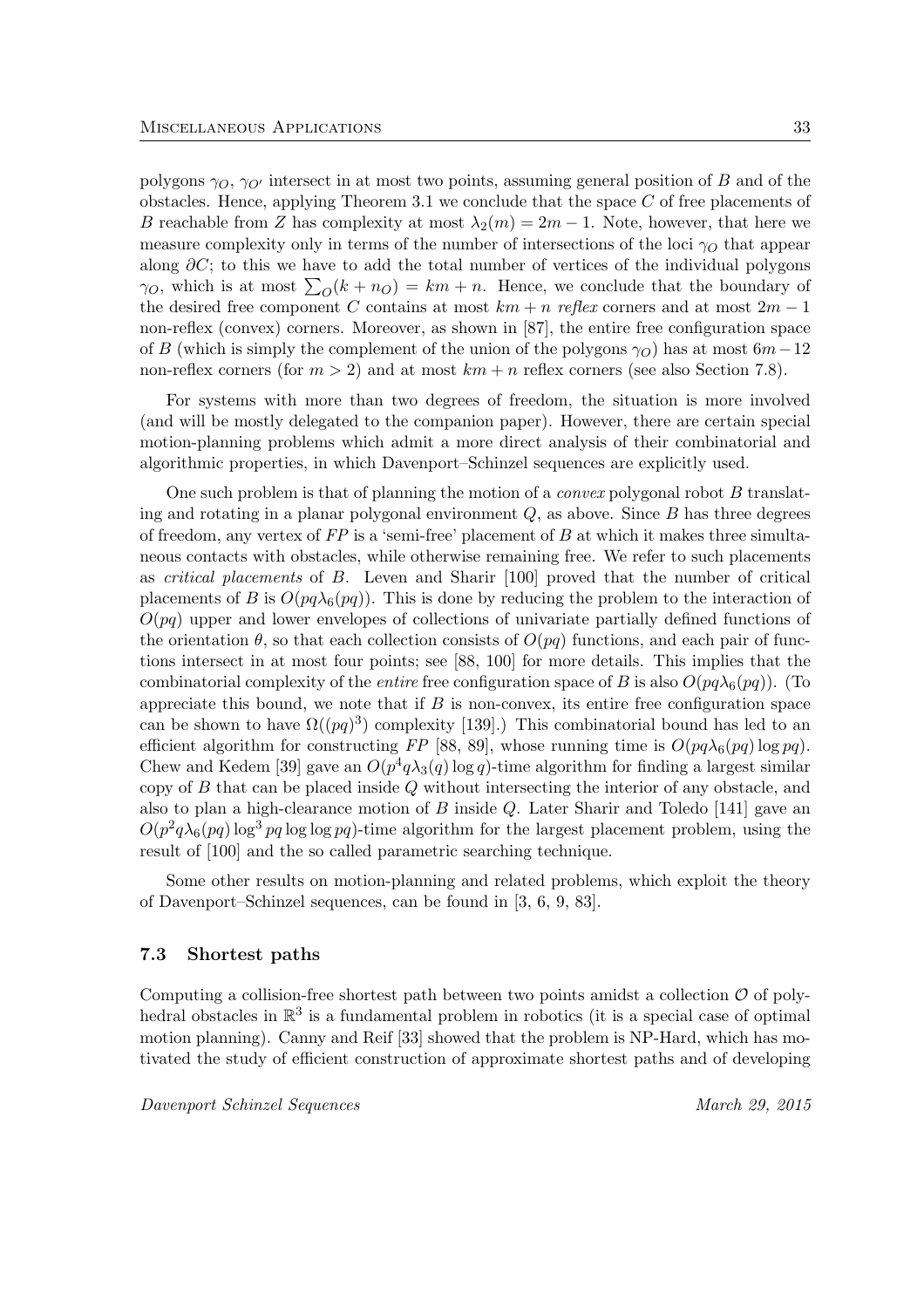polynomial-time algorithms for special cases of the problem.

Clarkson [43] presented a polynomial-time algorithm for constructing approximate shortest paths in 3-space (see [40, 116] for other such algorithms). For a given  $\varepsilon > 0$ , his algorithm constructs a graph  $G_{\varepsilon}$ , whose nodes are points in  $\mathbb{R}^3$ , and whose edges connect some pairs of these points by straight segments. The size of  $G_{\varepsilon}$  is  $O(n^2 \log(n\rho) + n^2 \lambda_s(n)/\varepsilon^4)$ , where s is a fixed constant and  $\rho$  is the ratio of the length of the longest edge in  $\mathcal O$  to the (straight) distance between  $p$  and  $q$ . He then reduces the problem to that of constructing a shortest path in  $G_{\varepsilon}$  (where the weight of an edge is its Euclidean length), and shows that the ratio between the length of the path obtained in this manner and the actual collision-free shortest path between p and q is at most  $1 + \varepsilon$ . The running time of his algorithm is  $O((n^2\lambda_s(n)/\varepsilon^4)\log(n/\varepsilon)+n^2\log(n\rho)\log(n\log\rho)).$ 

A special case of shortest paths in 3-space, which has been widely studied, is when  $\mathcal O$  consists of a single convex polytope and  $p, q$  lie on its surface (see, for example, [37, 106, 140]). A shortest path on the surface of a convex polytope can be represented by the sequence of edges that it crosses, and we refer to such a sequence of edges as a *shortest-path edge sequence*. It is known that there are  $\Theta(n^4)$  shortest path edge-sequences [108, 130]. Agarwal et al. [4] have shown that the exact set of all shortest-path edge sequences can be computed in time  $O(n^5\lambda_s(n)\log n)$ , for some constant  $s > 0$ , improving a previous algorithm by Schevon and O'Rourke [131].

Baltsan and Sharir [27] considered the special case where  $\mathcal O$  consists of two disjoint convex polytopes (and  $p$  and  $q$  lie anywhere in the free space). Using Davenport–Schinzel sequences to bound the number of candidate paths that one has to consider, they presented an algorithm with running time  $O(n^2\lambda_{10}(n)\log n)$  to find an exact collision-free shortest path between p and q.

If the moving object is not a point and the object is allowed to rotate, the problem of computing a shortest path becomes significantly more difficult, even in the planar case. (In fact, even the notion of shortest path becomes much vaguer now.) Suppose we want to compute an optimal path for moving a line segment  $\gamma = pq$  (allowing both translations and rotations) amid polygonal obstacles with a total of  $n$  edges. Assume that the cost of a path is defined as the total distance traveled by one of its endpoints, say,  $p$ , and restrict the problem further by requiring that  $p$  moves along polygonal paths that can bend only at obstacle vertices. This rather restricted version of the problem was studied by Papadimitriou and Silverberg [117], who gave an  $O(n^4 \log n)$ -time algorithm for computing a shortest path in the above setting. Sharir [136] improved the running time to  $O(n^3\alpha(n)\log^2 n)$ , using Davenport–Schinzel sequences and planar arrangements.

#### 7.4 Transversals of planar objects

Let  $S = \{S_1, S_2, \ldots, S_n\}$  be a collection of n compact convex sets in the plane. A line that intersects all sets of S is called a *transversal* (or a *stabber*) of S. Note that a line intersects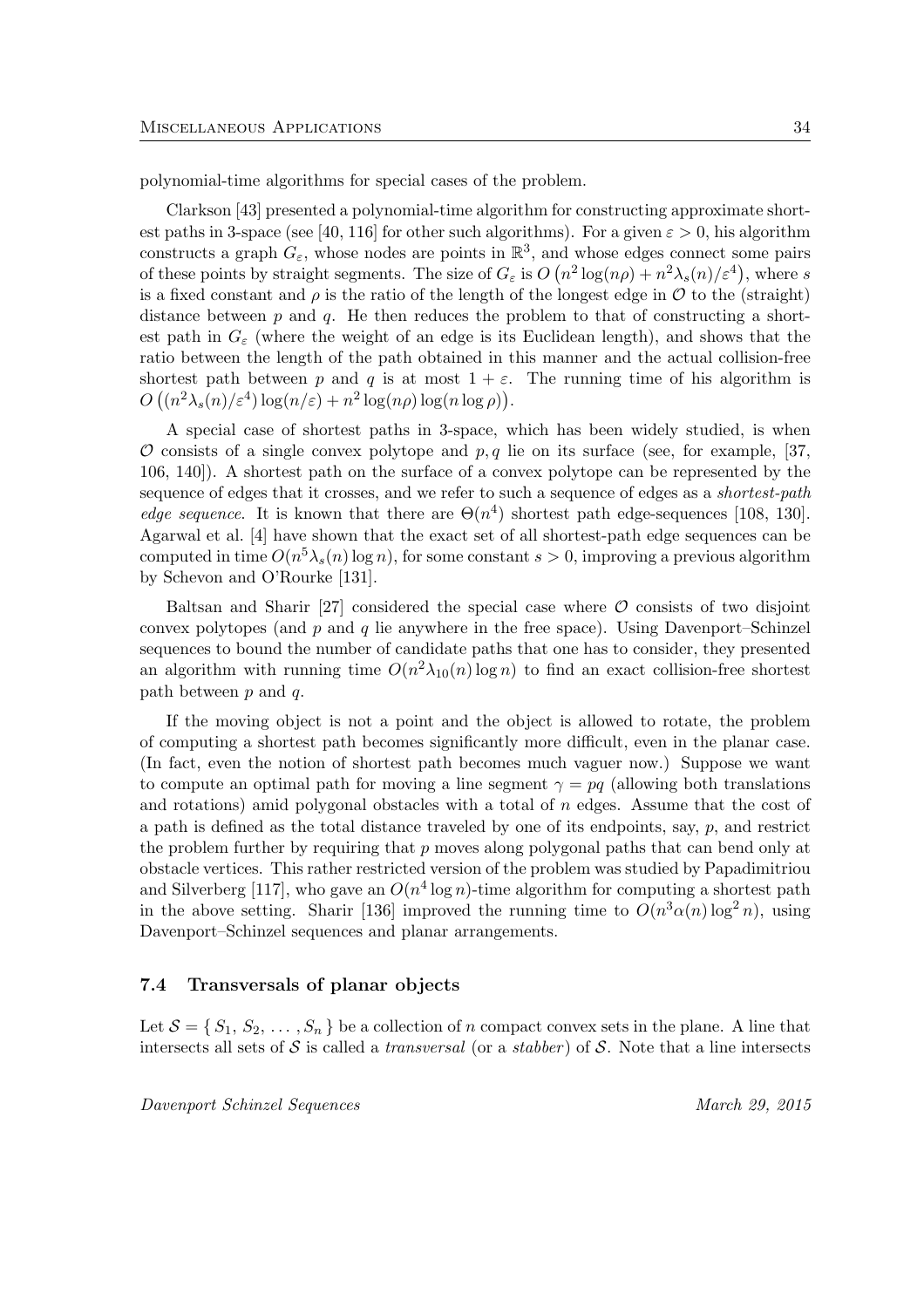a set if and only if it intersects its convex hull, so convexity is usually not a real restriction. For each set  $S_i \in \mathcal{S}$ , let  $S_i^*$  denote the set of points dual to the lines that intersect  $S_i$ , using a standard duality transform [52].  $S_i^*$  is bounded from above by a convex x-monotone curve  $A_i$  and from below by a concave x-monotone curve  $B_i$ ; see Figure 9. The stabbing region of S (or the space of all transversals) is the intersection  $S^* = \bigcap_{i=1}^n S_i^*$ . By definition,  $S^*$  is the set of points dual to all nonvertical transversals of  $S$  [22, 57].



FIGURE 9. A convex set R and its stabbing region  $R^*$ .

The complexity of  $S^*$  can be measured by the number of its vertices, where a vertex is an intersection point between the boundaries of two regions  $S_i^*$  and  $S_j^*$  that lies on  $\partial S^*$ . Since  $S^*$  is the region lying between the lower envelope of the set  $\mathcal{A} = \{A_i \mid 1 \leq i \leq n\}$ and the upper envelope of the set  $\mathcal{B} = \{B_i \mid 1 \leq i \leq n\}$ , Corollary 2.3 implies that the complexity of  $S^*$  is  $O(\lambda_s(n))$ , and that it can be computed in time  $O(\lambda_s(n) \log n)$ , where s is the maximum number of common upper tangents or of common lower tangents between any two objects of  $S$  [22]. If  $S$  is a set of n convex polygons with a total of m vertices, then A and B are sets of n piecewise-linear curves, with a total of m segments, so Corollary 3.4 implies that the complexity of  $S^*$  is  $O(m\alpha(n))$ , and one can also show that  $S^*$  can be computed in time  $O(m \log n)$ .

For any  $0 \leq k \leq n$ , a line  $\ell$  is called a k-transversal if it intersects at least  $n - k$ objects of S. If we define  $K_{2i-1}$  to be the region lying above  $A_i$  and  $K_{2i}$  to be the region lying below  $B_i$ , then the point dual to  $\ell$  lies in the interior of at most k  $K_j$ 's. Using Theorem 6.12, Sharir showed that the complexity of the space of all k-transversals of  $S$  is  $O((k+1)^2\lambda_s(|n/(k+1)|))$  [137, 139].

Next, suppose that  $S$  is a set of pairwise disjoint convex objects. We say that a directed transversal  $\vec{\ell}$  induces a geometric permutation  $\langle i_1, i_2, \ldots, i_n \rangle$  of S if  $\vec{\ell}$  intersects the objects of S in the order  $\langle S_{i_1}, \ldots, S_{i_n} \rangle$ . A directed transversal  $\vec{\ell}$  is called *extremal* if it is tangent to two objects  $S_{i_1}, S_{i_2}$  and these objects are contained in the closed halfplane that lies to the left of  $\vec{\ell}$ . Edelsbrunner and Sharir [60] proved that, there is an extremal transversal inducing each geometric permutation. Let  $U = \langle \theta_1, \ldots, \theta_m \rangle$  be the (circular) sequence of all orientations, sorted in clockwise order, of the extremal directed transversals of  $S$ . It is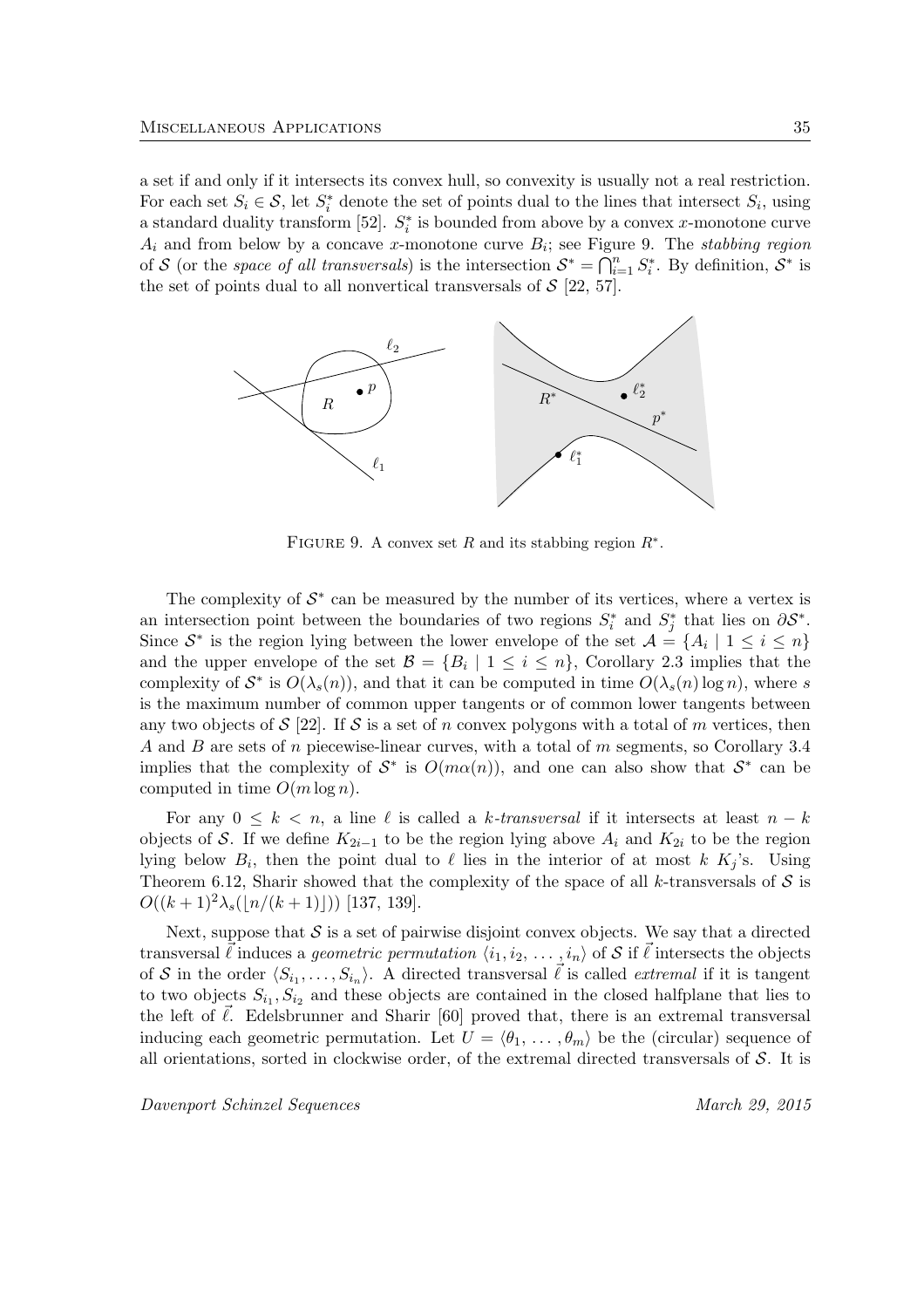shown in [60] that U can be mapped to a  $DS(n, 2)$ -cycle, which implies that the number of geometric permutations of S is at most  $2n-2$ . This bound is known to be tight in the worst case; see [25, 84]. Other results on geometric permutations can be found in [24, 26, 63], and see [70] for a comprehensive survey on geometric transversal theory.

### 7.5 Dynamic geometry

In this section we consider various problems related to a set of points in the plane, each moving along some predefined trajectory. As mentioned in the introduction, Atallah's paper [21] on dynamic geometry problems was the first paper in computational geometry to apply Davenport–Schinzel sequences.

We assume that we are given a collection  $S = \{p_1, \ldots, p_n\}$  of n points in the plane such that the coordinates of each  $p_i$  are functions of time. Let  $p_i(t) = (x_i(t), y_i(t))$  denote the position of the point  $p_i$  at time t, and let  $S(t)$  denote the configuration of S at time t. We assume that  $x_i(t), y_i(t)$ , for  $1 \leq i \leq n$ , are polynomials of maximum degree s, for some constant s, or similarly well-behaved functions. We want to study how various geometric structures defined by S change with time.

We first bound the number of times the nearest neighbor of some point  $p_i$  of S changes. For every  $j \neq i$ , let

$$
g_{ij}(t) = d^{2}(p_{i}(t), p_{j}(t)) = (x_{i}(t) - x_{j}(t))^{2} + (y_{i}(t) - y_{j}(t))^{2},
$$

and let  $G_i(t) = \min_{j \neq i} g_{ij}(t)$ . By definition, the nearest neighbor of  $p_i(t)$  changes only at breakpoints of  $G_i$ . Since each  $g_{ij}$  is a polynomial of degree at most 2s,  $G_i$  has at most  $\lambda_{2s}(n)$  breakpoints. This bound is almost tight, because the nearest neighbor of a point can change  $\Omega(n)$  times, in the worst case. The same technique can also be used to bound the number of times at which the closest pair of points in  $S(t)$  changes. For this, consider the function  $G(t) = \min_{i \leq j} g_{ij}(t)$ . Again, by definition, the closest pair in  $S(t)$  changes only at breakpoints of  $G(t)$ , and  $G(t)$  has at most  $\lambda_{2s}$  $\binom{n}{2}$  $\binom{n}{2}$   $\leq n\lambda_{2s}(n)$  breakpoints. This bound can also be shown to be close to optimal in the worst case. Using a more involved argument, Atallah [21] showed that the number of combinatorial changes in the convex hull of S is  $O(n\lambda_{2s+2}(n))$ . An  $\Omega(n^2)$  lower bound on the number of combinatorial changes is proved in [7].

A more interesting and harder problem in this area is to bound the number of changes in the *Delaunay triangulation* of S (the dual of the Voronoi diagram of S; see [52]), which was left as an open problem in [21]. The best known upper bound is  $O(n^2\lambda_s(n))$  [67, 71, 83], and the best known lower bound is  $\Omega(n^2)$ . If each point of S is moving with unit speed along a line, then the upper bound on the number of changes in the Delaunay triangulation can be improved to  $O(n^3)$ ; see, e.g., Guibas et al. [71]. It is conjectured that the actual bound is  $O(n\lambda_r(n))$ , for some r depending on s, even when the points are moving at different speeds. Chew [38] showed that if the underlying metric for the Delaunay triangulation is  $L_1$  or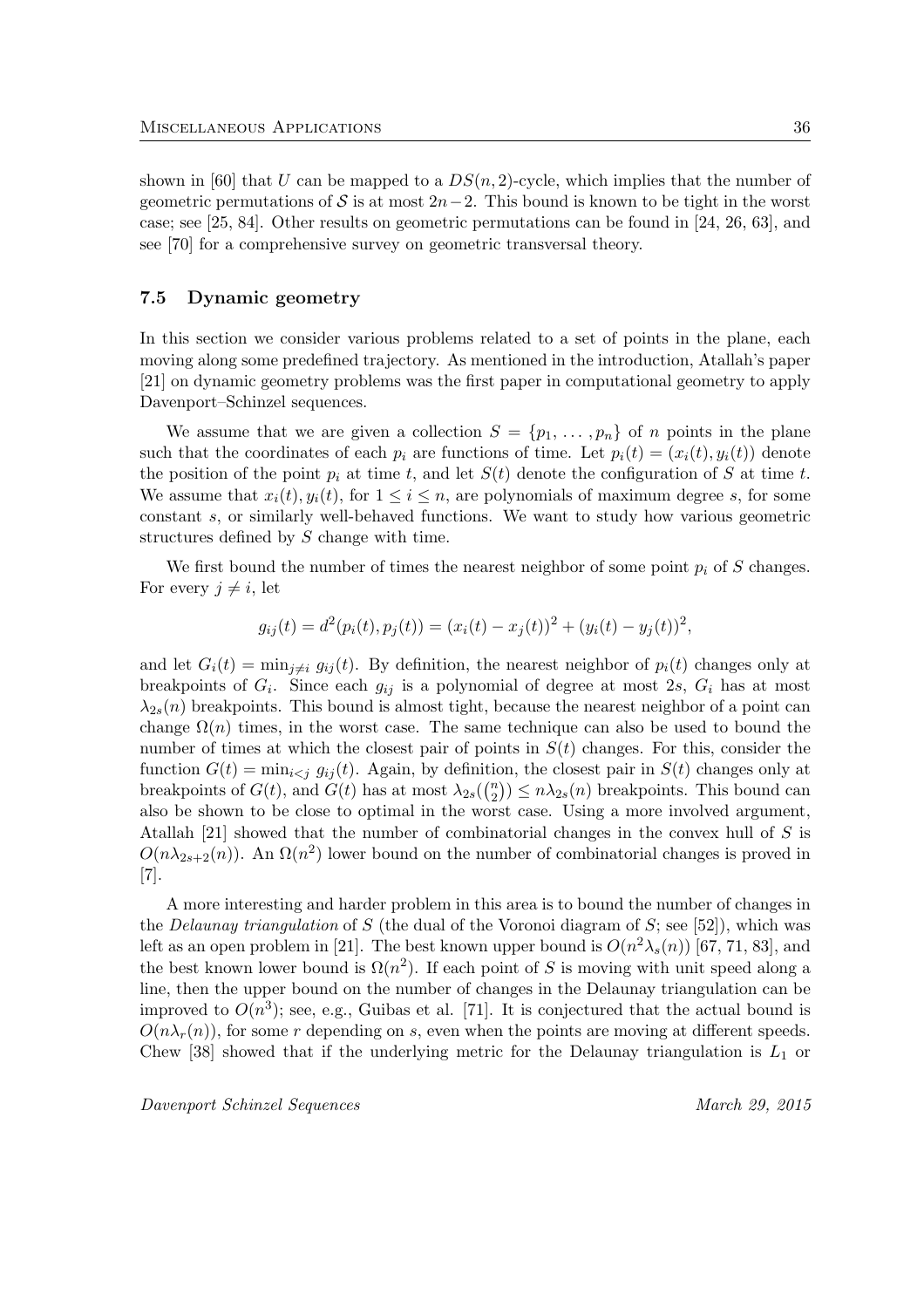$L_{\infty}$ , instead of the Euclidean metric, the number of combinatorial changes in the Delaunay triangulation of a set of  $n$  points moving in the plane, each with a constant velocity (along some line), is only  $O(n^2\alpha(n))$ , thus establishing the conjecture in this special case. Aonuma et al. [18] have shown that, given k sets of points in the plane, each consisting of n points and moving rigidly according to some continuous function of time, the number of combinatorial changes in the Voronoi diagram of these kn points is  $O(k^4 n \lambda_s(n))$ , for an appropriate constant s. The bound was improved by Huttenlocher et al. [80] to  $O(n^2k^2\lambda_s(k))$ . See [12, 124, 125, 126] for bounds on dynamic Voronoi diagrams in higher dimensions, and [73, 82, 85, 104, 107, 113, 147] for other results in dynamic geometry.

Open Problem 5 Obtain a tight bound on the number of changes in the Delaunay triangulation of a set of moving points, each of which is moving with a fixed velocity.

### 7.6 Hausdorff distance and Voronoi surfaces

Let S be a set of points in  $\mathbb{R}^2$ . The Voronoi surface of S is defined as the bivariate function  $\pi(x) = \min_{q \in S} \rho(q, x)$ , for  $x \in \mathbb{R}^2$ , where  $\rho(\cdot, \cdot)$  is the distance function in  $\mathbb{R}^2$ , which we will assume to be some fixed  $L_p$  metric. By definition, the orthogonal projection of the graph of  $\pi$  onto the xy-plane is the Voronoi diagram of S under the metric  $\rho$ .

Let  $S_1, \ldots, S_m$  be a family of pairwise-disjoint point sets in the plane, with  $|S_i| = n_i$ and  $\sum_{i=1}^{m} n_i = n$ , and let  $\pi_i(x)$  denote the Voronoi surface of  $S_i$ . The upper envelope of these surfaces is the (graph of the) function  $\Pi(x) = \max_{1 \leq i \leq m} \pi_i(x)$ . Thus  $\Pi(x)$  gives the largest distance from x to its m nearest neighbors, one from each set  $S_i$ . For a point  $q \in S$ , let  $V(q) \subseteq \mathbb{R}^2$  be the set of points at which the function  $\rho(q, x)$  attains  $\Pi$ . If  $q \in S_i$  then, by definition,  $V(q)$  is contained in the Voronoi cell  $V_i(q)$  of q in  $Vor(S_i)$ . Moreover, if we denote by  $V_{ij}(q)$  the Voronoi cell of q in  $Vor(S_i \cup S_j)$ , for any  $j \neq i$ , then  $V(q) = V_i(q) \setminus \bigcup_{j \neq i} V_{ij}(q)$ . Since each Voronoi cell  $V_{ij}(q)$  is star-shaped with respect to q [98], we can interpret the boundary of  $\bigcup_{j\neq i} V_{ij}(q)$  as the upper envelope of the boundaries of the cells  $V_{ij}(q)$ , each represented as a univariate function  $r = f_{ii}(\theta)$ , where  $(r, \theta)$  are polar coordinates about q. Using these observations, Huttenlocher et al. [81] showed that the total number of vertices of the regions  $V(q)$ , summed over all points  $q \in S$ , is  $O(mn\alpha(mn))$ . For the  $L_1$  and  $L_{\infty}$ metrics, the number of vertices is only  $O(mn)$ . Moreover,  $\Pi$  can be computed in time  $O(mn \log mn)$  under any  $L_p$  metric.

The study of the upper envelope of Voronoi surfaces is motivated by the following application. Let  $A$  and  $B$  be two sets of points in the plane. The Hausdorff distance between  $A$  and  $B$  is defined as

$$
H(A, B) = \max\{h(A, B), h(B, A)\},\
$$

where  $h(A, B) = \max_{a \in A} \min_{b \in B} \rho(a, b)$ , and  $\rho(\cdot, \cdot)$  is, say, some  $L_p$ -metric. Suppose we fix the set A and allow B to translate; then  $D(A, B)$ , the minimum Hausdorff distance under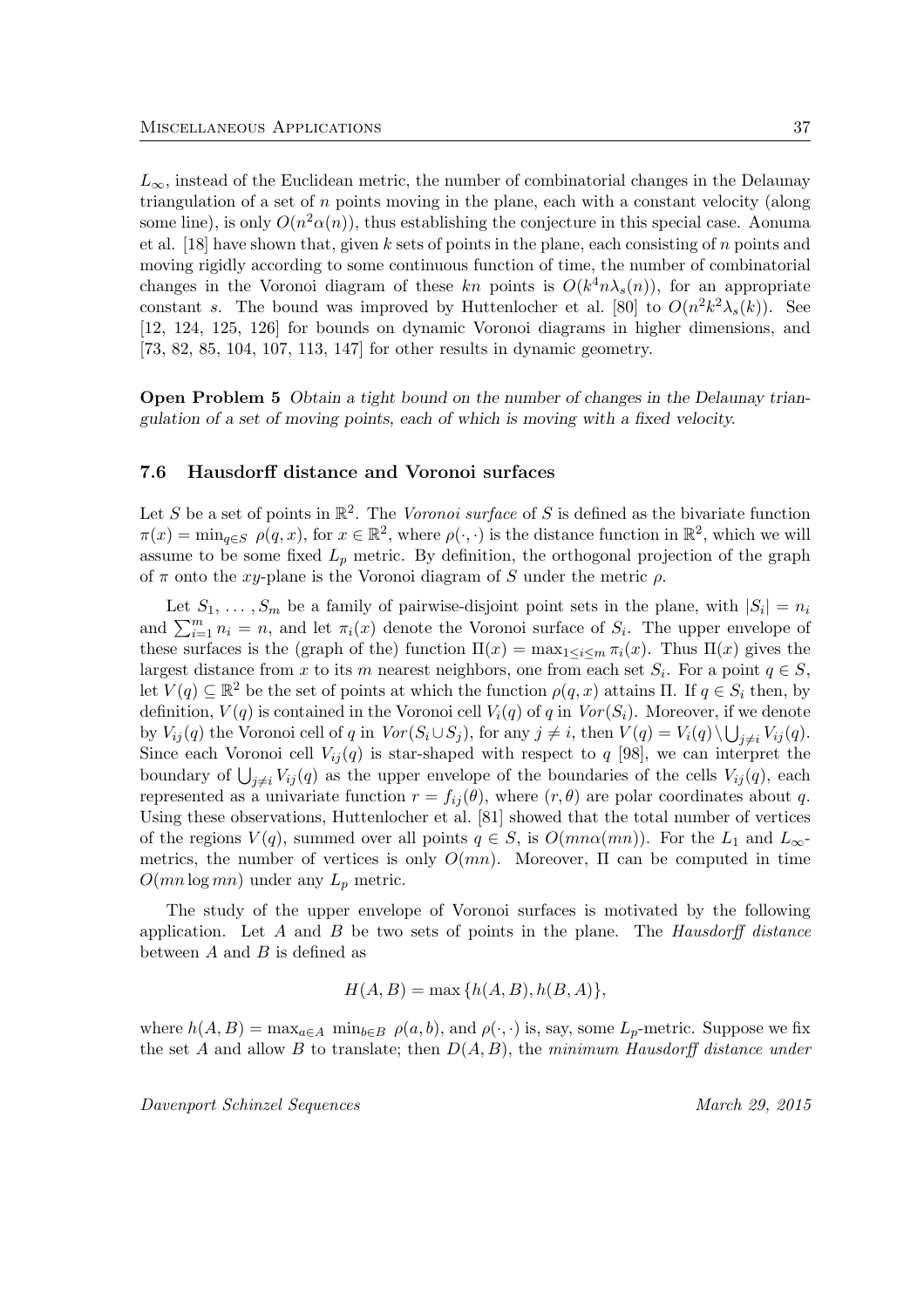translation between A and B is defined as

$$
D(A, B) = \min_x H(A, B \oplus x),
$$

where  $B \oplus x = \{b + x \mid x \in B\}$ . The function  $D(A, B)$  is used as a measure of the degree to which the two sets resemble each other. Huttenlocher et al. [81] showed that  $D(A, B)$  can be computed by constructing the upper envelope of a family of Voronoi surfaces of 2n point sets, each consisting of n points. Hence,  $D(A, B)$  can be computed in time  $O(n^3 \log n)$ . See also [79, 80] for some related results.

The algorithm of [81] can be extended to compute the minimum Hausdorff distance  $D(A, B)$  for sets A, B of nonintersecting segments under the  $L_1$  or  $L_{\infty}$ -metric. Alt et al. [16] presented an  $O(n^7 \log n)$ -time algorithm for computing  $D(A, B)$  for sets of nonintersecting segments under the  $L_2$  metric, which has been improved by Agarwal et al. [11]. If we allow both translations and rotations, the problem of computing a placement that minimizes the Hausdorff distance becomes considerably more difficult. See [11, 61] for efficient approximate solutions.

### 7.7 Visibility problems

Let  $\Sigma$  be a *polyhedral terrain* (i.e., the graph of a continuous piecewise-linear, totally defined function  $z = \Sigma(x, y)$  having n edges, and let  $\xi$  be a fixed point lying above  $\Sigma$ . Without loss of generality, we can assume that  $\xi$  lies on the z-axis. We wish to preprocess  $\Sigma$  into a data structure for answering ray-shooting queries from  $\xi$ , i.e., for a query ray  $\rho$  emanating from ξ, we wish to find efficiently the first intersection point of  $ρ$  with Σ. Cole and Sharir [46] presented a data structure of size  $O(n\alpha(n) \log n)$  that can answer a query in time  $O(\log n)$ . We give a brief description of their data structure.

For any object w in 3-space, let  $w^*$  denote its projection onto the xy-plane. For technical reasons, we consider only those rays emerging from  $\xi$  into the halfspace  $y > 0$ , and so we consider only the portion of  $\Sigma$  lying in that half-space. The edges of (this portion of)  $\Sigma$  can be partially ordered so that  $u < v$  for two edges  $u, v$  if there exists a horizontal ray from  $\xi^*$  intersecting both  $u^*, v^*$  such that its intersection with  $u^*$  is nearer to  $\xi^*$ . This order is extended to a total order  $\mathcal{E} = \langle e_1 \langle e_2 \rangle \langle \dots \langle e_n \rangle \rangle$ . Next, for each edge  $e_i$ , we define a partial function  $h_i : \mathbb{S} \to [0, 2\pi)$ , where  $\mathbb S$  is the unit circle of orientations, as follows. For each  $\theta \in \mathbb{S}$ , if the ray  $r_{\theta}^*$  in the xy-plane emanating from  $\xi^*$  in direction  $\theta$  does not intersect  $e_i^*$ , then  $h_i(\theta)$  is undefined. Otherwise, let  $p^*$  be the intersection point of  $r_\theta^*$  and  $e_i^*$ . We define  $h_i(\theta)$  to be the polar angle (i.e., the angle with the z-axis) of the ray emanating from  $\xi$  and passing through p, where  $p \in e_i$  is the point whose projection is  $p^*$ . For each subset  $E \subseteq \mathcal{E}$ , we define

$$
h_E(\theta) = \min_{e_i \in E} h_i(\theta)
$$

to be the lower envelope of the  $h_i$ 's. We call the graph of  $h_E$  the upper rim of E. Intuitively, the upper rim of E corresponds to the 'skyline' of E seen from  $\xi$ . Using  $DS(n, 3)$ -sequences,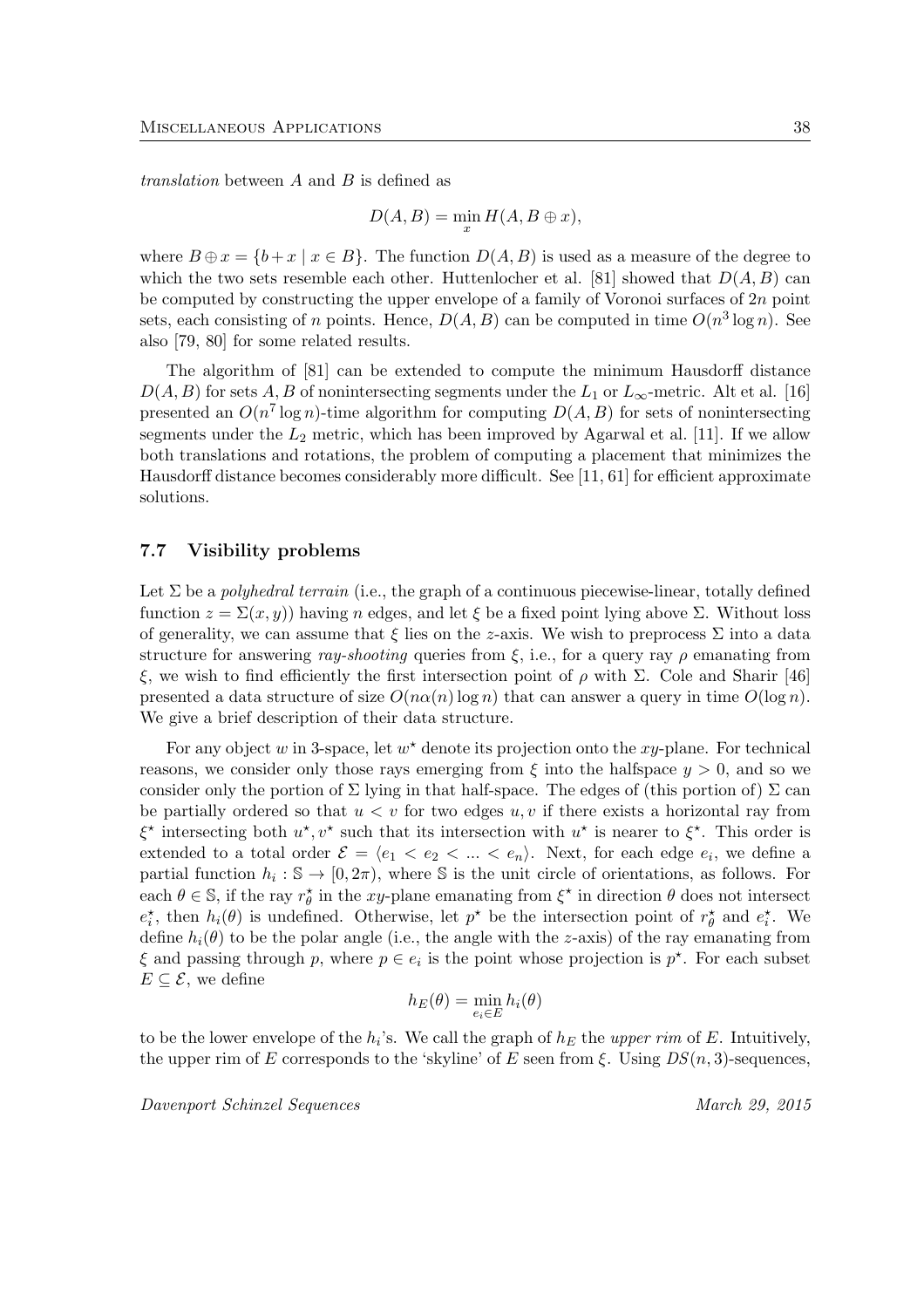it is easily seen that  $h_E$  has  $O(|E|\alpha(|E|))$  breakpoints.

We construct a balanced binary tree  $T$  that stores a collection of upper rims of subsets of edges of Σ. Let  $E_1 = \{e_1, \ldots, e_{n/2}\}\$  and let  $E_2 = \{e_{n/2+1}, \ldots, e_n\}$ . The root of T stores the upper rim  $h_{E_1}$  and the two subtrees of the root represent recursively the search structures for the "nearer" half  $E_1$  and for the "farther" half  $E_2$  of the edges of  $\Sigma$ . It is easily seen that the total storage (and preprocessing time) that T requires is  $O(n\alpha(n)\log n)$ . We can now process each ray-shooting query as follows. Let  $\rho$  be a given ray emerging from  $\xi$ in direction  $(\theta, \varphi)$ , where  $\theta$  is the horizontal orientation of the ray and  $\varphi$  is its azimuth. We perform a binary search through T by first comparing  $\rho$  with the topmost upper rim  $h_{E_1}$ , stored at the root u of T. We compute, in  $O(\log n)$  time, the value of  $h_{E_1}(\theta)$ . If  $\varphi < h_{E_1}(\theta)$ then  $\rho$  lies above all the edges of  $E_1$ , and we continue the search through T at the right child of u; otherwise  $\rho$  must hit some face of  $\Sigma$  bounded on its far side by an edge of  $E_1$ , and we continue the search through  $T$  at the left child of  $u$ . When this search is completed, we will have found two edges  $e_i < e_j$ , necessarily bounding the same face f of  $\Sigma$ , such that  $ρ$  passes above  $e_i$  and below  $e_j$ , from which the first intersection point of  $ρ$  and  $Σ$  (which lies on f) can be calculated in constant time. The whole search takes  $O(\log^2 n)$  time, which can be improved to  $O(\log n)$  using fractional cascading [35].

**Theorem 7.4** ([46]) Given  $\Sigma$  and  $\xi$  as above, we can preprocess them in time  $O(n\alpha(n)\log n)$ into a data structure of size  $O(n\alpha(n) \log n)$  that supports  $O(\log n)$ -time ray-shooting queries from  $\xi$ .

Cole and Sharir also showed, using  $DS(n, 4)$ -sequences, that the total number of combinatorially different views of  $\Sigma$ , as the view point  $\xi$  moves along the z-axis, is  $O(n\lambda_4(n))$ (and can be  $\Omega(n\lambda_3(n))$ ) in the worst case); see also Mulmuley [110]. Bern et al. [29] proposed a data structure of size  $O(n\lambda_4(n))$  that can answer a ray-shooting query, for rays emanating from any point on the z-axis, in  $O(\log n)$  time per query. The problem can also be extended to situations where the view point is allowed to vary in more general regions, but then the solutions require techniques that are related to higher-dimensional arrangements. This will be picked up in the companion chapter in this volume.

#### 7.8 Union of Jordan regions

Let  $\Gamma = \{\gamma_1, \ldots, \gamma_n\}$  be a set of n closed or unbounded Jordan curves in the plane, and let  $K_i$  denote any one of the two regions bounded by  $\gamma_i$ . Let  $K = \bigcup_{i=1}^n K_i$ . We want to bound the combinatorial complexity of  $K$ , that is, the number of intersection points of arcs of Γ that appear on the boundary  $\partial K$  of K. As already mentioned in Section 7.2, Kedem et al. [87] have proved that if any two curves in Γ intersect in at most two points, then  $\partial K$ contains at most  $6n - 12$  intersection points (provided  $n \ge 3$ ), and that this bound is tight in the worst case. On the other hand, if pairs of curves in Γ can intersect in four or more points, then  $\partial K$  may contain  $\Omega(n^2)$  intersection points in the worst case. This raises the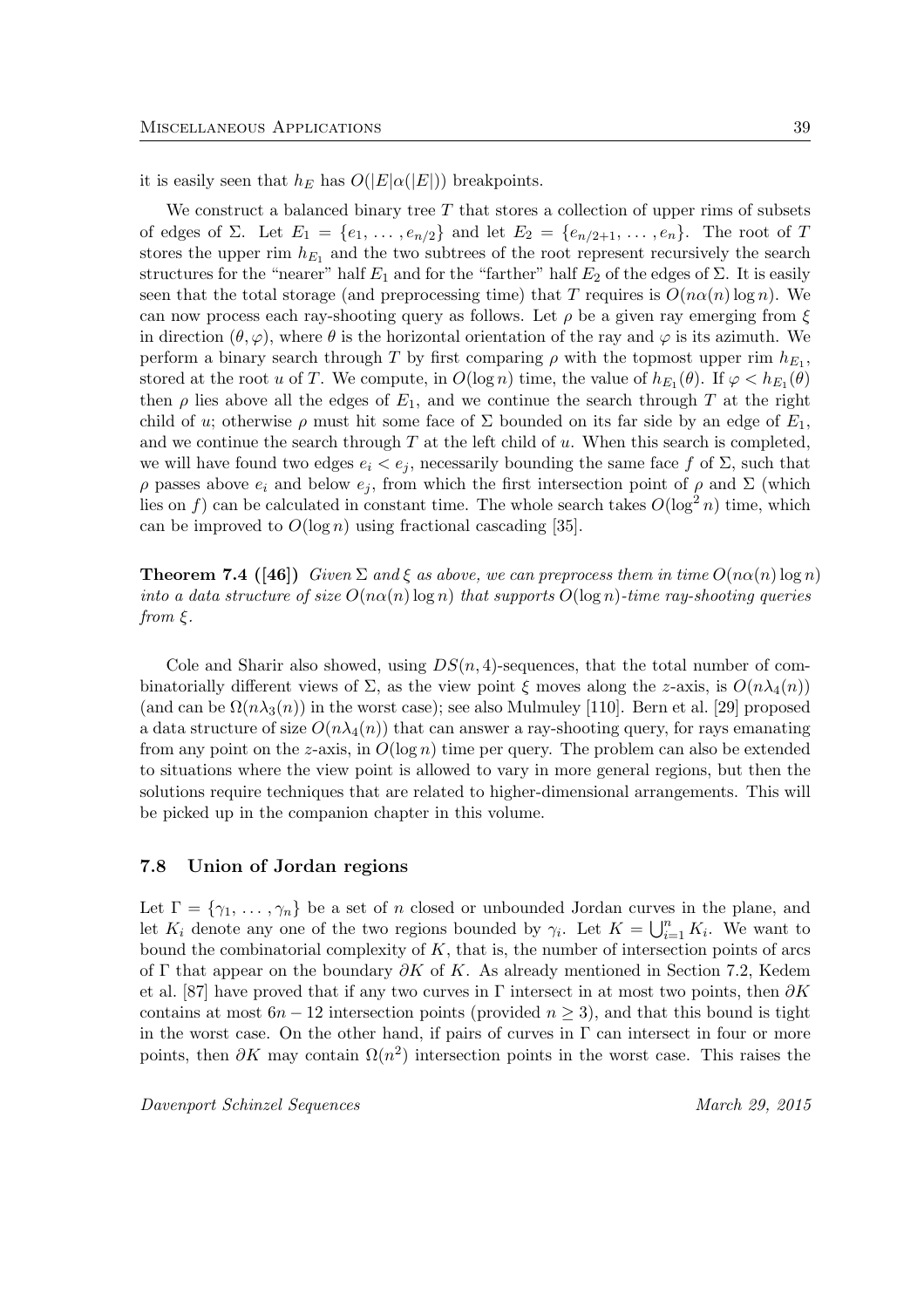question of what happens if any two curves in  $\Gamma$  intersect in at most three points. Using  $DS(n, 3)$ -sequences, Edelsbrunner et al. [53] have shown that the maximum combinatorial complexity of the union K is  $\Theta(n\alpha(n))$  (here we need to assume that the curves in  $\Gamma$  are unbounded, because two closed Jordan curves, in general position, cannot intersect in three points). The lower bound follows from Theorem 5.3, and the upper bound requires a rather sophisticated analysis of the topological structure of K.



FIGURE 10. "Almost homothetic" right-angle triangles.

Consider next the case where  $\Gamma$  is the set of boundaries of n 'almost homothetic' rightangle triangles that satisfy the following conditions (see Figure 10): Each of the corresponding regions  $K_i$  is a triangle whose orthogonal sides are parallel to the x- and y-axes, whose right-angle vertex is the lowest-leftmost point of the triangle, whose top vertex lies on the x-axis, and whose hypotenuse has orientation in the range  $\left[\frac{3\pi}{4} - \varepsilon, \frac{3\pi}{4} + \varepsilon\right]$ , for some small constant  $\varepsilon > 0$ , Matoušek at al. [102] proved, using  $DS(n, 4)$ -sequences, that the complexity of the union K is  $O(\lambda_4(n))$ . This bound for the above fairly restricted problem implies the main result of  $[102]$ , that the complexity of the union of n 'fat' triangles, namely, triangles satisfying the property that each of their angles is at least some fixed constant angle, is  $O(n \log \log n)$ . Note that the union of n arbitrary triangles can have  $\Omega(n^2)$  vertices in the worst case. See also [8, 86] for other results involving fat triangles that exploit Davenport–Schinzel sequences.

#### 7.9 Extremal  $\{0,1\}$ -matrices.

Let  $M = \{M_{ij}\}\$ be an  $m \times n$  matrix such that  $M_{ij} \in \{0, 1\}$  for all  $1 \le i \le m$  and  $1 \le j \le n$ ; we call  $M$  a  $\{0,1\}$ -matrix. A configuration

$$
C = \{C_{ij} \mid 1 \le i \le u, \ 1 \le j \le v\}
$$

is a  $u \times v$  matrix with 1's and blanks as its entries. We say that M does not contain C if there is no submatrix A of M that contains the 1-entries of  $C$ , that is, there are no u rows  $i_1 < i_2 < \cdots < i_u$  and v columns  $j_1 < j_2 < \cdots < j_v$  such that  $M_{i_sj_t} = 1$  for all  $(s, t)$  for which  $C_{st}$  is 1. An upper bound on the number of 1's in M for various C is useful in solving certain combinatorial problems in geometry, and also in bounding the time and storage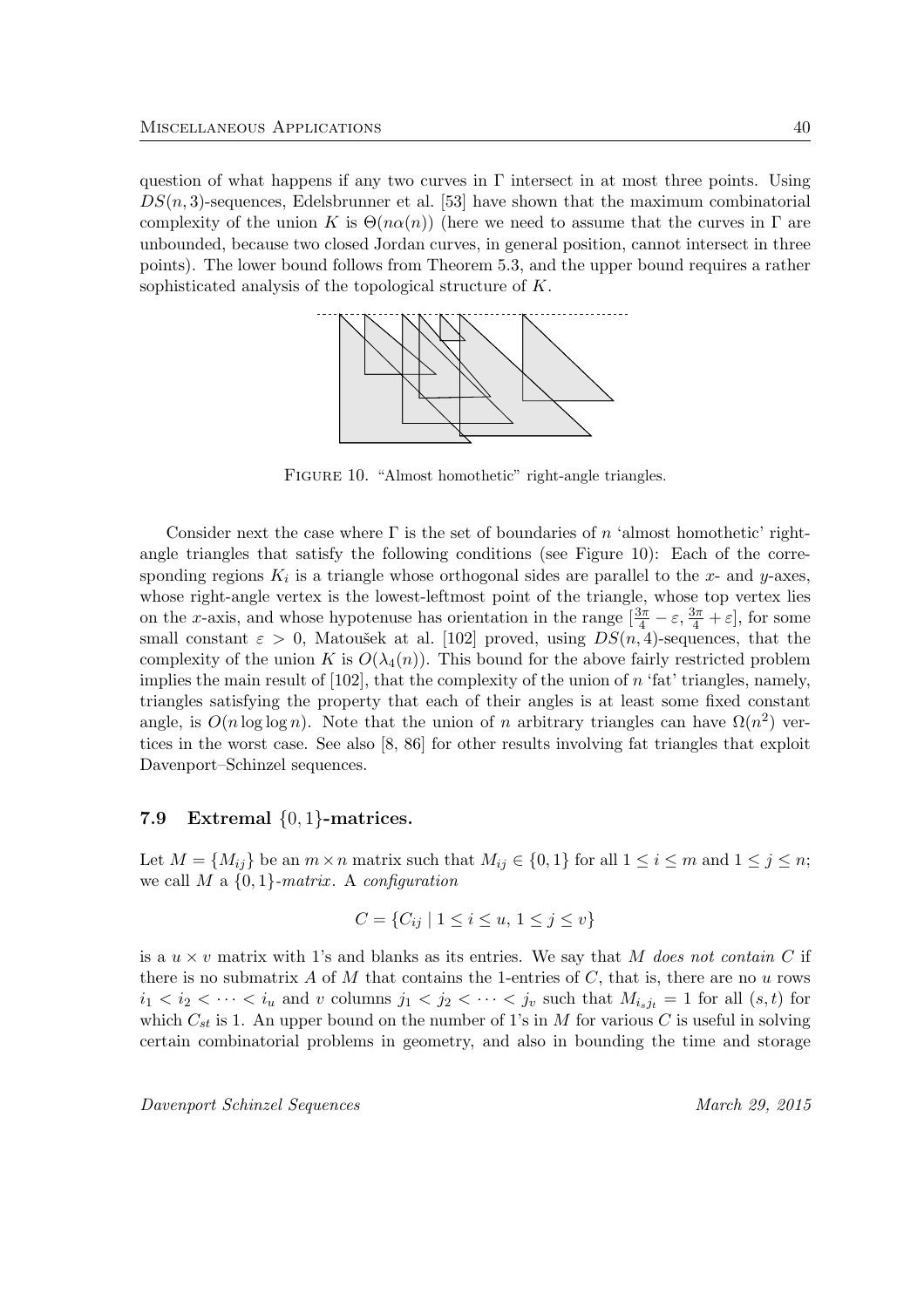complexity of certain geometric algorithms; see, for example, Bienstock and Győri [31], Efrat and Sharir [62], and Pach and Sharir [114].

Let  $C_0$  be the  $2 \times 4$  configuration

$$
\left(\begin{array}{cc} 1 & 1 \\ 1 & 1 \end{array}\right).
$$

By definition, a matrix M does not contain  $C_0$  if there are no two rows  $i_1 < i_2$  and four distinct columns  $j_1 < j_2 < j_3 < j_4$  such that

$$
M_{i_1j_1} = M_{i_2j_2} = M_{i_1j_3} = M_{i_2j_4} = 1.
$$
\n(7.1)

Füredi and Hajnal [68] have shown that the number of 1's in a  $\{0,1\}$ -matrix M that does not contain  $C_0$  is  $\Theta(m\alpha(m)+n)$ . They prove the upper bound by transforming M to a  $DS(n, 3)$ -sequence, and they construct an  $m \times n$  matrix, using a recursive scheme similar to the one used in Section 5, to prove the lower bound.

# 8 Concluding Remarks

In this chapter we surveyed the basic results on the Davenport–Schinzel sequences and some of their immediate applications to a variety of geometric problems. It is impossible to include all the results and all the applications in a survey paper. We refer the interested readers to [139] for details and for many other applications of Davenport–Schnizel sequences.

Finally, A natural question to ask is whether the theory of Davenport–Schinzel sequences can be extended to higher dimensions. Lower envelopes and minimization diagrams have a natural extension to higher dimensions, and they are discussed in a companion chapter in this volume. However, no purely combinatorial generalization of Davenport–Schinzel sequences to higher dimensions has been proposed so far.

## References

- [1] W. Ackermann, Zum Hilbertschen Aufbau der reellen Zahlen, Mathematical Annals, 99 (1928), 118–133.
- [2] R. Adamec, M. Klazar, and P. Valtr, Generalized Davenport-Schinzel sequences with linear upper bound, Discrete Math., 108 (1992), 219–229.
- [3] P. K. Agarwal, N. Amenta, B. Aronov, and M. Sharir, Largest placements and motion planning of a convex polygon, Algorithms for Robotic Motion and Manipulation (J.-P. Laumond and M. Overmars, eds.), A.K. Peters, 1997, pp. 143–154.
- [4] P. K. Agarwal, B. Aronov, J. O'Rourke, and C. A. Schevon, Star unfolding of a polytope with applications, SIAM J. Comput., 26 (1997), 1679–1713.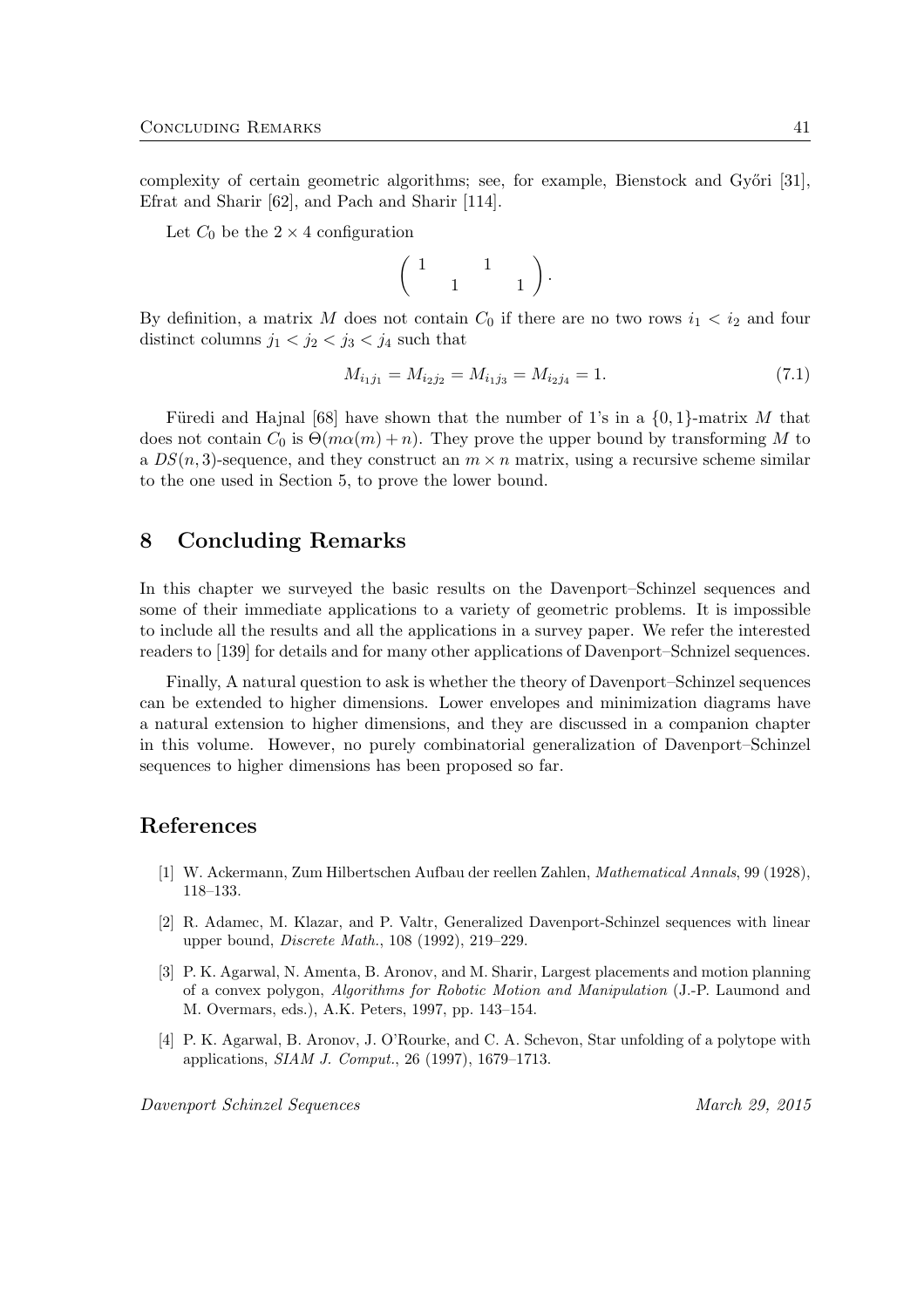- [5] P. K. Agarwal, M. de Berg, J. Matoušek, and O. Schwarzkopf, Constructing levels in arrangements and higher order Voronoi diagrams, Proc. 10th Annu. ACM Sympos. Comput. Geom., 1994, pp. 67–75.
- [6] P. K. Agarwal, A. Efrat, M. Sharir, and S. Toledo, Computing a segment center for a planar point set, J. Algorithms, 15 (1993), 314–323.
- [7] P. K. Agarwal, L. J. Guibas, J. Hershberger, and E. Veach, Maintaining the extent of a moving point set, Proc. 5th Workshop Algorithms Data Struct., Lecture Notes Comput. Sci., Vol. 1272, Springer-Verlag, 1997, pp. 31–44.
- [8] P. K. Agarwal, M. J. Katz, and M. Sharir, Computing depth orders and related problems, Comput. Geom. Theory Appl., 5 (1995), 187–206.
- [9] P. K. Agarwal and M. Sharir, Red-blue intersection detection algorithms, with applications to motion planning and collision detection, SIAM J. Comput., 19 (1990), 297–321.
- [10] P. K. Agarwal, M. Sharir, and P. Shor, Sharp upper and lower bounds on the length of general Davenport-Schinzel sequences, J. Combin. Theory Ser. A, 52 (1989), 228–274.
- [11] P. K. Agarwal, M. Sharir, and S. Toledo, Applications of parametric searching in geometric optimization, J. Algorithms, 17 (1994), 292–318.
- [12] G. Albers and T. Roos, Voronoi diagrams of moving points in higher dimensional spaces, Proc. 3rd Scand. Workshop Algorithm Theory, Lecture Notes Comput. Sci., Vol. 621, Springer-Verlag, 1992, pp. 399–409.
- [13] P. Alevizos, J. D. Boissonnat, and F. P. Preparata, An optimal algorithm for the boundary of a cell in a union of rays, Algorithmica, 5 (1990), 573–590.
- [14] P. Alevizos, J. D. Boissonnat, and F. P. Preparata, An optimal algorithm for the boundary of a cell in a union of rays: Corrigendum, Algorithmica, 6 (1991), 292–293.
- [15] N. Alon and E. Győri, The number of small semispaces of a finite set of points in the plane, J. Combin. Theory Ser. A, 41 (1986), 154–157.
- [16] H. Alt, B. Behrends, and J. Blömer, Approximate matching of polygonal shapes, Ann. Math. Artif. Intell., 13 (1995), 251–266.
- [17] N. M. Amato, M. T. Goodrich, and E. A. Ramos, Computing faces in segment and simplex arrangements, Proc. 27th Annu. ACM Sympos. Theory Comput., 1995, pp. 672–682.
- [18] H. Aonuma, H. Imai, K. Imai, and T. Tokuyama, Maximin location of convex objects in a polygon and related dynamic Voronoi diagrams, Proc. 6th Annu. ACM Sympos. Comput. Geom., 1990, pp. 225–234.
- [19] E. M. Arkin, D. Halperin, K. Kedem, J. S. B. Mitchell, and N. Naor, Arrangements of segments that share endpoints: Single face results, Discrete Comput. Geom., 13 (1995), 257–270.
- [20] B. Aronov, H. Edelsbrunner, L. J. Guibas, and M. Sharir, The number of edges of many faces in a line segment arrangement, Combinatorica, 12 (1992), 261–274.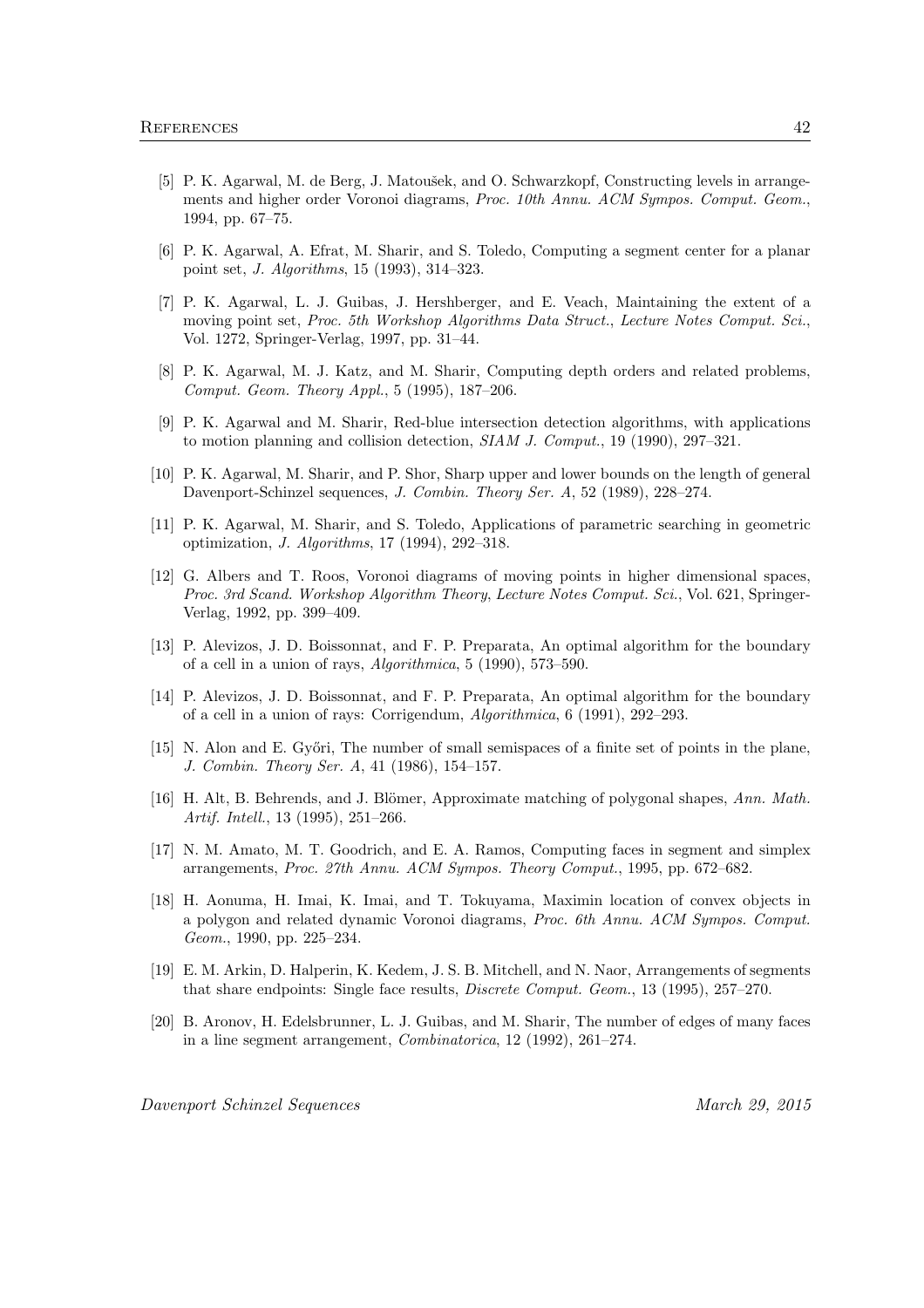- [21] M. J. Atallah, Some dynamic computational geometry problems, Comput. Math. Appl., 11 (1985), 1171–1181.
- [22] M. J. Atallah and C. Bajaj, Efficient algorithms for common transversals, Inform. Process. Lett., 25 (1987), 87–91.
- [23] F. Aurenhammer, Voronoi diagrams: A survey of a fundamental geometric data structure, ACM Comput. Surv., 23 (1991), 345–405.
- [24] D. Avis, J.-M. Robert, and R. Wenger, Lower bounds for line stabbing, *Inform. Process. Lett.*, 33 (1989), 59–62.
- [25] D. Avis and R. Wenger, Algorithms for line transversals in space, Proc. 3rd Annu. ACM Sympos. Comput. Geom., 1987, pp. 300–307.
- [26] D. Avis and R. Wenger, Polyhedral line transversals in space, Discrete Comput. Geom., 3 (1988), 257–265.
- [27] A. Baltsan and M. Sharir, On the shortest paths between two convex polyhedra, J. ACM, 35 (1988), 267–287.
- [28] J. L. Bentley and T. A. Ottmann, Algorithms for reporting and counting geometric intersections, IEEE Trans. Comput., C-28 (1979), 643–647.
- [29] M. Bern, D. Dobkin, D. Eppstein, and R. Grossman, Visibility with a moving point of view, Algorithmica, 11 (1994), 360–378.
- [30] M. Bern, D. Eppstein, P. Plassman, and F. Yao, Horizon theorems for lines and polygons, in: Discrete and Computational Geometry: Papers from the DIMACS Special Year (J. Goodman, R. Pollack, and W. Steiger, eds.), Amer. Math. Soc., Providence, RI, 1991, pp. 45–66.
- [31] D. Bienstock and E. Győri, An extremal problem on sparse 0-1 matrices, SIAM J. Discrete Math., 4 (1991), 17–27.
- [32] R. Canham, A theorem on arrangements of lines in the plane, Israel J. Math., 7 (1969), 393–397.
- [33] J. Canny and J. H. Reif, New lower bound techniques for robot motion planning problems, Proc. 28th Annu. IEEE Sympos. Found. Comput. Sci., 1987, pp. 49–60.
- [34] B. Chazelle, H. Edelsbrunner, L. Guibas, M. Sharir, and J. Snoeyink, Computing a face in an arrangement of line segments and related problems, SIAM J. Comput., 22 (1993), 1286–1302.
- [35] B. Chazelle and L. J. Guibas, Fractional cascading: I. A data structuring technique, Algorithmica, 1 (1986), 133–162.
- [36] B. Chazelle and D. T. Lee, On a circle placement problem, *Computing*, 36 (1986), 1–16.
- [37] J. Chen and Y. Han, Shortest paths on a polyhedron, *Proc. 6th Annu. ACM Sympos. Comput.* Geom., 1990, pp. 360–369.
- [38] L. P. Chew, Near-quadratic bounds for the  $L_1$  Voronoi diagram of moving points, *Proc. 5th* Canad. Conf. Comput. Geom., 1993, pp. 364–369.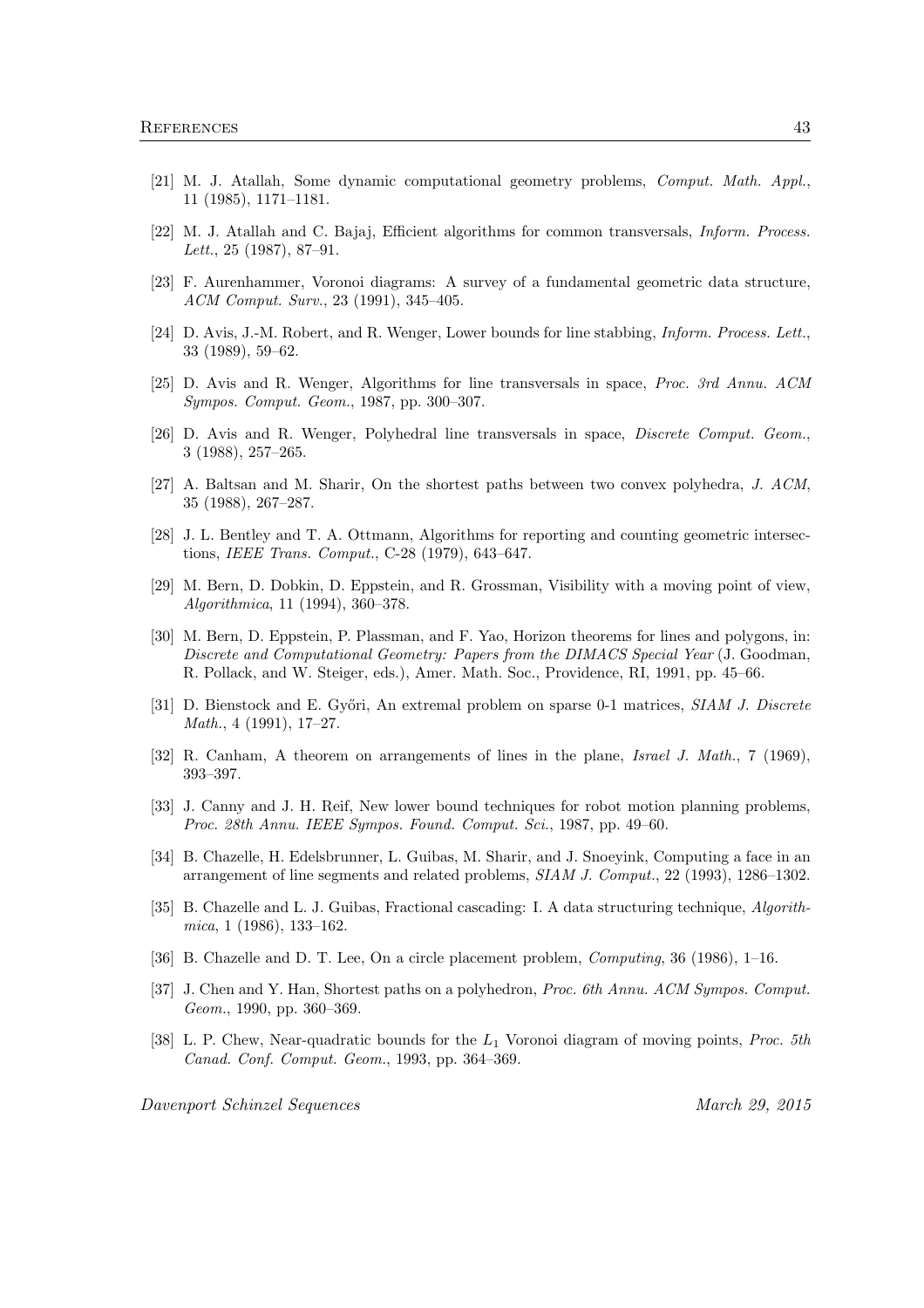- [39] L. P. Chew and K. Kedem, A convex polygon among polygonal obstacles: Placement and high-clearance motion, *Comput. Geom. Theory Appl.*, 3 (1993), 59–89.
- [40] J. Choi, J. Sellen, and C. K. Yap, Approximate Euclidean shortest path in 3-space, Proc. 10th Annu. ACM Sympos. Comput. Geom., 1994, pp. 41–48.
- [41] K. Clarkson, Computing a single face in arrangements of segments, Unpublished manuscript, 1990.
- [42] K. Clarkson, H. Edelsbrunner, L. Guibas, M. Sharir, and E. Welzl, Combinatorial complexity bounds for arrangements of curves and spheres, Discrete Comput. Geom., 5 (1990), 99–160.
- [43] K. L. Clarkson, Approximation algorithms for shortest path motion planning, *Proc. 19th* Annu. ACM Sympos. Theory Comput., 1987, pp. 56–65.
- [44] K. L. Clarkson, Randomized geometric algorithms, in: Computing in Euclidean Geometry (D.-Z. Du and F. K. Hwang, eds.), World Scientific, Singapore, 1992, pp. 117–162.
- [45] K. L. Clarkson and P. W. Shor, Applications of random sampling in computational geometry, II, Discrete Comput. Geom., 4 (1989), 387–421.
- [46] R. Cole and M. Sharir, Visibility problems for polyhedral terrains, J. Symbolic Comput., 7 (1989), 11–30.
- [47] H. Davenport, A combinatorial problem connected with differential equations II, Acta Arithmetica, 17 (1971), 363–372.
- [48] H. Davenport and A. Schinzel, A combinatorial problem connected with differential equations, Amer. J. Math., 87 (1965), 684–689.
- [49] M. de Berg, K. Dobrindt, and O. Schwarzkopf, On lazy randomized incremental construction, Discrete Comput. Geom., 14 (1995), 261–286.
- [50] T. Dey, Improved bounds for k-sets and k-th levels, Proc. 38th Annu. IEEE Sympos. Found. Comput. Sci., 1997, pp. 156–161.
- [51] A. Dobson and S. Macdonald, Lower bounds for lengths of Davenport-Schinzel sequences, Utilitas Math., 6 (1974), 251–257.
- [52] H. Edelsbrunner, Algorithms in Combinatorial Geometry, Springer-Verlag, Heidelberg, 1987.
- [53] H. Edelsbrunner, L. Guibas, J. Hershberger, J. Pach, R. Pollack, R. Seidel, M. Sharir, and J. Snoeyink, Arrangements of Jordan arcs with three intersections per pair, Discrete Comput. Geom., 4 (1989), 523–539.
- [54] H. Edelsbrunner, L. Guibas, J. Pach, R. Pollack, R. Seidel, and M. Sharir, Arrangements of curves in the plane: Topology, combinatorics, and algorithms, Theoret. Comput. Sci., 92 (1992), 319–336.
- [55] H. Edelsbrunner and L. J. Guibas, Topologically sweeping an arrangement, J. Comput. Syst. Sci., 38 (1989), 165–194. Corrigendum in 42 (1991), 249–251.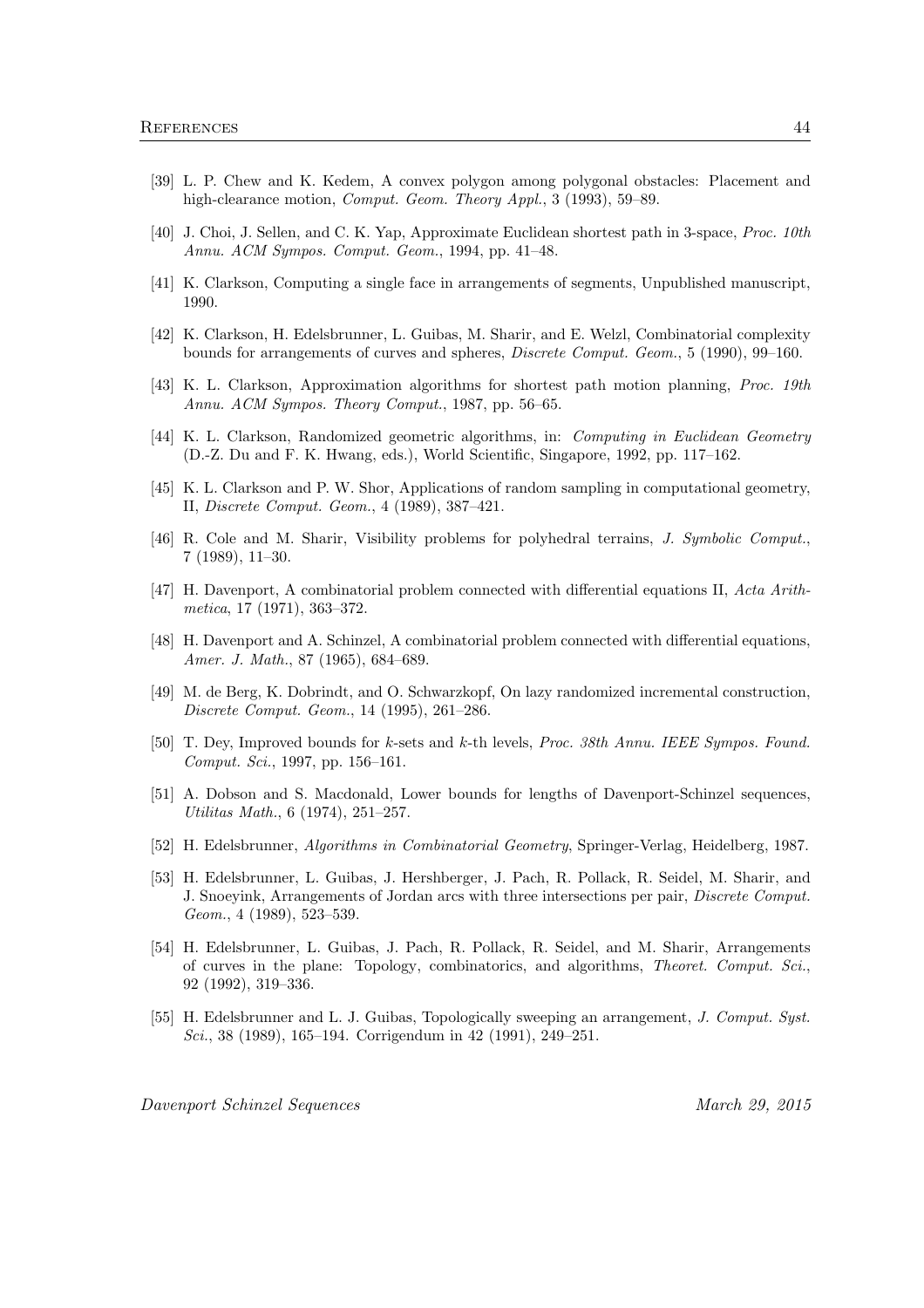- [56] H. Edelsbrunner, L. J. Guibas, and M. Sharir, The complexity and construction of many faces in arrangements of lines and of segments, Discrete Comput. Geom., 5 (1990), 161–196.
- [57] H. Edelsbrunner, H. A. Maurer, F. P. Preparata, A. L. Rosenberg, E. Welzl, and D. Wood, Stabbing line segments, BIT, 22 (1982), 274–281.
- [58] H. Edelsbrunner, J. O'Rourke, and R. Seidel, Constructing arrangements of lines and hyperplanes with applications, SIAM J. Comput., 15 (1986), 341–363.
- [59] H. Edelsbrunner, R. Seidel, and M. Sharir, On the zone theorem for hyperplane arrangements, SIAM J. Comput., 22 (1993), 418–429.
- $[60]$  H. Edelsbrunner and M. Sharir, The maximum number of ways to stab n convex nonintersecting sets in the plane is  $2n-2$ , *Discrete Comput. Geom.*, 5 (1990), 35–42.
- [61] A. Efrat, Finding approximate matching of points and segments under translation, Unpublished manuscript, 1995.
- [62] A. Efrat and M. Sharir, A near-linear algorithm for the planar segment center problem, Discrete Comput. Geom., 16 (1996), 239–257.
- [63] P. Egyed and R. Wenger, Ordered stabbing of pairwise disjoint convex sets in linear time, Abstracts 1st Canad. Conf. Comput. Geom., 1989, p. 23.
- [64] P. Erdős, L. Lovász, A. Simmons, and E. Straus, Dissection graphs of planar point sets, in: A Survey of Combinatorial Theory (J. N. Srivastava, ed.), North-Holland, Amsterdam, Netherlands, 1973, pp. 139–154.
- [65] H. Everett, J.-M. Robert, and M. van Kreveld, An optimal algorithm for the  $(\leq k)$ -levels, with applications to separation and transversal problems, *Internat. J. Comput. Geom. Appl.*, 6 (1996), 247–261.
- [66] S. J. Fortune, A sweepline algorithm for Voronoi diagrams, Algorithmica, 2 (1987), 153–174.
- [67] J.-J. Fu and R. C. T. Lee, Voronoi diagrams of moving points in the plane, Internat. J. Comput. Geom. Appl., 1 (1991), 23–32.
- [68] Z. Füredi and P. Hajnal, Davenport-Schinzel theory of matrices, *Discrete Math.*, 103 (1992), 233–251.
- [69] D. Gardy and D. Gouyou-Beauchamps, Enumeration of some Davenport-Schinzel sequences, Report 564, Université de Paris-Sud, Paris, 1990.
- [70] J. E. Goodman, R. Pollack, and R. Wenger, Geometric transversal theory, in: New Trends in Discrete and Computational Geometry (J. Pach, ed.), Springer-Verlag, Heidelberg–New York–Berlin, 1993, pp. 163–198.
- [71] L. Guibas, J. S. B. Mitchell, and T. Roos, Voronoi diagrams of moving points in the plane, Proc. 17th Internat. Workshop Graph-Theoret. Concepts Comput. Sci., Lecture Notes Comput. Sci., Vol. 570, Springer-Verlag, 1991, pp. 113–125.
- [72] L. J. Guibas, M. Sharir, and S. Sifrony, On the general motion planning problem with two degrees of freedom, Discrete Comput. Geom., 4 (1989), 491–521.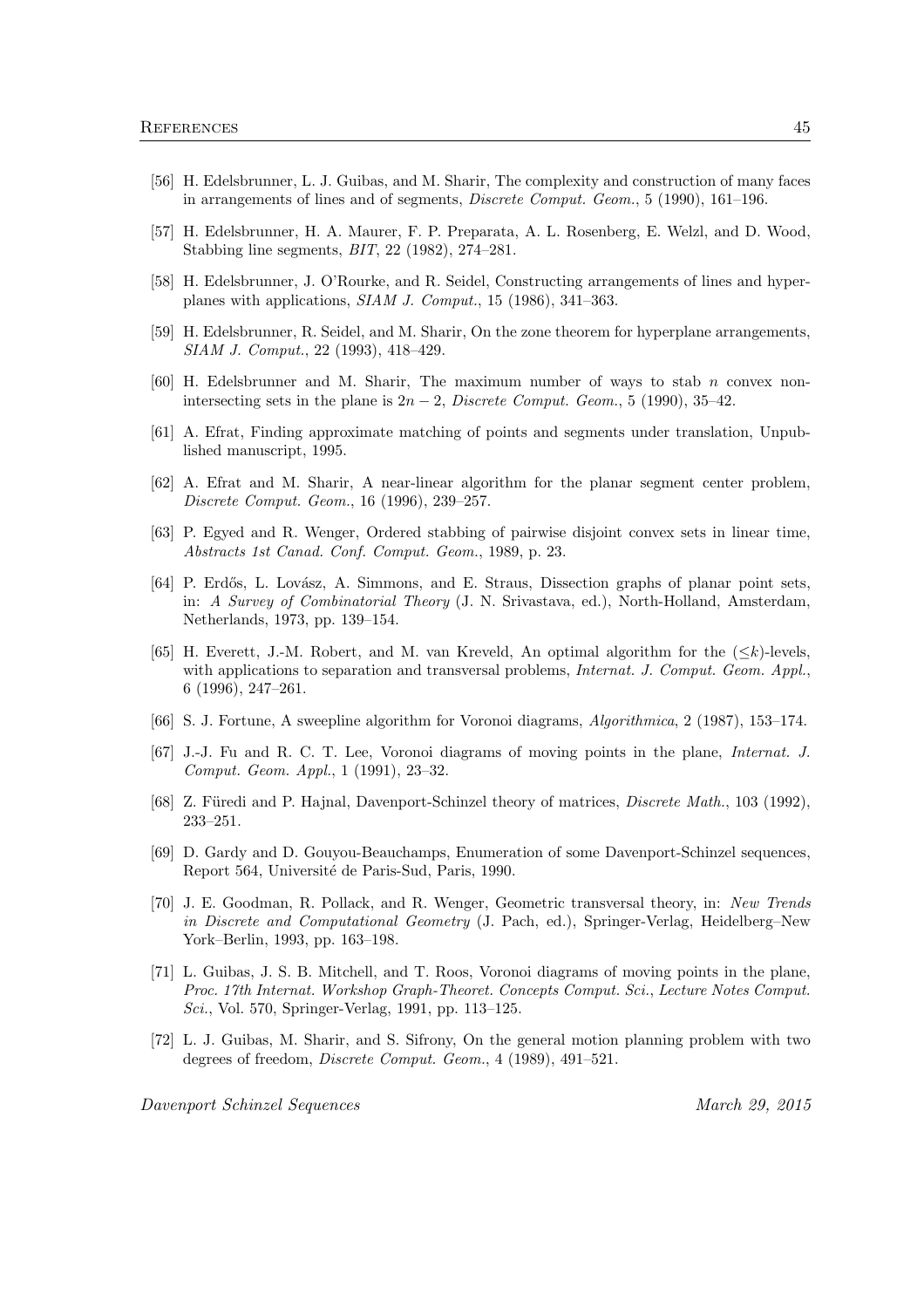- [73] P. Gupta, R. Janardan, and M. Smid, Fast algorithms for collision and proximity problems involving moving geometric objects, Proc. 2nd Annu. European Sympos. Algorithms, Lecture Notes Comput. Sci., Vol. 855, Springer-Verlag, 1994, pp. 278–289.
- [74] D. Halperin and M. Sharir, New bounds for lower envelopes in three dimensions, with applications to visibility in terrains, Discrete Comput. Geom., 12 (1994), 313–326.
- [75] S. Har-Peled, The Complexity of Many Cells in the Overlay of Many Arrangements, M.S. Thesis, Dept. Computer Science, Tel Aviv University, Tel Aviv, Israel, 1995.
- [76] S. Har-Peled, T. M. Chan, B. Aronov, D. Halperin, and J. Snoeyink, The complexity of a single face of a Minkowski sum, Proc. 7th Canad. Conf. Comput. Geom., 1995, pp. 91–96.
- [77] S. Hart and M. Sharir, Nonlinearity of Davenport-Schinzel sequences and of generalized path compression schemes, Combinatorica, 6 (1986), 151–177.
- [78] J. Hershberger, Finding the upper envelope of n line segments in  $O(n \log n)$  time, Inform. Process. Lett., 33 (1989), 169–174.
- [79] D. P. Huttenlocher and K. Kedem, Computing the minimum Hausdorff distance for point sets under translation, Proc. 6th Annu. ACM Sympos. Comput. Geom., 1990, pp. 340–349.
- [80] D. P. Huttenlocher, K. Kedem, and J. M. Kleinberg, On dynamic Voronoi diagrams and the minimum Hausdorff distance for point sets under Euclidean motion in the plane, Proc. 8th Annu. ACM Sympos. Comput. Geom., 1992, pp. 110–120.
- [81] D. P. Huttenlocher, K. Kedem, and M. Sharir, The upper envelope of Voronoi surfaces and its applications, Discrete Comput. Geom., 9 (1993), 267–291.
- [82] H. Hwang, R. Chang, and H. Tu, The separability problem in dynamic computational geometry, Unpublished manuscript, 1990.
- [83] K. Imai, S. Sumino, and H. Imai, Minimax geometric fitting of two corresponding sets of points, Proc. 5th Annu. ACM Sympos. Comput. Geom., 1989, pp. 266–275.
- [84] M. Katchalski, T. Lewis, and A. Liu, The different ways of stabbing disjoint convex sets, Discrete Comput. Geom., 7 (1992), 197–206.
- [85] N. Katoh, T. Tokuyama, and K. Iwano, On minimum and maximum spanning trees of linearly moving points, Discrete Comput. Geom., 13 (1995), 161–176.
- [86] M. J. Katz, 3-D vertical ray shooting and 2-D point enclosure, range searching, and arc shooting amidst convex fat objects, Research Report 2583, INRIA, BP93, 06902 Sophia-Antipolis, France, 1995.
- [87] K. Kedem, R. Livne, J. Pach, and M. Sharir, On the union of Jordan regions and collision-free translational motion amidst polygonal obstacles, Discrete Comput. Geom., 1 (1986), 59–71.
- [88] K. Kedem and M. Sharir, An efficient motion planning algorithm for a convex rigid polygonal object in 2-dimensional polygonal space, Discrete Comput. Geom., 5 (1990), 43–75.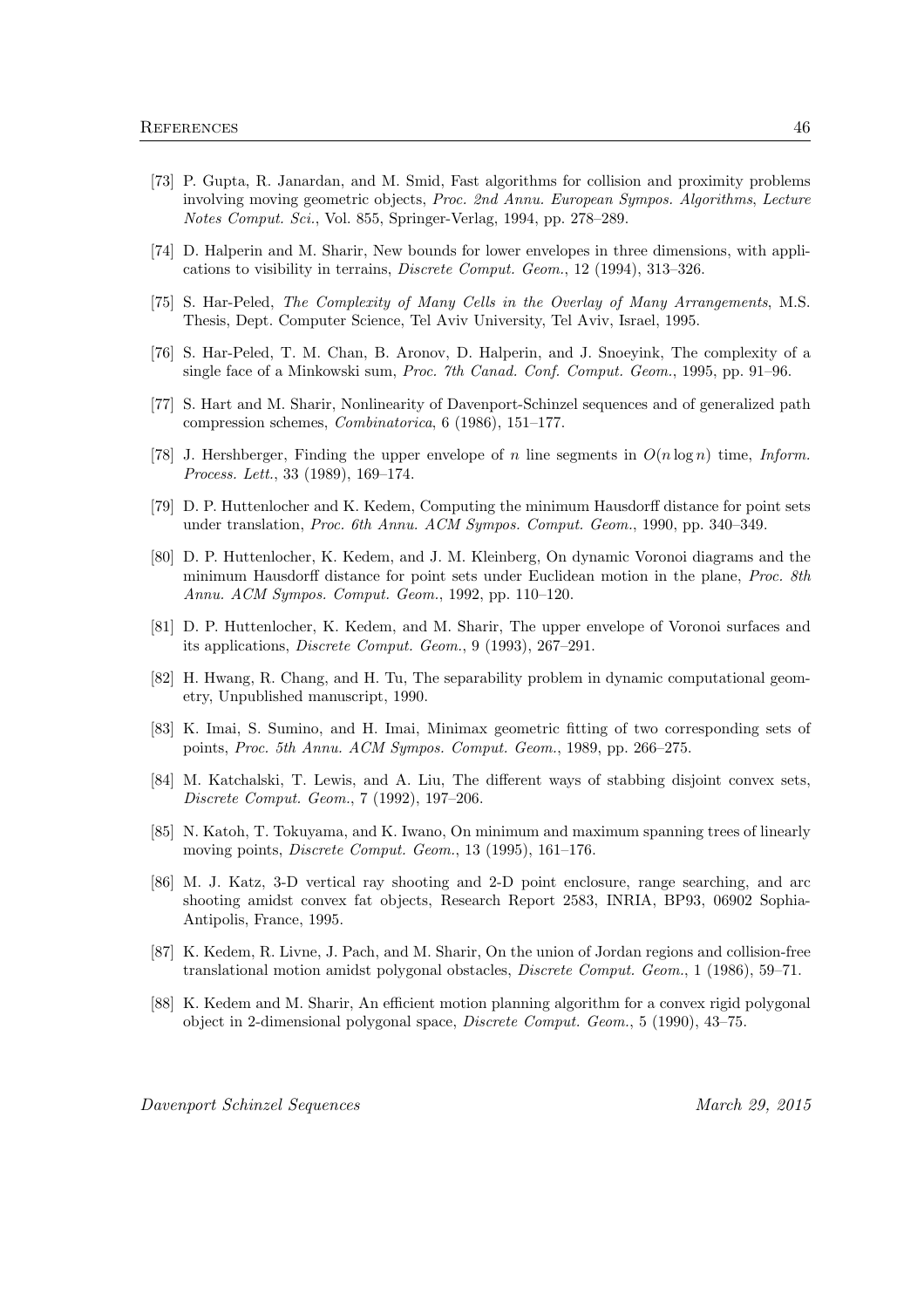- [89] K. Kedem, M. Sharir, and S. Toledo, On critical orientations in the Kedem-Sharir motion planning algorithm for a convex polygon in the plane, Discrete Comput. Geom., 17 (1997), 227–240.
- [90] J. Ketonen and R. Solovay, Rapidly growing Ramsey functions, Annals of Math., 113 (1981), 267–314.
- [91] M. M. Klawe, Superlinear bounds on matrix searching, Proc. 1st ACM-SIAM Sympos. Discrete Algorithms, 1990, pp. 485–493.
- [92] M. Klazar, A general upper bound in extremal theory of sequences, Comment. Math. Univ. Carol., 33 (1992), 737–746.
- [93] M. Klazar, Two results on a partial ordering of finite sequences, *Comment. Math. Univ. Carol.*, 34 (1993), 667–675.
- [94] M. Klazar, A linear upper bound in extremal theory of sequences, J. Combin. Theory Ser. A, 68 (1994), 454–464.
- [95] M. Klazar, Combinatorial Aspects of Davenport–Schinzel Sequences, Ph.D. Thesis, Department of Applied Mathematics, Charles University, Prague, Czech Republic, 1995.
- [96] M. Klazar and P. Valtr, Generalized Davenport–Schinzel sequences, Combinatorica, 14 (1994), 463–476.
- [97] P. Komjáth, A simplified construction of nonlinear Davenport–Schinzel sequences, J. Combin. Theory Ser. A, 49 (1988), 262–267.
- [98] D. T. Lee, Two-dimensional Voronoi diagrams in the  $L_p$ -metric, J. ACM, 27 (1980), 604–618.
- [99] D. Leven and M. Sharir, Intersection and proximity problems and Voronoi diagrams, in: Advances in Robotics 1: Algorithmic and Geometric Aspects of Robotics (J. T. Schwartz and C.-K. Yap, eds.), Lawrence Erlbaum Associates, Hillsdale, NJ, 1987, pp. 187–228.
- [100] D. Leven and M. Sharir, On the number of critical free contacts of a convex polygonal object moving in two-dimensional polygonal space, Discrete Comput. Geom., 2 (1987), 255–270.
- $[101]$  L. Lovász, On the number of halving lines, Annal. Univ. Scie. Budapest. de Rolando Eötvös Nominatae, Sectio Math., 14 (1971), 107–108.
- [102] J. Matoušek, J. Pach, M. Sharir, S. Sifrony, and E. Welzl, Fat triangles determine linearly many holes, SIAM J. Comput., 23 (1994), 154–169.
- [103] J. Matoušek and P. Valtr, The complexity of the lower envelope of segments with h endpoints, in Intuitive Geometry, Colloq. Math. Societ y János Bolyai, North Holland, Amsterdam, 1997, pp. 407–411.
- [104] N. Megiddo, Dynamic location problems, Oper. Res., 6 (1986), 313–319.
- [105] W. Mills, Some Davenport–Schinzel sequences, Congressus Numer. IX: Proc. 3rd Manitoba Conf. on Numer. Math. and Computing (R. Thomas and H. Williams, eds.), 1973, pp. 307– 313.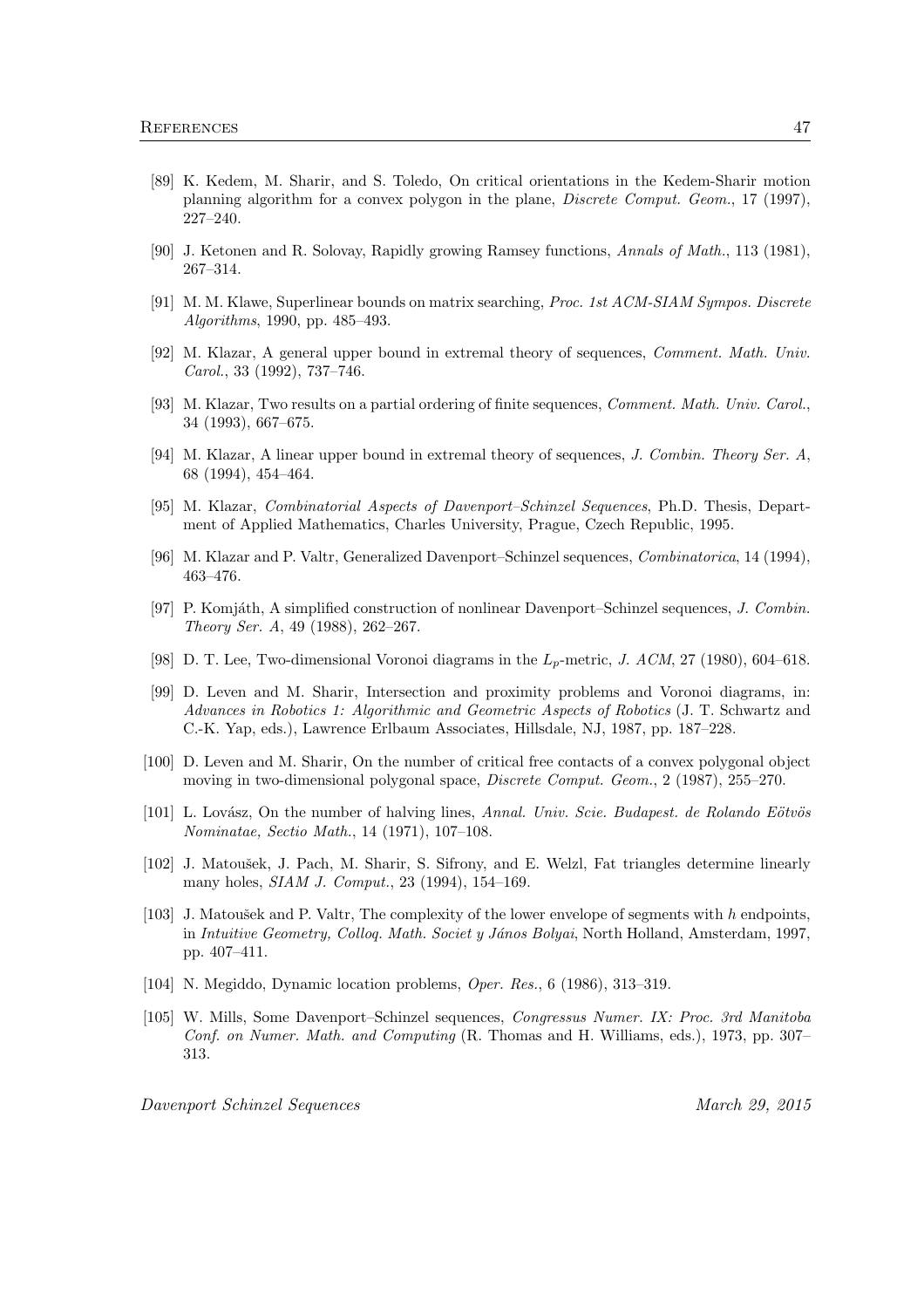- [106] J. S. B. Mitchell, D. M. Mount, and C. H. Papadimitriou, The discrete geodesic problem, SIAM J. Comput., 16 (1987), 647–668.
- [107] C. Monma and S. Suri, Transitions in geometric minimum spanning trees, Discrete Comput. Geom., 8 (1992), 265–293.
- [108] D. M. Mount, The number of shortest paths on the surface of a polyhedron, SIAM J. Comput., 19 (1990), 593–611.
- [109] R. Mullin and R. Stanton, A map-theoretic approach to Davenport–Schinzel sequences, Pacific J. Math., 40 (1972), 167–172.
- [110] K. Mulmuley, Hidden surface removal with respect to a moving point, Proc. 23rd Annu. ACM Sympos. Theory Comput., 1991, pp. 512–522.
- [111] K. Mulmuley, On levels in arrangements and Voronoi diagrams, Discrete Comput. Geom., 6 (1991), 307–338.
- [112] K. Mulmuley, Computational Geometry: An Introduction Through Randomized Algorithms, Prentice Hall, Englewood Cliffs, NJ, 1994.
- [113] T. Ottmann and D. Wood, Dynamical sets of points, Comput. Vision Graph. Image Process., 27 (1984), 157–166.
- [114] J. Pach and M. Sharir, On vertical visibility in arrangements of segments and the queue size in the Bentley-Ottmann line sweeping algorithm, SIAM J. Comput., 20 (1991), 460–470.
- [115] J. Pach, W. Steiger, and E. Szemerédi, An upper bound on the number of planar  $k$ -sets, Discrete Comput. Geom., 7 (1992), 109–123.
- [116] C. H. Papadimitriou, An algorithm for shortest-path motion in three dimensions, Inform. Process. Lett., 20 (1985), 259–263.
- [117] C. H. Papadimitriou and E. B. Silverberg, Optimal piecewise linear motion of an object among obstacles, Algorithmica, 2 (1987), 523–539.
- [118] J. Paris and L. Harrington, A mathematical incompleteness in Peano arithmetic, in: Handbook of Mathematical Logic (J. Barwise, ed.), North-Holland, Amsterdam, Netherlands, 1977, pp. 1133–1142.
- [119] C. Peterkin, Some results on Davenport–Schinzel sequences, Congressus Numer. IX: Proc. 3rd Manitoba Conf. on Numer. Math. and Computing (R. Thomas and H. Williams, eds.), 1973, pp. 337–344.
- [120] R. Pollack, M. Sharir, and S. Sifrony, Separating two simple polygons by a sequence of translations, Discrete Comput. Geom., 3 (1988), 123–136.
- [121] F. P. Preparata and M. I. Shamos, Computational Geometry: An Introduction, Springer-Verlag, New York, 1985.
- [122] E. Ramos, Intersection of unit-balls and diameter of a point set in  $R^3$ , Computat. Geom. Theory Appl.,  $6(1996)$ , in press.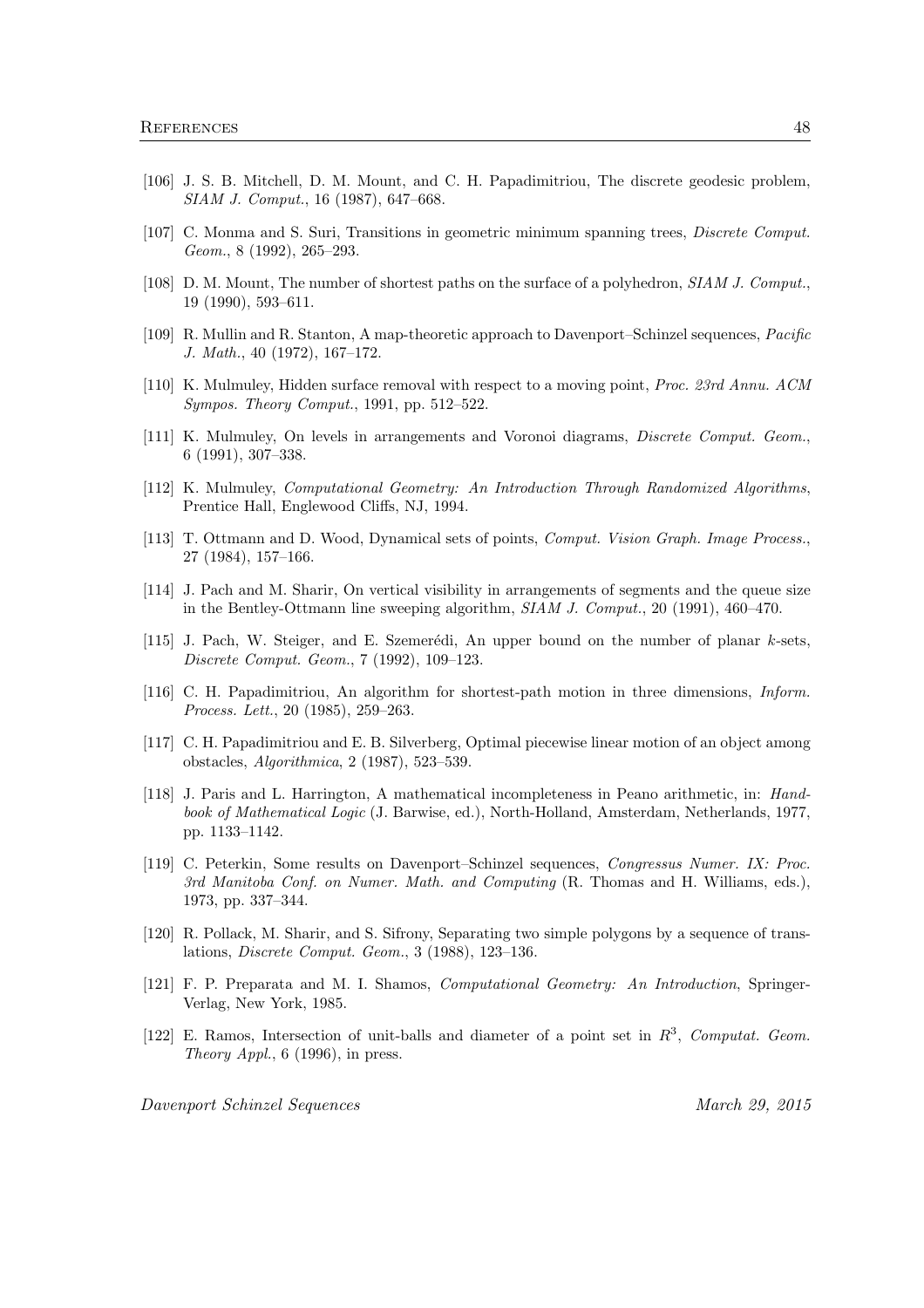- [123] H. Rogers, Theory of Recursive Functions and Effective Computability, McGraw-Hill, New York, 1967.
- [124] T. Roos, Voronoi diagrams over dynamic scenes, Proc. 2nd Canad. Conf. Comput. Geom., 1990, pp. 209–213.
- [125] T. Roos, Dynamic Voronoi diagrams, Ph.D. Thesis, Bayerische Julius-Maximilians-Univ., Würzburg, Germany, 1991.
- [126] T. Roos, Tighter bounds on Voronoi diagrams of moving points, Proc. 5th Canad. Conf. Comput. Geom., 1993, pp. 358–363.
- [127] D. Roselle, An algorithmic approach to Davenport–Schinzel sequences, Utilitas Math., 6 (1974), 91–93.
- [128] D. Roselle and R. Stanton, Results on Davenport–Schinzel sequences, Congressus Numer. I, Proc. Louisiana Conf. on Combinatorics, Graph Theory, and Computing (R. Mullin et al., eds.), 1970, pp. 249–267.
- [129] D. Roselle and R. Stanton, Some properties of Davenport–Schinzel sequences, Acta Arithmetica, 17 (1971), 355–362.
- [130] C. Schevon and J. O'Rourke, The number of maximal edge sequences on a convex polytope, Proc. 26th Allerton Conf. Commun. Control Comput., October 1988, pp. 49–57.
- [131] C. Schevon and J. O'Rourke, An algorithm for finding edge sequences on a polytope, Technical Report JHU-89/03, Dept. Comput. Sci., Johns Hopkins Univ., Baltimore, MD, February 1989.
- [132] J. T. Schwartz and M. Sharir, On the two-dimensional Davenport-Schinzel problem, J. Symbolic Comput., 10 (1990), 371–393.
- [133] R. Seidel, Backwards analysis of randomized geometric algorithms, in: New Trends in Discrete and Computational Geometry (J. Pach, ed.), Springer-Verlag, Heidelberg, Germany, 1993, pp. 37–68.
- [134] M. Sharir, Almost linear upper bounds for the length of general Davenport-Schinzel sequences, Combinatorica, 7 (1987), 131–143.
- [135] M. Sharir, Improved lower bounds on the length of Davenport-Schinzel sequences, Combinatorica, 8 (1988), 117–124.
- [136] M. Sharir, A note on the Papadimitriou-Silverberg algorithm for planning optimal piecewise linear motion of a ladder, *Inform. Process. Lett.*, 32 (1989), 187–190.
- [137] M. Sharir, On k-sets in arrangements of curves and surfaces, Discrete Comput. Geom., 6 (1991), 593–613.
- [138] M. Sharir, Almost tight upper bounds for lower envelopes in higher dimensions, Discrete Comput. Geom., 12 (1994), 327–345.
- [139] M. Sharir and P. K. Agarwal, Davenport-Schinzel Sequences and Their Geometric Applications, Cambridge University Press, New York, 1995.